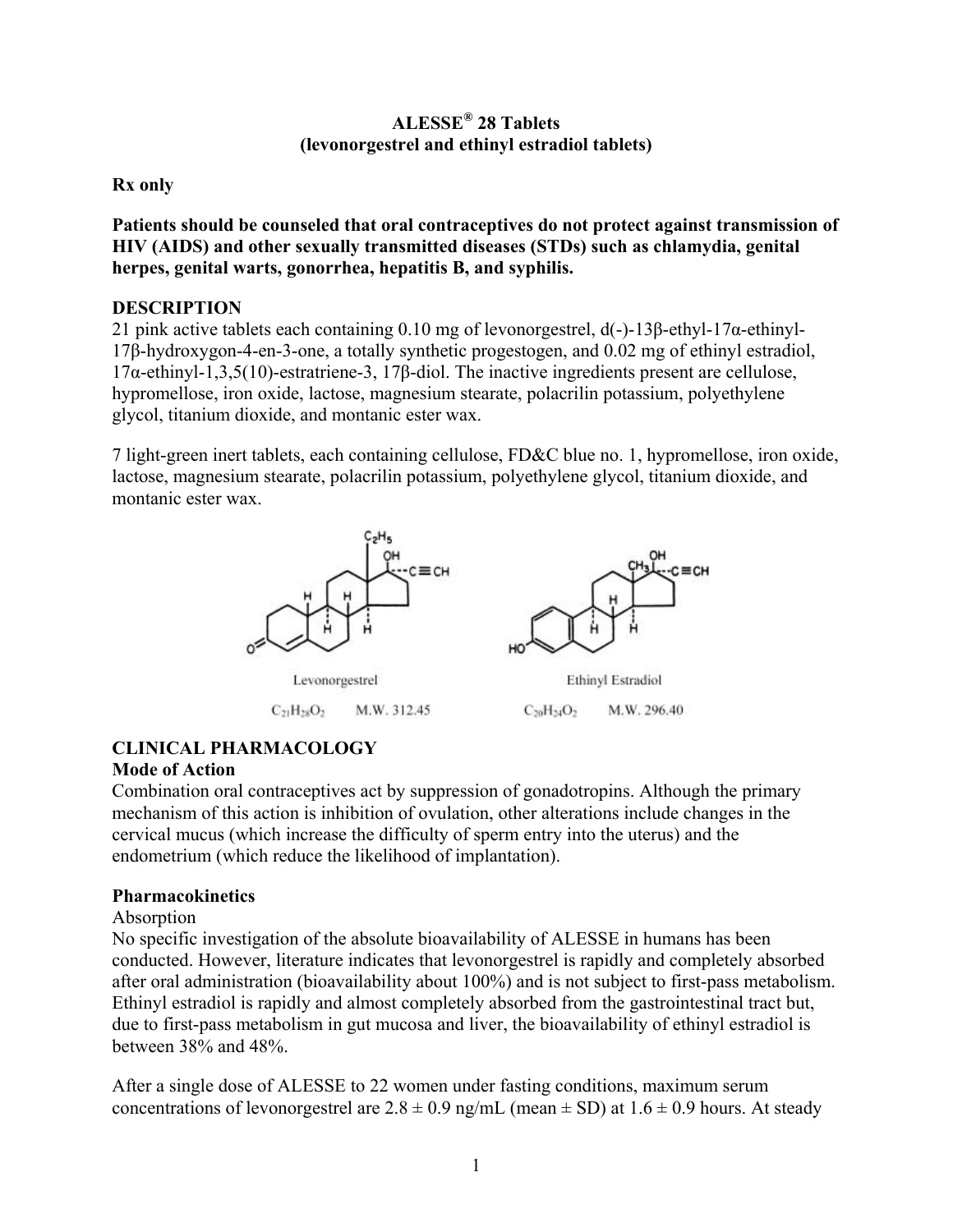state, attained from day 19 onwards, maximum levonorgestrel concentrations of  $6.0 \pm 2.7$  ng/mL are reached at  $1.5 \pm 0.5$  hours after the daily dose. The minimum serum levels of levonorgestrel at steady state are  $1.9 \pm 1.0$  ng/mL. Observed levonorgestrel concentrations increased from day 1 (single dose) to days 6 and 21 (multiple doses) by 34% and 96%, respectively (Figure 1). Unbound levonorgestrel concentrations increased from day 1 to days 6 and 21 by 25% and 83%, respectively. The kinetics of total levonorgestrel are non-linear due to an increase in binding of levonorgestrel to sex hormone binding globulin (SHBG), which is attributed to increased SHBG levels that are induced by the daily administration of ethinyl estradiol.

Following a single dose, maximum serum concentrations of ethinyl estradiol of  $62 \pm 21$  pg/mL are reached at  $1.5 \pm 0.5$  hours. At steady state, attained from at least day 6 onwards, maximum concentrations of ethinyl estradiol were  $77 \pm 30$  pg/mL and were reached at  $1.3 \pm 0.7$  hours after the daily dose. The minimum serum levels of ethinyl estradiol at steady state are  $10.5 \pm 5.1$  pg/mL. Ethinyl estradiol concentrations did not increase from days 1 to 6, but did increase by 19% from days 1 to 21 (FIGURE I).



**FIGURE I: Mean (SE) levonorgestrel and ethinyl estradiol serum concentrations in 22 subjects receiving ALESSE (100 μg levonorgestrel and 20 μg ethinyl estradiol)** 

[TABLE I](#page-2-0) provides a summary of levonorgestrel and ethinyl estradiol pharmacokinetic parameters.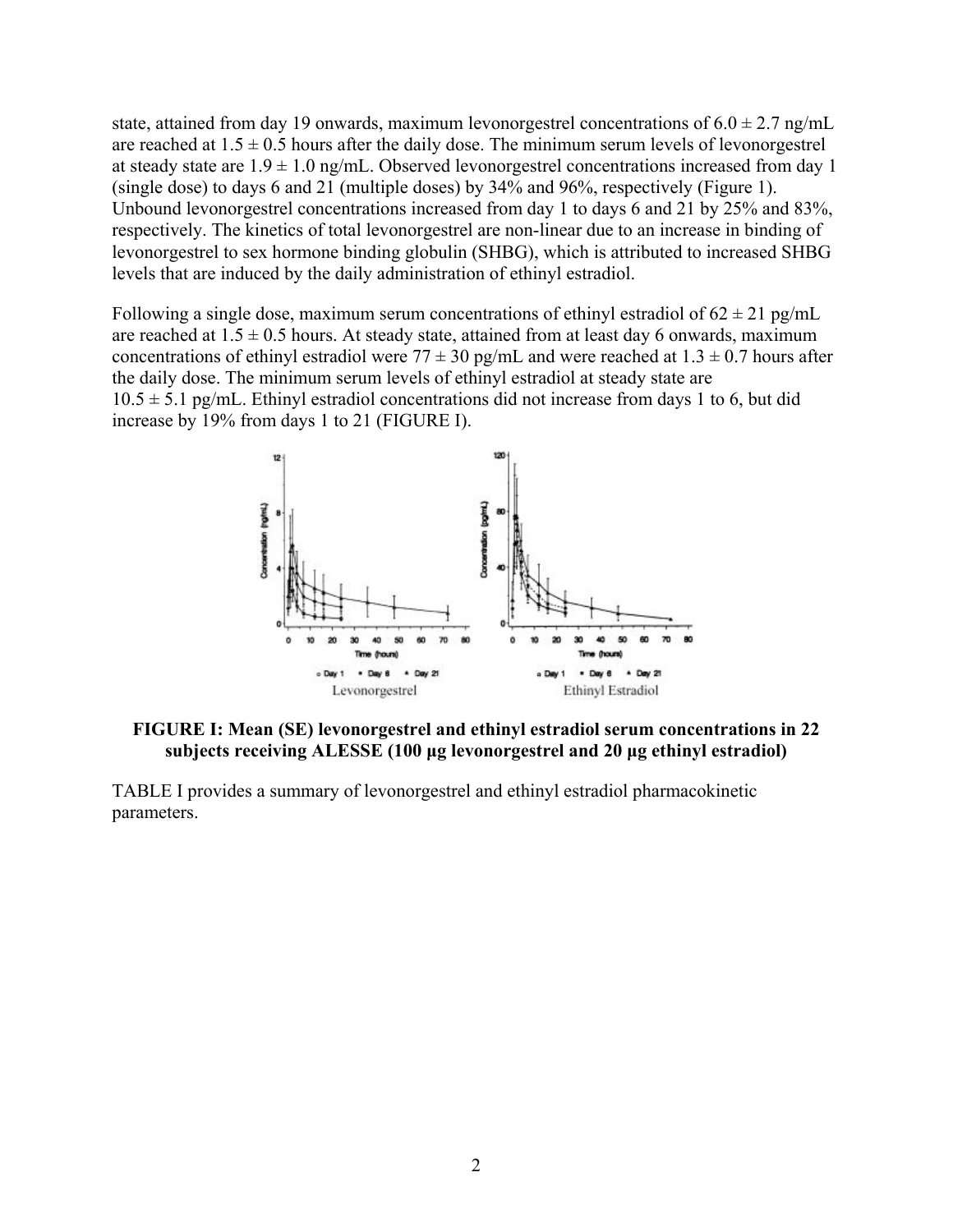| Levonorgestrel         |                  |                           |                |            |                |             |  |
|------------------------|------------------|---------------------------|----------------|------------|----------------|-------------|--|
|                        | $C_{\text{max}}$ | $T_{\text{max}}$          | <b>AUC</b>     | CL/F       | $V\lambda z/F$ | <b>SHBG</b> |  |
| Day                    | ng/mL            | $\mathbf h$               | $ng\cdot h/mL$ | mL/h/kg    | L/kg           | nmol/L      |  |
| 1                      | 2.75(0.88)       | 1.6(0.9)                  | 35.2(12.8)     | 53.7(20.8) | 2.66(1.09)     | 57 (18)     |  |
| 6                      | 4.52(1.79)       | 1.5(0.7)                  | 46.0(18.8)     | 40.8(14.5) | 2.05(0.86)     | 81 (25)     |  |
| 21                     | 6.00(2.65)       | 1.5(0.5)                  | 68.3 (32.5)    | 28.4(10.3) | 1.43(0.62)     | 93 (40)     |  |
| Unbound Levonorgestrel |                  |                           |                |            |                |             |  |
|                        | pg/mL            | $\boldsymbol{\mathrm{h}}$ | $pg\cdot h/mL$ | L/h/kg     | L/kg           | fu $%$      |  |
| $\mathbf{1}$           | 51.2(12.9)       | 1.6(0.9)                  | 654 (201)      | 2.79(0.97) | 135.9(41.8)    | 1.92(0.30)  |  |
| 6                      | 77.9(22.0)       | 1.5(0.7)                  | 794 (240)      | 2.24(0.59) | 112.4(40.5)    | 1.80(0.24)  |  |
| 21                     | 103.6(36.9)      | 1.5(0.5)                  | 1177 (452)     | 1.57(0.49) | 78.6 (29.7)    | 1.78(0.19)  |  |
| Ethinyl Estradiol      |                  |                           |                |            |                |             |  |
|                        | pg/mL            | $\boldsymbol{h}$          | $pg\cdot h/mL$ | mL/h/kg    | L/kg           |             |  |
| 1                      | 62.0(20.5)       | 1.5(0.5)                  | 653 (227)      | 567 (204)  | 14.3(3.7)      |             |  |
| 6                      | 76.7(29.9)       | 1.3(0.7)                  | 604 (231)      | 610 (196)  | 15.5(4.0)      |             |  |
| 21                     | 82.3 (33.2)      | 1.4(0.6)                  | 776 (308)      | 486 (179)  | 12.4(4.1)      |             |  |

## <span id="page-2-0"></span>**TABLE I: MEAN (SD) PHARMACOKINETIC PARAMETERS OF ALESSE OVER A 21-DAY DOSING PERIOD**

## **Distribution**

Levonorgestrel in serum is primarily bound to SHBG. Ethinyl estradiol is about 97% bound to plasma albumin. Ethinyl estradiol does not bind to SHBG, but induces SHBG synthesis.

## Metabolism

Levonorgestrel: The most important metabolic pathway occurs in the reduction of the Δ4-3-oxo group and hydroxylation at positions 2α, 1β, and 16β, followed by conjugation. Most of the metabolites that circulate in the blood are sulfates of 3α,5β-tetrahydro-levonorgestrel, while excretion occurs predominantly in the form of glucuronides. Some of the parent levonorgestrel also circulates as 17β-sulfate. Metabolic clearance rates may differ among individuals by several-fold, and this may account in part for the wide variation observed in levonorgestrel concentrations among users.

Ethinyl estradiol: Cytochrome P450 enzymes (CYP3A4) in the liver are responsible for the 2-hydroxylation that is the major oxidative reaction. The 2-hydroxy metabolite is further transformed by methylation and glucuronidation prior to urinary and fecal excretion. Levels of Cytochrome P450 (CYP3A) vary widely among individuals and can explain the variation in rates of ethinyl estradiol 2-hydroxylation. Ethinyl estradiol is excreted in the urine and feces as glucuronide and sulfate conjugates, and undergoes enterohepatic circulation.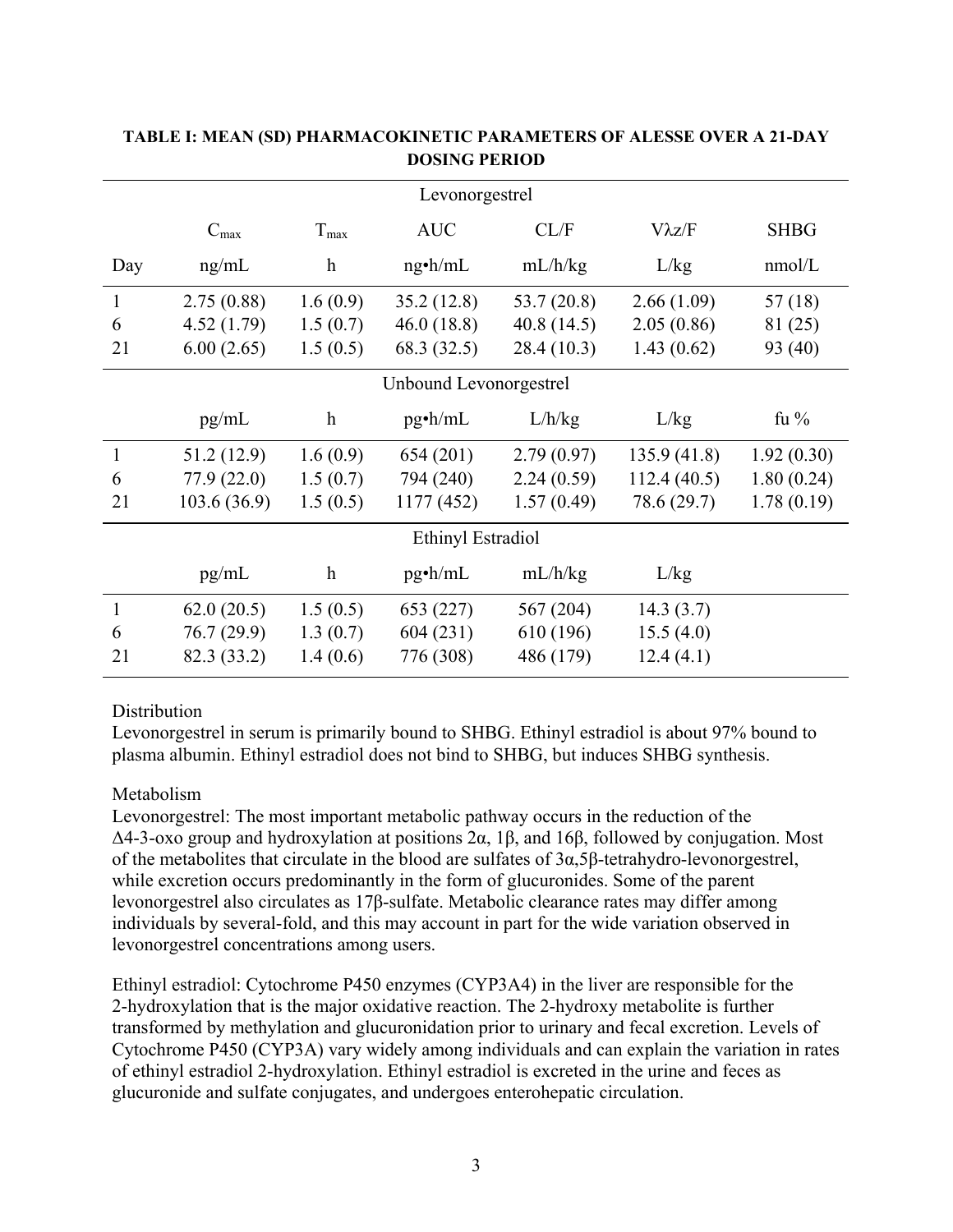### Excretion

The elimination half-life for levonorgestrel is approximately  $36 \pm 13$  hours at steady state. Levonorgestrel and its metabolites are primarily excreted in the urine (40% to 68%) and about 16% to 48% are excreted in feces. The elimination half-life of ethinyl estradiol is  $18 \pm 4.7$  hours at steady state.

### **Special Populations**

#### Race

Based on the pharmacokinetic study with ALESSE, there are no apparent differences in pharmacokinetic parameters among women of different races.

### Hepatic insufficiency

No formal studies have evaluated the effect of hepatic disease on the disposition of ALESSE. However, steroid hormones may be poorly metabolized in patients with impaired liver function.

### Renal insufficiency

No formal studies have evaluated the effect of renal disease on the disposition of ALESSE.

### Drug-drug interactions See **[PRECAUTIONS](#page-15-0) section - [Drug Interactions](#page-15-0)**

### **INDICATIONS AND USAGE**

ALESSE is indicated for the prevention of pregnancy in women who elect to use oral contraceptives as a method of contraception.

Oral contraceptives are highly effective. [Table II](#page-4-0) lists the typical accidental pregnancy rates for users of combination oral contraceptives and other methods of contraception. The efficacy of these contraceptive methods, except sterilization, the IUD, and Norplant® System, depends upon the reliability with which they are used. Correct and consistent use of methods can result in lower failure rates.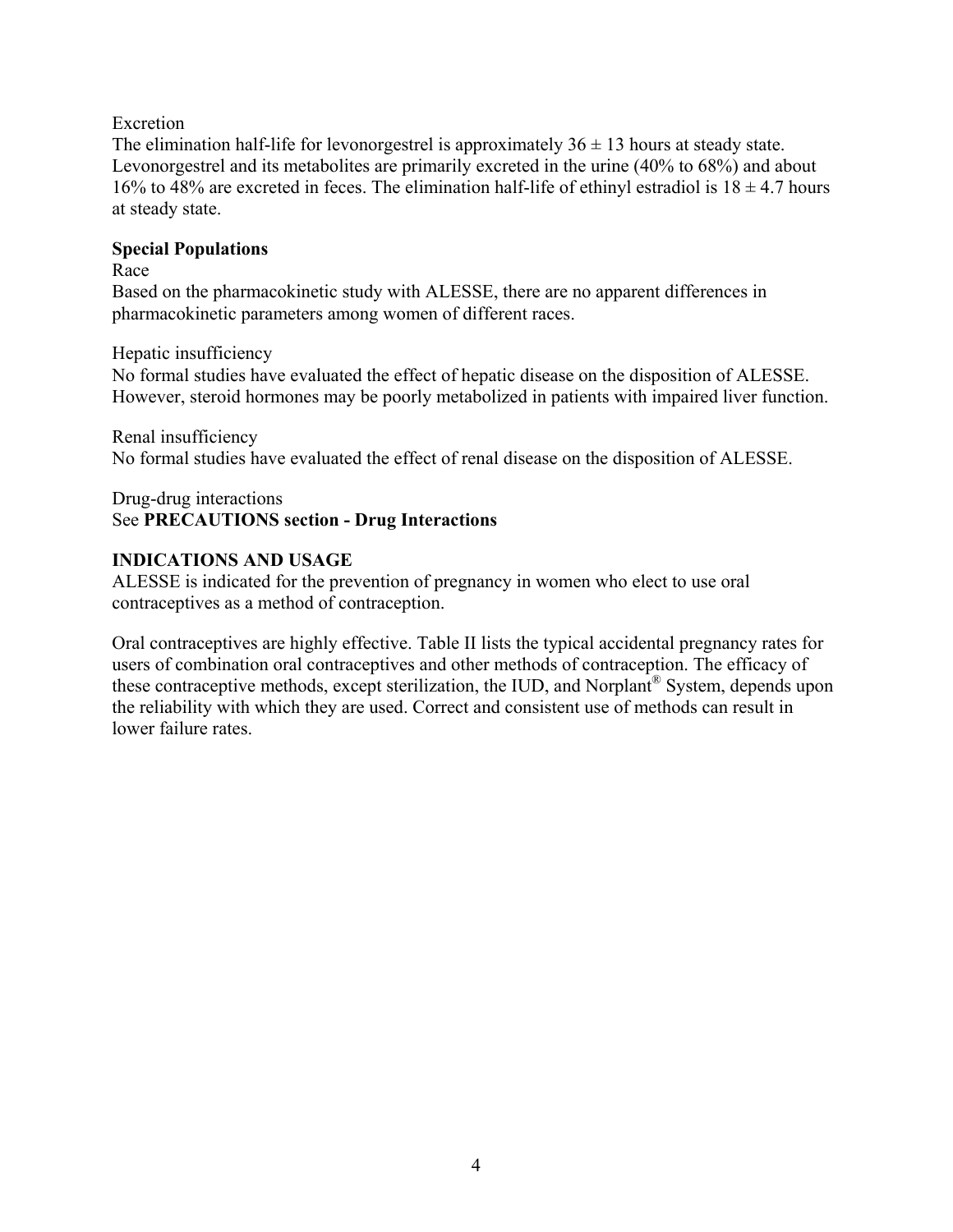### <span id="page-4-0"></span>**Table II: Percentage Of Women Experiencing An Unintended Pregnancy During The First Year Of Typical Use And The First Year Of Perfect Use Of Contraception And The Percentage Continuing Use At The End Of The First Year. United States.**

|                             |                          | % of Women Experiencing an<br>Unintended Pregnancy within the<br>First Year of Use | % of Women Continuing<br>Use at One Year <sup>3</sup> |
|-----------------------------|--------------------------|------------------------------------------------------------------------------------|-------------------------------------------------------|
| Method                      | Typical Use <sup>1</sup> | Perfect Use <sup>2</sup>                                                           |                                                       |
| (1)                         | (2)                      | (3)                                                                                | (4)                                                   |
| Chance <sup>4</sup>         | 85                       | 85                                                                                 |                                                       |
| Spermicides <sup>5</sup>    | 26                       | 6                                                                                  | 40                                                    |
| Periodic abstinence         | 25                       |                                                                                    | 63                                                    |
| Calendar                    |                          | 9                                                                                  |                                                       |
| <b>Ovulation Method</b>     |                          | $\overline{3}$                                                                     |                                                       |
| Sympto-Thermal <sup>6</sup> |                          | $\overline{c}$                                                                     |                                                       |
| Post-Ovulation              |                          | 1                                                                                  |                                                       |
| $Cap^7$                     |                          |                                                                                    |                                                       |
| Parous Women                | 40                       | 26                                                                                 | 42                                                    |
| Nulliparous Women           | 20                       | 9                                                                                  | 56                                                    |
| Sponge                      |                          |                                                                                    |                                                       |
| Parous Women                | 40                       | 20                                                                                 | 42                                                    |
| Nulliparous Women           | 20                       | 9                                                                                  | 56                                                    |
| Diaphragm <sup>7</sup>      | 20                       | 6                                                                                  | 56                                                    |
| Withdrawal                  | 19                       | $\overline{4}$                                                                     |                                                       |
| Condom <sup>8</sup>         |                          |                                                                                    |                                                       |
| Female (Reality)            | 21                       | 5                                                                                  | 56                                                    |
| Male                        | 14                       | $\overline{3}$                                                                     | 61                                                    |
| Pill                        | 5                        |                                                                                    | 71                                                    |
| Progestin only              |                          | 0.5                                                                                |                                                       |
| Combined                    |                          | 0.1                                                                                |                                                       |
| <b>IUD</b>                  |                          |                                                                                    |                                                       |
| Progesterone T              | 2.0                      | 1.5                                                                                | 81                                                    |
| Copper T380A                | 0.8                      | 0.6                                                                                | 78                                                    |
| LNg 20                      | 0.1                      | 0.1                                                                                | 81                                                    |
| Depo-Provera <sup>®</sup>   | 0.3                      | 0.3                                                                                | 70                                                    |
| Levonorgestrel              |                          |                                                                                    |                                                       |
| Implants (Norplant®)        | 0.05                     | 0.05                                                                               | 88                                                    |
| Female Sterilization        | 0.5                      | 0.5                                                                                | 100                                                   |
| Male Sterilization          | 0.15                     | 0.10                                                                               | 100                                                   |

Emergency Contraceptive Pills: The FDA has concluded that certain combined oral contraceptives containing ethinyl estradiol and norgestrel or levonorgestrel are safe and effective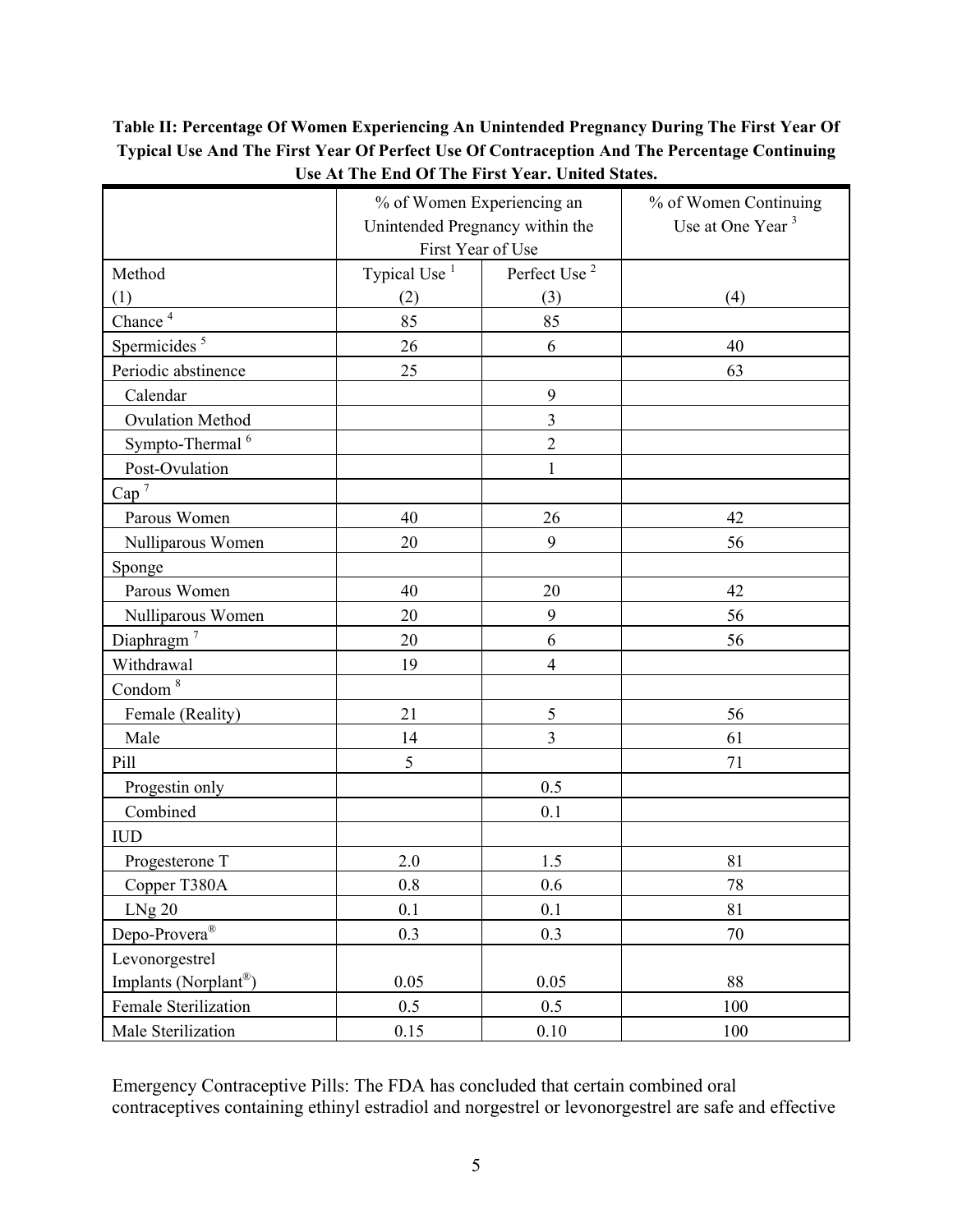<span id="page-5-0"></span>for use as postcoital emergency contraception. Treatment initiated within 72 hours after unprotected intercourse reduces the risk of pregnancy by at least 75%.<sup>9</sup>

Lactation Amenorrhea Method: LAM is a highly effective, temporary method of contraception.<sup>10</sup>

Source: Trussell J. Contraceptive efficacy. In: Hatcher RA, Trussell J, Stewart F, Cates W, Stewart GK, Kowel D, Guest F. Contraceptive Technology: Seventeenth Revised Edition. New York NY: Irvington Publishers; 1998.

- 1. Among *typical* couples who initiate use of a method (not necessarily for the first time), the percentage who experience an accidental pregnancy during the first year if they do not stop use for any other reason.
- 2. Among couples who initiate use of a method (not necessarily for the first time) and who use it perfectly (both consistently and correctly), the percentage who experience an accidental pregnancy during the first year if they do not stop use for any other reason.
- 3. Among couples attempting to avoid pregnancy, the percentage who continue to use a method for one year.
- 4. The percents becoming pregnant in columns (2) and (3) are based on data from populations where contraception is not used and from women who cease using contraception in order to become pregnant. Among such populations, about 89% become pregnant within one year. This estimate was lowered slightly (to 85%) to represent the percent who would become pregnant within one year among women now relying on reversible methods of contraception if they abandoned contraception altogether.
- 5. Foams, creams, gels, vaginal suppositories, and vaginal film.
- 6. Cervical mucus (ovulation) method supplemented by calendar in the pre-ovulatory and basal body temperature in the post-ovulatory phases.
- 7. With spermicidal cream or jelly.
- 8. Without spermicides.
- 9. The treatment schedule is one dose within 72 hours after unprotected intercourse, and a second dose 12 hours after the first dose. The FDA has declared the following dosage regimens of oral contraceptives to be safe and effective for emergency contraception: for tablets containing 50 mcg of ethinyl estradiol and 500 mcg of norgestrel 1 dose is 2 tablets; for tablets containing 20 mcg of ethinyl estradiol and 100 mcg of levonorgestrel 1 dose is 5 tablets; for tablets containing 30 mcg of ethinyl estradiol and 150 mcg of levonorgestrel 1 dose is 4 tablets.
- 10. However, to maintain effective protection against pregnancy, another method of contraception must be used as soon as menstruation resumes, the frequency or duration of breastfeeds is reduced, bottle feeds are introduced, or the baby reaches 6 months of age.

In a clinical trial with ALESSE (levonorgestrel and ethinyl estradiol tablets), 1,477 subjects had 7,720 cycles of use and a total of 5 pregnancies were reported. This represents an overall pregnancy rate of 0.84 per 100 woman-years. This rate includes patients who did not take the drug correctly. One or more pills were missed during 1,479 (18.8%) of the 7,870 cycles; thus all tablets were taken during 6,391 (81.2%) of the 7,870 cycles. Of the total 7,870 cycles, a total of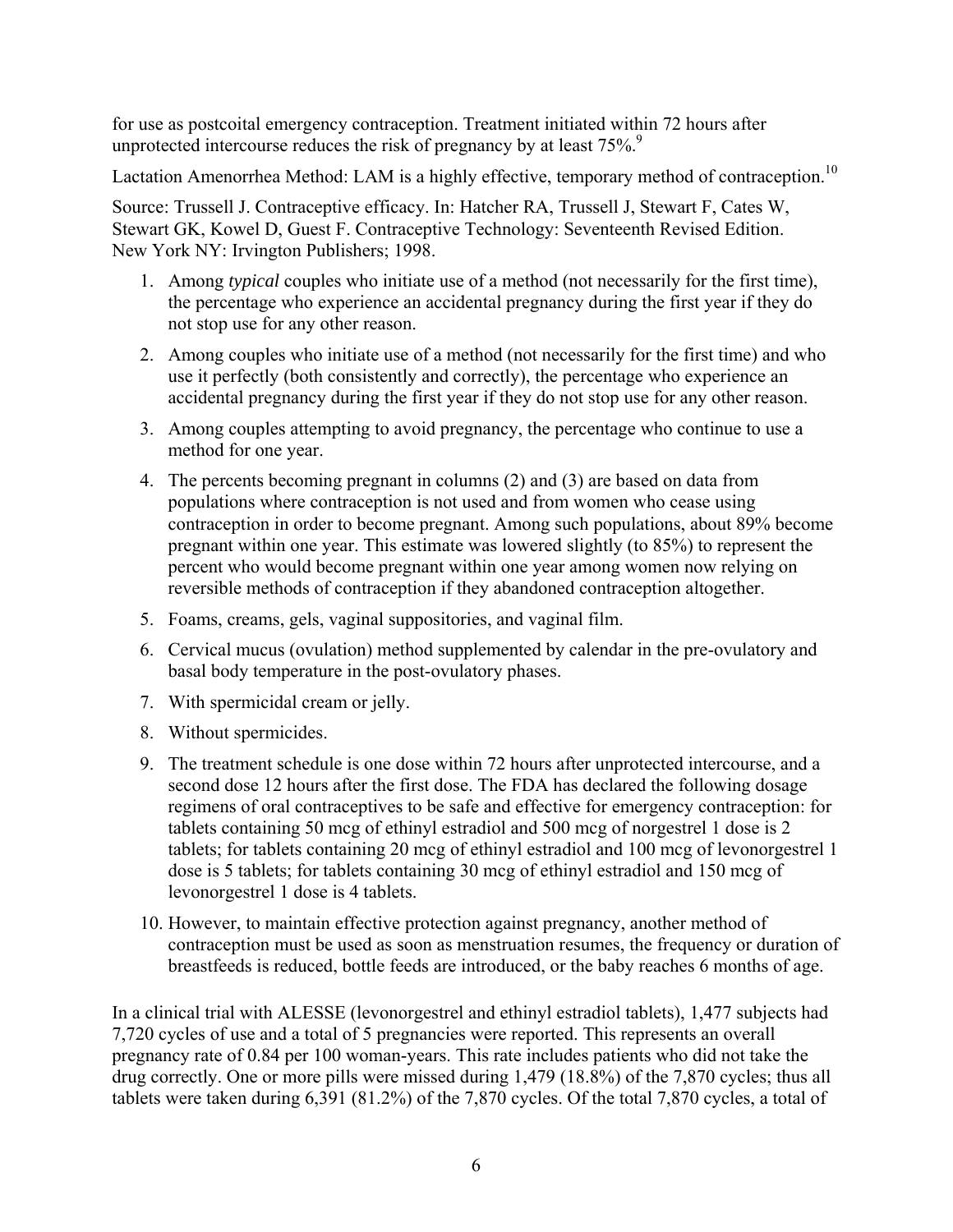<span id="page-6-0"></span>150 cycles were excluded from the calculation of the Pearl index due to the use of backup contraception and/or missing 3 or more consecutive pills.

### **CONTRAINDICATIONS**

Combination oral contraceptives should not be used in women with any of the following conditions:

Thrombophlebitis or thromboembolic disorders A history of deep-vein thrombophlebitis or thromboembolic disorders Cerebrovascular or coronary artery disease (current or past history) Valvular heart disease with thrombogenic complications Thrombogenic rhythm disorders Hereditary or acquired thrombophilias Major surgery with prolonged immobilization Diabetes with vascular involvement Headaches with focal neurological symptoms Uncontrolled hypertension Known or suspected carcinoma of the breast or personal history of breast cancer Carcinoma of the endometrium or other known or suspected estrogen-dependent neoplasia Undiagnosed abnormal genital bleeding Cholestatic jaundice of pregnancy or jaundice with prior pill use Hepatic adenomas or carcinomas, or active liver disease Known or suspected pregnancy Hypersensitivity to any of the components of ALESSE

## **WARNINGS**

**Cigarette smoking increases the risk of serious cardiovascular side effects from oralcontraceptive use. This risk increases with age and with the extent of smoking (in epidemiologic studies, 15 or more cigarettes per day was associated with a significantly increased risk) and is quite marked in women over 35 years of age. Women who use oral contraceptives should be strongly advised not to smoke.**

The use of oral contraceptives is associated with increased risks of several serious conditions including venous and arterial thrombotic and thromboembolic events (such as myocardial infarction, thromboembolism, and stroke), hepatic neoplasia, gallbladder disease, and hypertension, although the risk of serious morbidity or mortality is very small in healthy women without underlying risk factors. The risk of morbidity and mortality increases significantly in the presence of other underlying risk factors such as certain inherited or acquired thrombophilias, hypertension, hyperlipidemias, obesity, diabetes, and surgery or trauma with increased risk of thrombosis (see [CONTRAINDICATIONS](#page-6-0)).

Practitioners prescribing oral contraceptives should be familiar with the following information relating to these risks.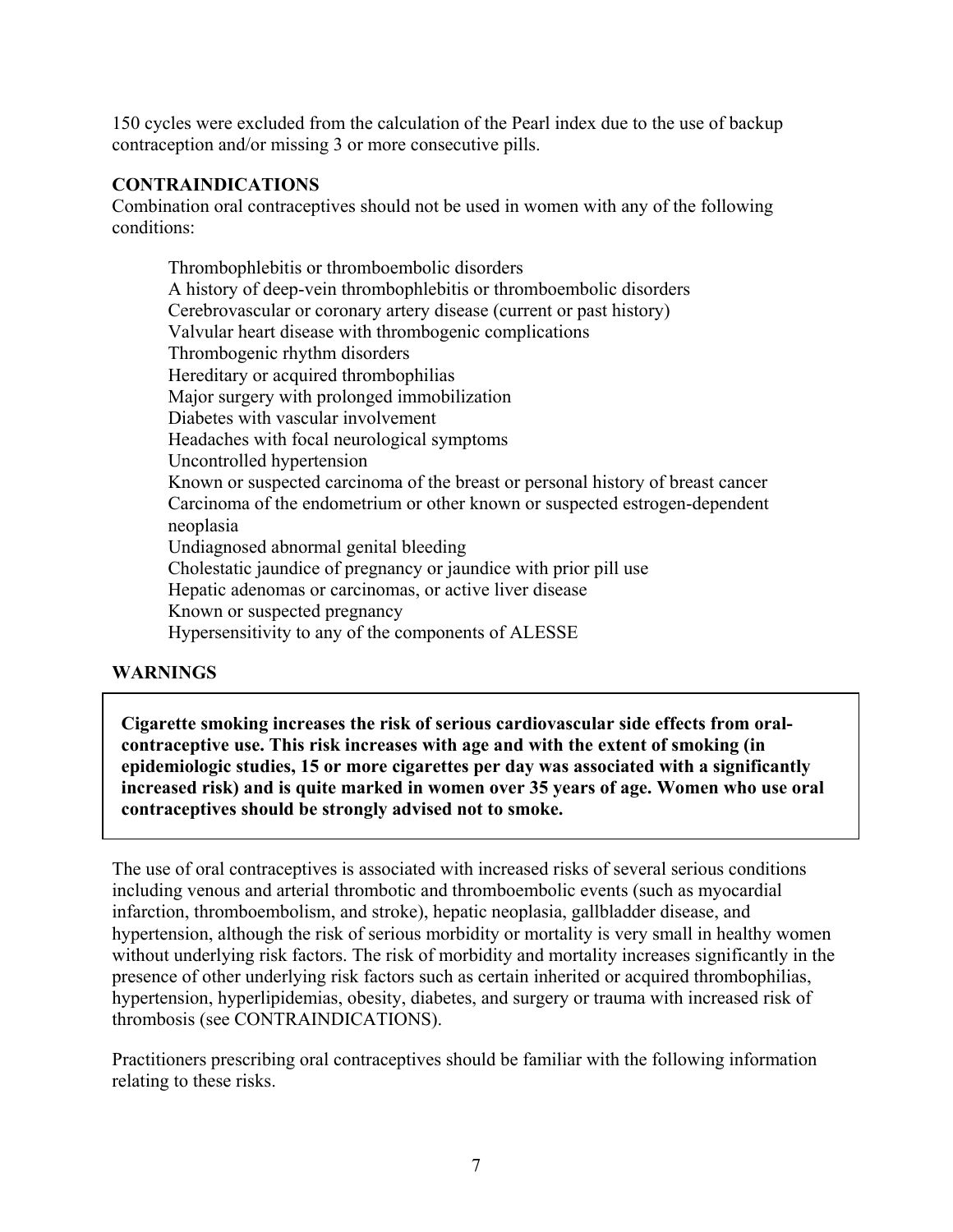<span id="page-7-0"></span>The information contained in this package insert is principally based on studies carried out in patients who used oral contraceptives with higher doses of estrogens and progestogens than those in common use today. The effect of long-term use of the oral contraceptives with lower doses of both estrogens and progestogens remains to be determined.

Throughout this labeling, epidemiological studies reported are of two types: retrospective or case control studies and prospective or cohort studies. Case control studies provide a measure of the relative risk of disease, namely, a ratio of the incidence of a disease among oral-contraceptive users to that among nonusers. The relative risk does not provide information on the actual clinical occurrence of a disease. Cohort studies provide a measure of attributable risk, which is the difference in the incidence of disease between oral-contraceptive users and nonusers. The attributable risk does provide information about the actual occurrence of a disease in the population. For further information, the reader is referred to a text on epidemiological methods.

## **1. Thromboembolic Disorders and Other Vascular Problems**

## a. Myocardial infarction

An increased risk of myocardial infarction has been attributed to oral-contraceptive use. This risk is primarily in smokers or women with other underlying risk factors for coronary-artery disease such as hypertension, hypercholesterolemia, morbid obesity, and diabetes. The relative risk of heart attack for current oral-contraceptive users has been estimated to be two to six. The risk is very low under the age of 30.

Smoking in combination with oral-contraceptive use has been shown to contribute substantially to the incidence of myocardial infarction in women in their mid-thirties or older with smoking accounting for the majority of excess cases. Mortality rates associated with circulatory disease have been shown to increase substantially in smokers over the age of 35 and nonsmokers over the age of 40 (FIGURE II) among women who use oral contraceptives.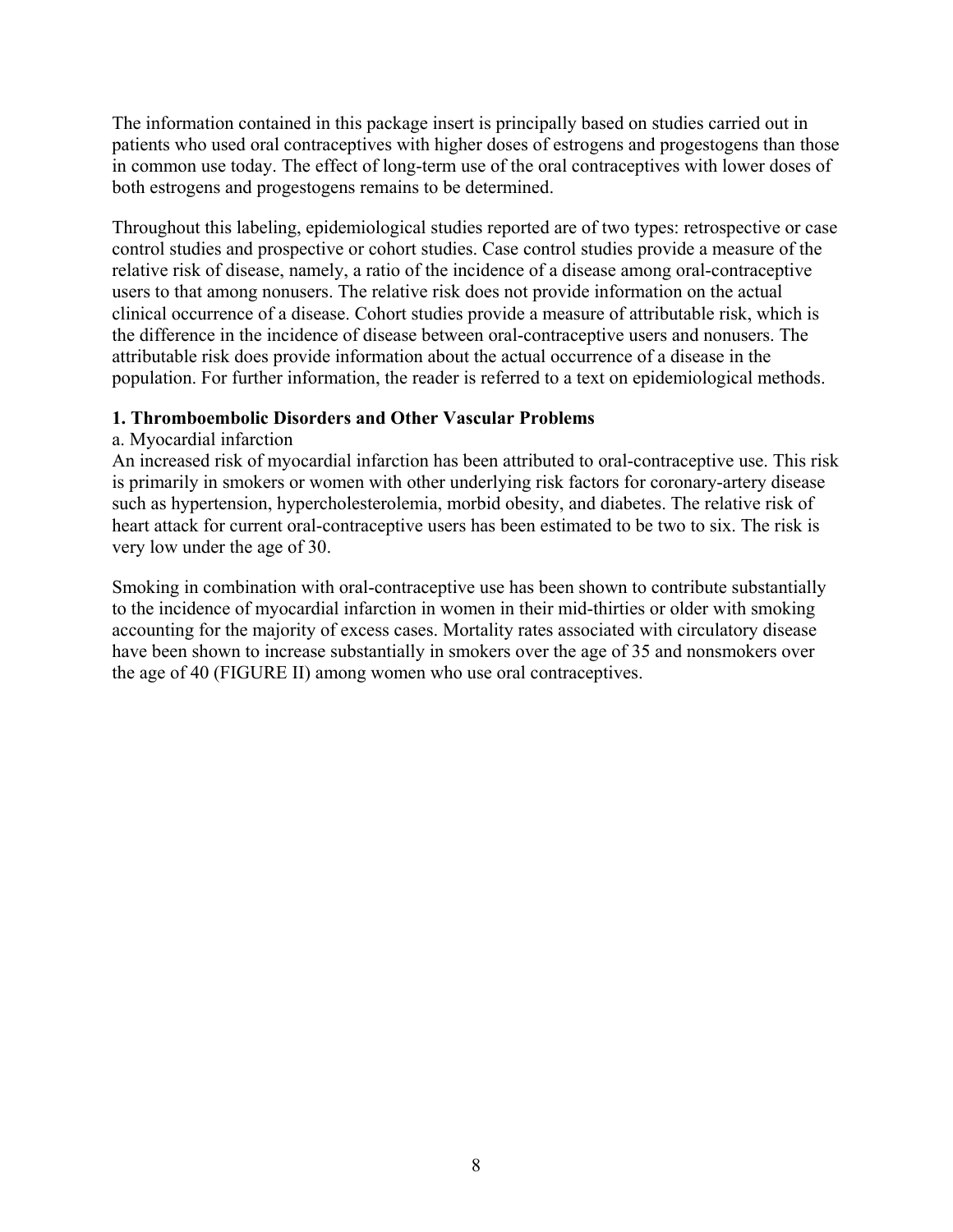### **CIRCULATORY DISEASE MORTALITY RATES PER 100,000 WOMAN YEARS BY AGE, SMOKING STATUS AND ORAL-CONTRACEPTIVE USE**



**FIGURE II: (Adapted from P.M. Layde and V. Beral, Lancet, 1:541–546, 1981.)** 

Oral contraceptives may compound the effects of well-known risk factors, such as hypertension, diabetes, hyperlipidemias, age, and obesity. In particular, some progestogens are known to decrease HDL cholesterol and cause glucose intolerance, while estrogens may create a state of hyperinsulinism. Oral contraceptives have been shown to increase blood pressure among users (see **[section 9](#page-13-0)** in **[WARNINGS](#page-13-0)**). Similar effects on risk factors have been associated with an increased risk of heart disease. Oral contraceptives must be used with caution in women with cardiovascular disease risk factors.

## b. Venous thrombosis and thromboembolism

An increased risk of venous thromboembolic and thrombotic disease associated with the use of oral contraceptives is well established. Case control studies have found the relative risk of users compared to non-users to be 3 for the first episode of superficial venous thrombosis, 4 to 11 for deep-vein thrombosis or pulmonary embolism, and 1.5 to 6 for women with predisposing conditions for venous thromboembolic disease. Cohort studies have shown the relative risk to be somewhat lower, about 3 for new cases and about 4.5 for new cases requiring hospitalization. The approximate incidence of deep-vein thrombosis and pulmonary embolism in users of low dose (<50 mcg ethinyl estradiol) combination oral contraceptives is up to 4 per 10,000 womanyears compared to 0.5-3 per 10,000 woman-years for non-users. However, the incidence is less than that associated with pregnancy (6 per 10,000 woman-years). The excess risk is highest during the first year a woman ever uses a combined oral contraceptive. Venous thromboembolism may be fatal. The risk of thromboembolic disease due to oral contraceptives is not related to length of use and gradually disappears after pill use is stopped.

A two- to four-fold increase in relative risk of postoperative thromboembolic complications has been reported with the use of oral contraceptives. The relative risk of venous thrombosis in women who have predisposing conditions is twice that of women without such medical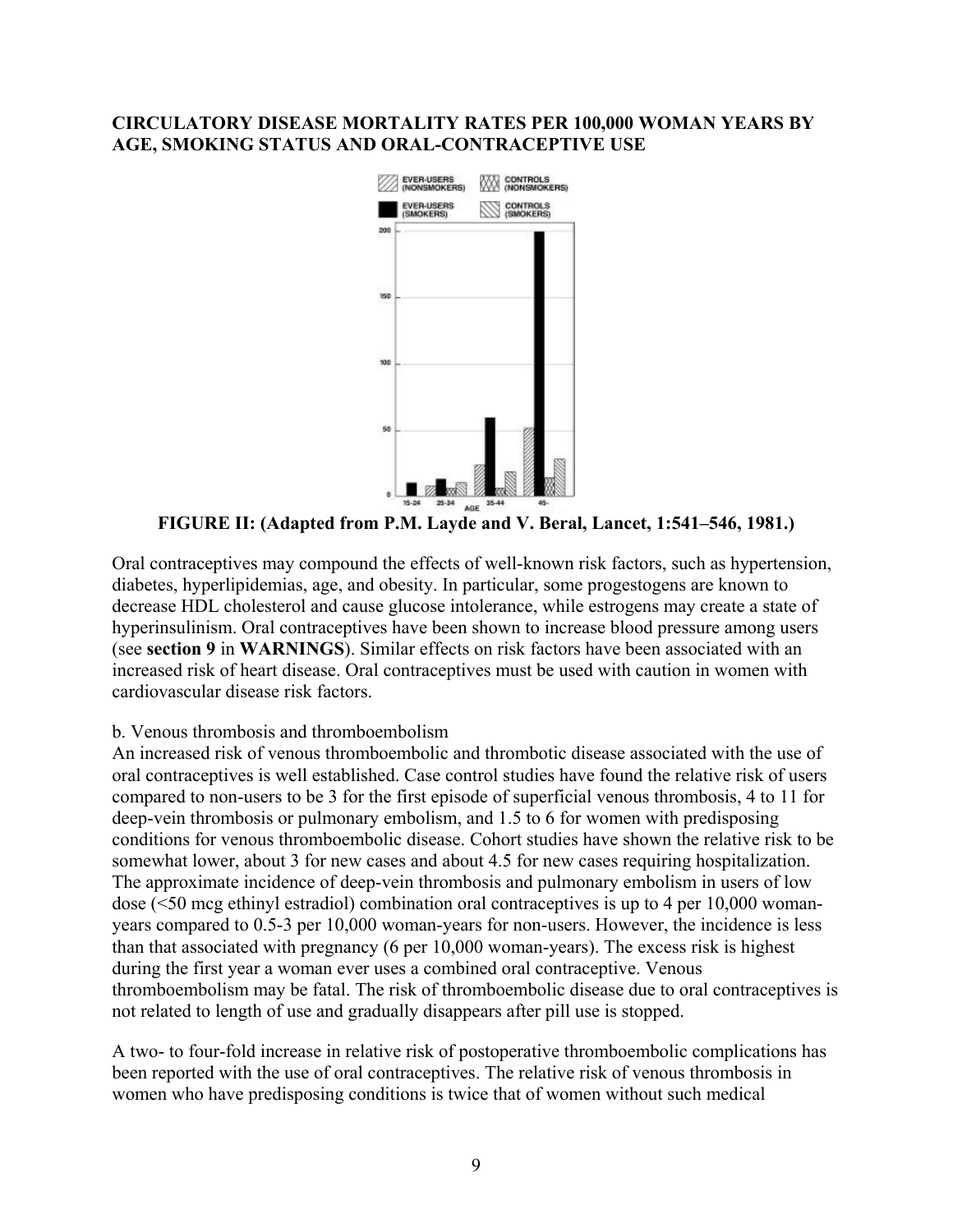<span id="page-9-0"></span>conditions. If feasible, oral contraceptives should be discontinued at least four weeks prior to and for two weeks after elective surgery of a type associated with an increase in risk of thromboembolism and during and following prolonged immobilization. Since the immediate postpartum period is also associated with an increased risk of thromboembolism, oral contraceptives should be started no earlier than four weeks after delivery in women who elect not to breast-feed or after a midtrimester pregnancy termination.

### c. Cerebrovascular diseases

Oral contraceptives have been shown to increase both the relative and attributable risks of cerebrovascular events (thrombotic and hemorrhagic strokes), although, in general, the risk is greatest among older (>35 years), hypertensive women who also smoke. Hypertension was found to be a risk factor for both users and nonusers, for both types of strokes, while smoking interacted to increase the risk for hemorrhagic strokes.

In a large study, the relative risk of thrombotic strokes has been shown to range from 3 for normotensive users to 14 for users with severe hypertension. The relative risk of hemorrhagic stroke is reported to be 1.2 for nonsmokers who used oral contraceptives, 2.6 for smokers who did not use oral contraceptives, 7.6 for smokers who used oral contraceptives, 1.8 for normotensive users and 25.7 for users with severe hypertension. The attributable risk is also greater in older women. Oral contraceptives also increase the risk for stroke in women with other underlying risk factors such as certain inherited or acquired thrombophilias. Women with migraine (particularly migraine/headaches with focal neurological symptoms, see **[CONTRAINDICATIONS](#page-6-0)**) who take combination oral contraceptives may be at an increased risk of stroke.

## d. Dose-related risk of vascular disease from oral contraceptives

A positive association has been observed between the amount of estrogen and progestogen in oral contraceptives and the risk of vascular disease. A decline in serum high-density lipoproteins (HDL) has been reported with many progestational agents. A decline in serum high-density lipoproteins has been associated with an increased incidence of ischemic heart disease. Because estrogens increase HDL cholesterol, the net effect of an oral contraceptive depends on a balance achieved between doses of estrogen and progestogen and the nature and absolute amount of progestogen used in the contraceptive. The amount of both hormones should be considered in the choice of an oral contraceptive.

Minimizing exposure to estrogen and progestogen is in keeping with good principles of therapeutics. For any particular estrogen/progestogen combination, the dosage regimen prescribed should be one which contains the least amount of estrogen and progestogen that is compatible with a low failure rate and the needs of the individual patient. New acceptors of oralcontraceptive agents should be started on preparations containing the lowest estrogen content which is judged appropriate for the individual patient.

## e. Persistence of risk of vascular disease

There are two studies which have shown persistence of risk of vascular disease for ever-users of oral contraceptives. In a study in the United States, the risk of developing myocardial infarction after discontinuing oral contraceptives persists for at least 9 years for women 40-49 years who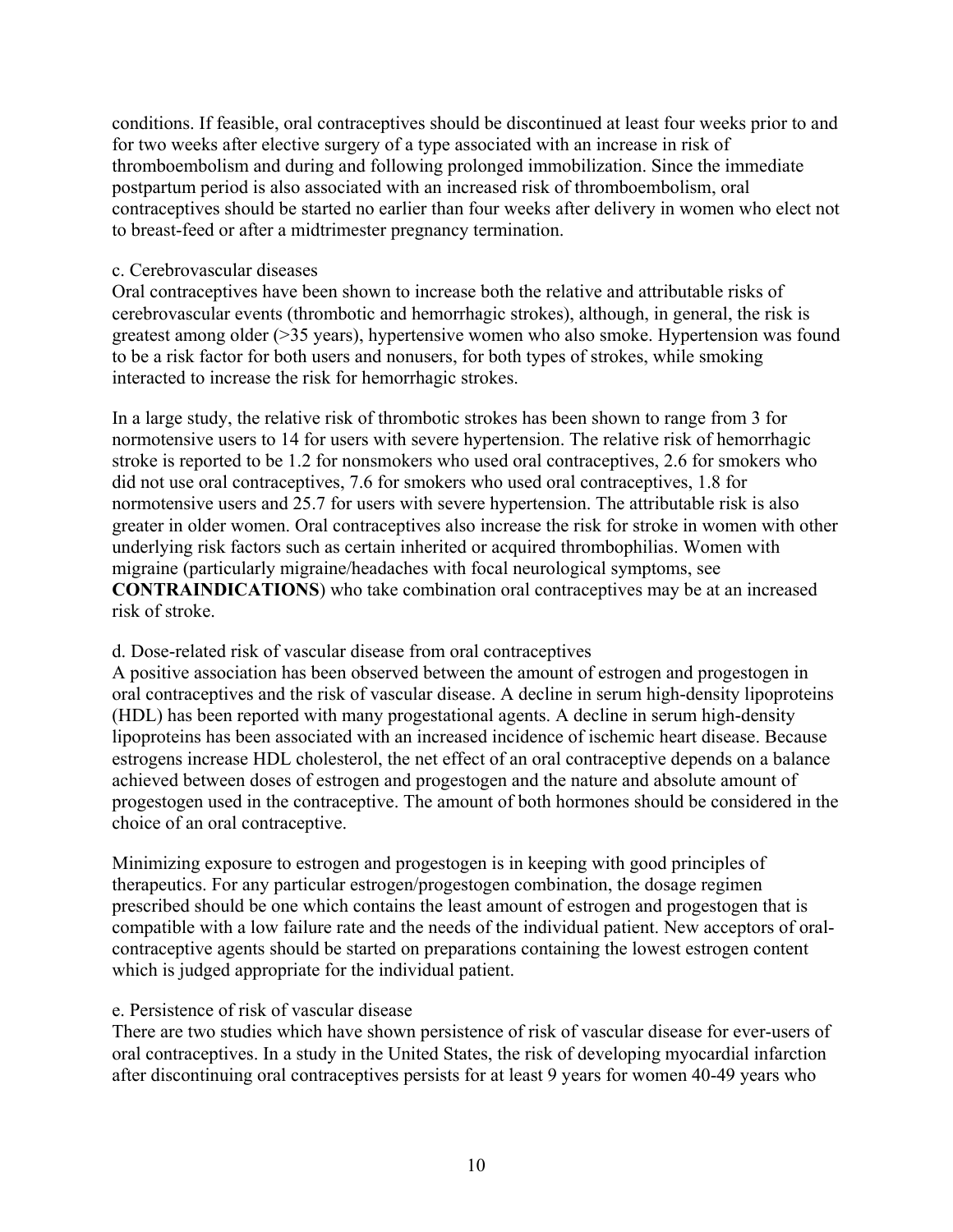had used oral contraceptives for five or more years, but this increased risk was not demonstrated in other age groups.

In another study in Great Britain, the risk of developing cerebrovascular disease persisted for at least 6 years after discontinuation of oral contraceptives, although excess risk was very small. However, both studies were performed with oral contraceptive formulations containing 50 mcg or higher of estrogens.

## **2. Estimates of Mortality from Contraceptive Use**

One study gathered data from a variety of sources which have estimated the mortality rate associated with different methods of contraception at different ages [\(TABLE III\)](#page-11-0). These estimates include the combined risk of death associated with contraceptive methods plus the risk attributable to pregnancy in the event of method failure. Each method of contraception has its specific benefits and risks. The study concluded that with the exception of oral-contraceptive users 35 and older who smoke and 40 and older who do not smoke, mortality associated with all methods of birth control is less than that associated with childbirth. The observation of a possible increase in risk of mortality with age for oral-contraceptive users is based on data gathered in the 1970's — but not reported until 1983. However, current clinical practice involves the use of lower estrogen dose formulations combined with careful restriction of oral-contraceptive use to women who do not have the various risk factors listed in this labeling.

Because of these changes in practice and, also, because of some limited new data which suggest that the risk of cardiovascular disease with the use of oral contraceptives may now be less than previously observed, the Fertility and Maternal Health Drugs Advisory Committee was asked to review the topic in 1989. The Committee concluded that although cardiovascular disease risks may be increased with oral-contraceptive use after age 40 in healthy nonsmoking women (even with the newer low-dose formulations), there are greater potential health risks associated with pregnancy in older women and with the alternative surgical and medical procedures which may be necessary if such women do not have access to effective and acceptable means of contraception.

Therefore, the Committee recommended that the benefits of oral-contraceptive use by healthy nonsmoking women over 40 may outweigh the possible risks. Of course, older women, as all women who take oral contraceptives, should take the lowest possible dose formulation that is effective.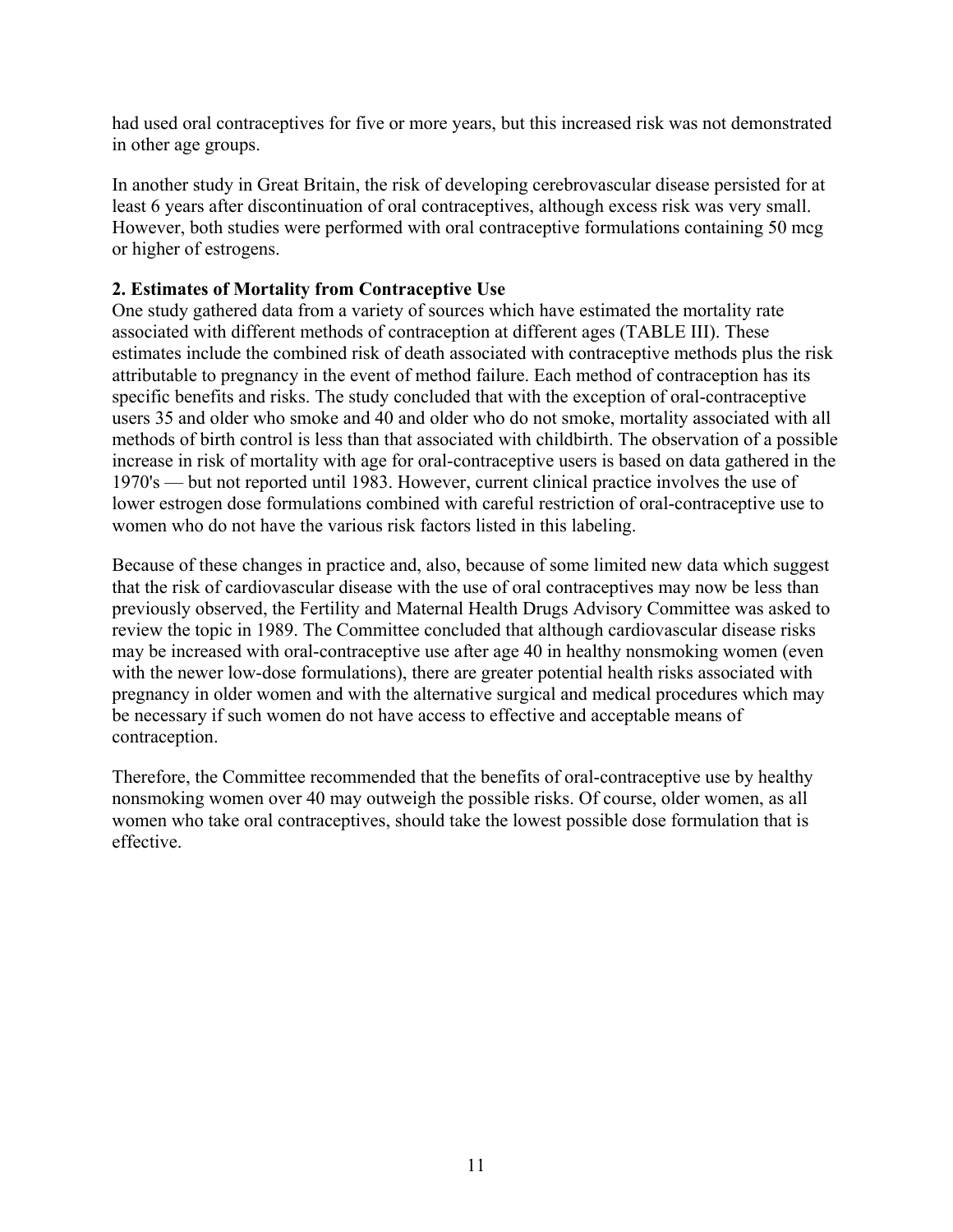<span id="page-11-0"></span>

| <b>TABLE III: ANNUAL NUMBER OF BIRTH-RELATED OR METHOD-RELATED DEATHS</b> |
|---------------------------------------------------------------------------|
| ASSOCIATED WITH CONTROL OF FERTILITY PER 100,000 NONSTERILE WOMEN, BY     |
| FERTILITY-CONTROL METHOD AND ACCORDING TO AGE                             |

| 35-39<br>40-44 |
|----------------|
| 28.2           |
|                |
| 31.6           |
|                |
| 117.2          |
| 1.4            |
| 0.4            |
| 2.8            |
| 3.6            |
|                |

\* Deaths are birth related

\*\* Deaths are method related

Adapted from H.W. Ory, Family Planning Perspectives, *15*:57-63, 1983.

## **3. Carcinoma of the Reproductive Organs and Breasts**

Numerous epidemiological studies have examined the association between the use of oral contraceptives and the incidence of breast and cervical cancer.

The risk of having breast cancer diagnosed may be slightly increased among current and recent users of combination oral contraceptives. However, this excess risk appears to decrease over time after combination oral contraceptive discontinuation and by 10 years after cessation the increased risk disappears. Some studies report an increased risk with duration of use while other studies do not and no consistent relationships have been found with dose or type of steroid. Some studies have reported a small increase in risk for women who first use combination oral contraceptives at a younger age. Most studies show a similar pattern of risk with combination oral contraceptive use regardless of a woman's reproductive history or her family breast cancer history.

Breast cancers diagnosed in current or previous OC users tend to be less clinically advanced than in nonusers.

Women with known or suspected carcinoma of the breast or personal history of breast cancer should not use oral contraceptives because breast cancer is usually a hormonally-sensitive tumor.

Some studies suggest that oral contraceptive use has been associated with an increase in the risk of cervical intraepithelial neoplasia or invasive cervical cancer in some populations of women. However, there continues to be controversy about the extent to which such findings may be due to differences in sexual behavior and other factors.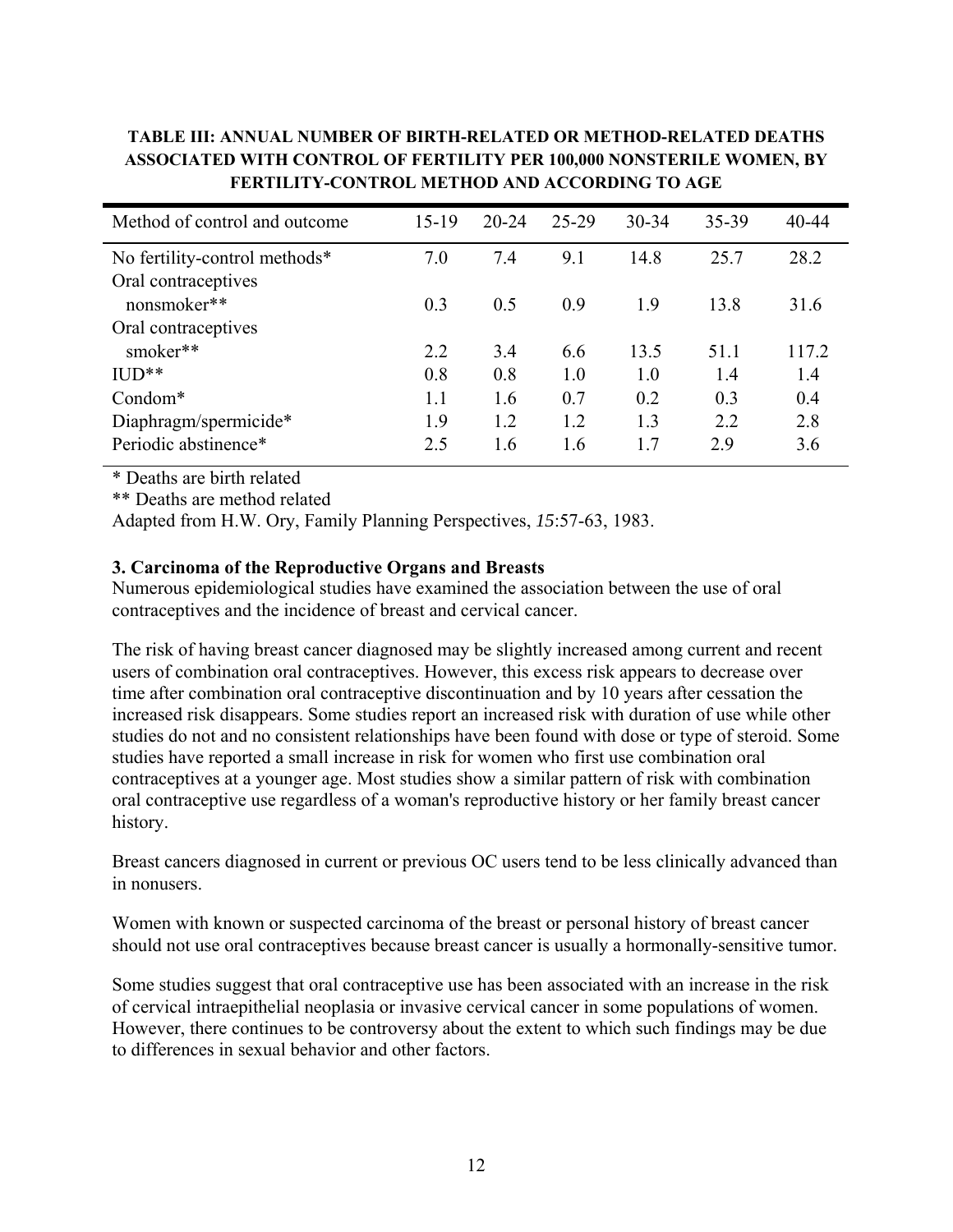In spite of many studies of the relationship between combination oral contraceptive use and breast and cervical cancers, a cause-and-effect relationship has not been established.

## **4. Hepatic Neoplasia**

Benign hepatic adenomas are associated with oral-contraceptive use, although the incidence of these benign tumors is rare in the United States. Indirect calculations have estimated the attributable risk to be in the range of 3.3 cases/100,000 for users, a risk that increases after four or more years of use. Rupture of rare, benign, hepatic adenomas may cause death through intraabdominal hemorrhage.

Studies from Britain have shown an increased risk of developing hepatocellular carcinoma in long-term ( $>8$  years) oral-contraceptive users. However, these cancers are extremely rare in the U.S. and the attributable risk (the excess incidence) of liver cancers in oral-contraceptive users approaches less than one per million users.

## **5. Ocular Lesions**

There have been clinical case reports of retinal thrombosis associated with the use of oral contraceptives that may lead to partial or complete loss of vision. Oral contraceptives should be discontinued if there is unexplained partial or complete loss of vision; onset of proptosis or diplopia; papilledema; or retinal vascular lesions. Appropriate diagnostic and therapeutic measures should be undertaken immediately.

## **6. Oral-Contraceptive Use Before or During Early Pregnancy**

Extensive epidemiological studies have revealed no increased risk of birth defects in infants born to women who have used oral contraceptives prior to pregnancy. Studies also do not suggest a teratogenic effect, particularly insofar as cardiac anomalies and limb-reduction defects are concerned, when taken inadvertently during early pregnancy (see **[CONTRAINDICATIONS](#page-6-0)** section).

The administration of oral contraceptives to induce withdrawal bleeding should not be used as a test for pregnancy. Oral contraceptives should not be used during pregnancy to treat threatened or habitual abortion.

It is recommended that for any patient who has missed two consecutive periods, pregnancy should be ruled out. If the patient has not adhered to the prescribed schedule, the possibility of pregnancy should be considered at the time of the first missed period. Oral-contraceptive use should be discontinued if pregnancy is confirmed.

## **7. Gallbladder Disease**

Combination oral contraceptives may worsen existing gallbladder disease and may accelerate the development of this disease in previously asymptomatic women. Earlier studies have reported an increased lifetime relative risk of gallbladder surgery in users of oral contraceptives and estrogens. More recent studies, however, have shown that the relative risk of developing gallbladder disease among oral-contraceptive users may be minimal. The recent findings of minimal risk may be related to the use of oral-contraceptive formulations containing lower hormonal doses of estrogens and progestogens.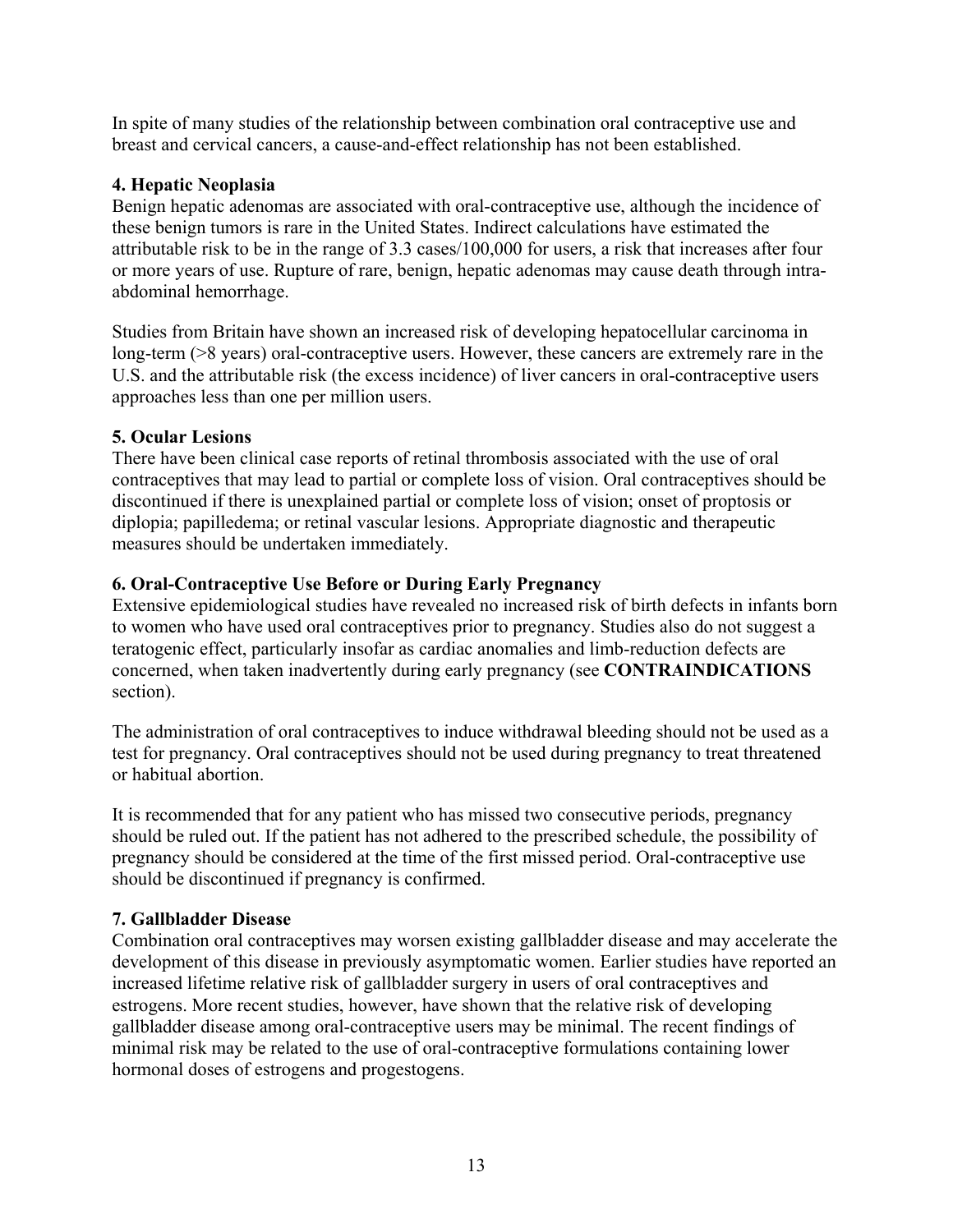## <span id="page-13-0"></span>**8. Carbohydrate and Lipid Metabolic Effects**

Oral contraceptives have been shown to cause glucose intolerance in a significant percentage of users. Oral contraceptives containing greater than 75 mcg of estrogens cause hyperinsulinism, while lower doses of estrogen cause less glucose intolerance. Progestogens increase insulin secretion and create insulin resistance, this effect varying with different progestational agents. However, in the nondiabetic woman, oral contraceptives appear to have no effect on fasting blood glucose. Because of these demonstrated effects, prediabetic and diabetic women should be carefully observed while taking oral contraceptives.

A small proportion of women will have persistent hypertriglyceridemia while on the pill. As discussed earlier (see **[WARNINGS, 1a](#page-7-0)**. and **[1d.](#page-9-0)**; **[PRECAUTIONS, 3](#page-14-0)**.), changes in serum triglycerides and lipoprotein levels have been reported in oral-contraceptive users.

## **9. Elevated Blood Pressure**

An increase in blood pressure has been reported in women taking oral contraceptives and this increase is more likely in older oral-contraceptive users and with continued use. Data from the Royal College of General Practitioners and subsequent randomized trials have shown that the incidence of hypertension increases with increasing quantities of progestogens.

Women with a history of hypertension or hypertension-related diseases, or renal disease should be encouraged to use another method of contraception. If women with hypertension elect to use oral contraceptives, they should be monitored closely and if significant elevation of blood pressure occurs, oral contraceptives should be discontinued (see **[CONTRAINDICATIONS](#page-6-0)** section). For most women, elevated blood pressure will return to normal after stopping oral contraceptives, and there is no difference in the occurrence of hypertension among ever- and never-users.

## **10. Headache**

The onset or exacerbation of migraine or development of headache with a new pattern that is recurrent, persistent, or severe requires discontinuation of oral contraceptives and evaluation of the cause. (See **[WARNINGS, 1c](#page-9-0)**. and **[CONTRAINDICATIONS](#page-6-0)**.)

## **11. Bleeding Irregularities**

Breakthrough bleeding and spotting are sometimes encountered in patients on oral contraceptives, especially during the first three months of use. The type and dose of progestogen may be important. If bleeding persists or recurs, nonhormonal causes should be considered and adequate diagnostic measures taken to rule out malignancy or pregnancy in the event of breakthrough bleeding, as in the case of any abnormal vaginal bleeding. If pathology has been excluded, time or a change to another formulation may solve the problem. In the event of amenorrhea, pregnancy should be ruled out.

Some women may encounter post-pill amenorrhea or oligomenorrhea (possibly with anovulation), especially when such a condition was preexistent.

## **12. Ectopic Pregnancy**

Ectopic as well as intrauterine pregnancy may occur in contraceptive failures.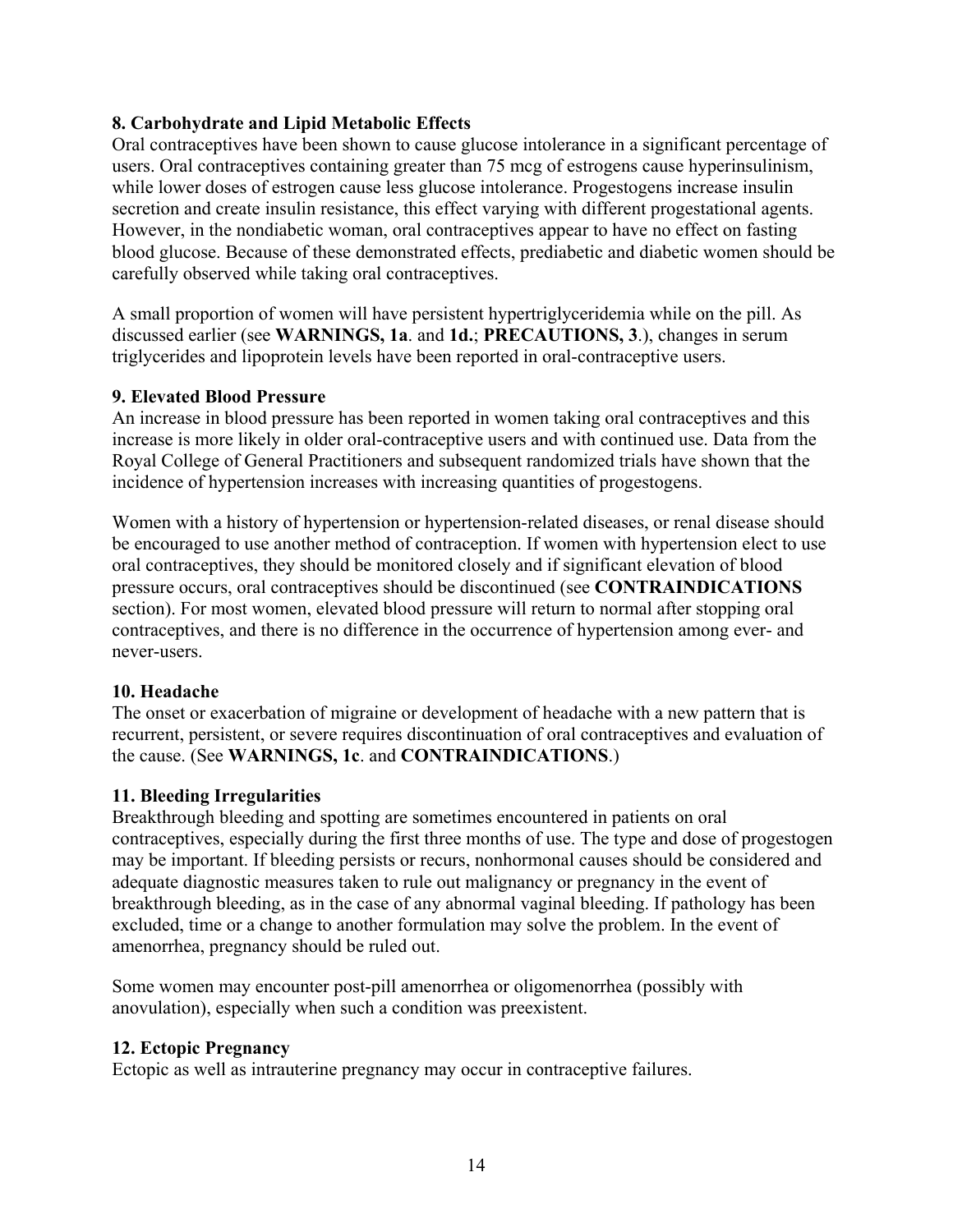### <span id="page-14-0"></span>**PRECAUTIONS**

### **1. General**

**Patients should be counseled that oral contraceptives do not protect against transmission of HIV (AIDS) and other sexually transmitted diseases (STDs) such as chlamydia, genital herpes, genital warts, gonorrhea, hepatitis B, and syphilis.**

### **2. Physical Examination and Follow-Up**

A periodic personal and family medical history and complete physical examination are appropriate for all women, including women using oral contraceptives. The physical examination, however, may be deferred until after initiation of oral contraceptives if requested by the woman and judged appropriate by the clinician. The physical examination should include special reference to blood pressure, breasts, abdomen, and pelvic organs, including cervical cytology, and relevant laboratory tests. In case of undiagnosed, persistent, or recurrent abnormal vaginal bleeding, appropriate diagnostic measures should be conducted to rule out malignancy. Women with a strong family history of breast cancer or who have breast nodules should be monitored with particular care.

### **3. Lipid Disorders**

Women who are being treated for hyperlipidemias should be followed closely if they elect to use oral contraceptives. Some progestogens may elevate LDL levels and may render the control of hyperlipidemias more difficult. (See **[WARNINGS, 1a](#page-7-0)**., **[1d.](#page-9-0)**, and **[8](#page-13-0)**.)

A small proportion of women will have adverse lipid changes while taking oral contraceptives. Nonhormonal contraception should be considered in women with uncontrolled dyslipidemias. Persistent hypertriglyceridemia may occur in a small population of combination oral contraceptive users. Elevations of plasma triglycerides may lead to pancreatitis and other complications.

## **4. Liver Function**

If jaundice develops in any woman receiving such drugs, the medication should be discontinued. Steroid hormones may be poorly metabolized in patients with impaired liver function.

### **5. Fluid Retention**

Oral contraceptives may cause some degree of fluid retention. They should be prescribed with caution, and only with careful monitoring, in patients with conditions which might be aggravated by fluid retention.

### **6. Emotional Disorders**

Patients becoming significantly depressed while taking oral contraceptives should stop the medication and use an alternate method of contraception in an attempt to determine whether the symptom is drug related. Women with a history of depression should be carefully observed and the drug discontinued if depression recurs to a serious degree.

### **7. Contact Lenses**

Contact-lens wearers who develop visual changes or changes in lens tolerance should be assessed by an ophthalmologist.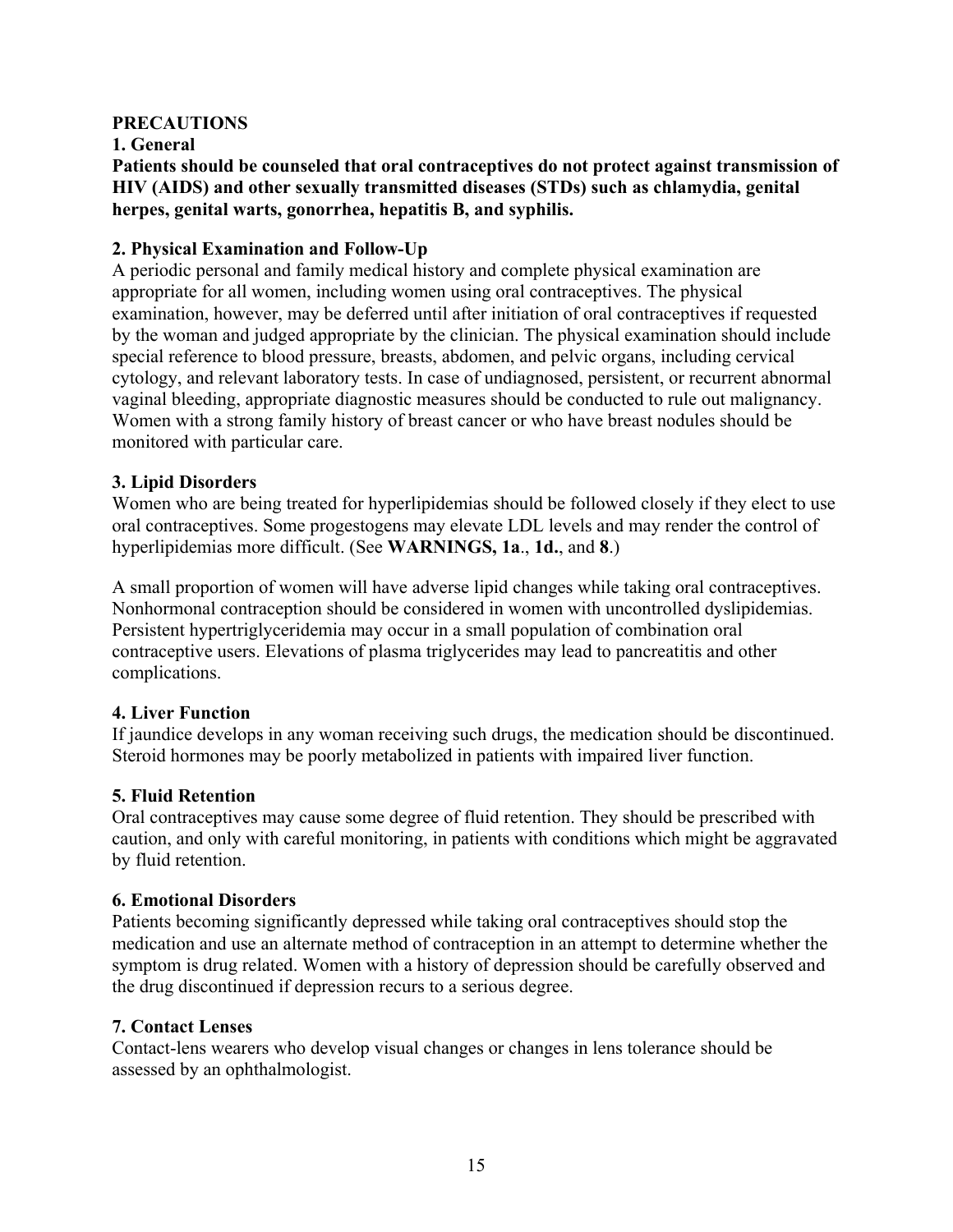### <span id="page-15-0"></span>**8. Gastrointestinal**

Diarrhea and/or vomiting may reduce hormone absorption resulting in decreased serum concentrations.

### **9. Drug Interactions**

*Changes in Contraceptive Effectiveness Associated with Coadministration of Other Products:*  Contraceptive effectiveness may be reduced when hormonal contraceptives are coadministered with antibiotics, anticonvulsants, and other drugs that increase the metabolism of contraceptive steroids. This could result in unintended pregnancy or breakthrough bleeding. Examples include rifampin, rifabutin, barbiturates, primidone, phenylbutazone, phenytoin, dexamethasone, carbamazepine, felbamate, oxcarbazepine, topiramate, griseofulvin, and modafinil. In such cases a back-up nonhormonal method of birth control should be considered.

Several cases of contraceptive failure and breakthrough bleeding have been reported in the literature with concomitant administration of antibiotics such as ampicillin and other penicillins, and tetracyclines. However, clinical pharmacology studies investigating drug interactions between combined oral contraceptives and these antibiotics have reported inconsistent results.

Several of the anti-HIV protease inhibitors have been studied with co-administration of oral combination hormonal contraceptives; significant changes (increase and decrease) in the plasma levels of the estrogen and progestin have been noted in some cases. The safety and efficacy of oral contraceptive products may be affected with coadministration of anti-HIV protease inhibitors. Healthcare providers should refer to the label of the individual anti-HIV protease inhibitors for further drug-drug interaction information.

Herbal products containing St. John's Wort (Hypericum perforatum) may induce hepatic enzymes (cytochrome P 450) and p-glycoprotein transporter and may reduce the effectiveness of contraceptive steroids. This may also result in breakthrough bleeding.

### *Increase in Plasma Levels Associated with Co-Administered Drugs:*

Co-administration of atorvastatin and certain oral contraceptives containing ethinyl estradiol increases AUC values for ethinyl estradiol by approximately 20%. Ascorbic acid and acetaminophen increase the bioavailability of ethinyl estradiol since these drugs act as competitive inhibitors for sulfation of ethinyl estradiol in the gastrointestinal wall, a known pathway of elimination for ethinyl estradiol. CYP 3A4 inhibitors such as indinavir, itraconazole, ketoconazole, fluconazole, and troleandomycin may increase plasma hormone levels. Troleandomycin may also increase the risk of intrahepatic cholestasis during coadministration with combination oral contraceptives.

## *Changes in Plasma Levels of Co-Administered Drugs:*

Combination hormonal contraceptives containing some synthetic estrogens (eg, ethinyl estradiol) may inhibit the metabolism of other compounds. Increased plasma concentrations of cyclosporin, prednisolone and other corticosteroids, and theophylline have been reported with concomitant administration of oral contraceptives. Decreased plasma concentrations of acetaminophen and increased clearance of temazepam, salicylic acid, morphine, and clofibric acid, due to induction of conjugation (particularly glucuronidation), have been noted when these drugs were administered with oral contraceptives.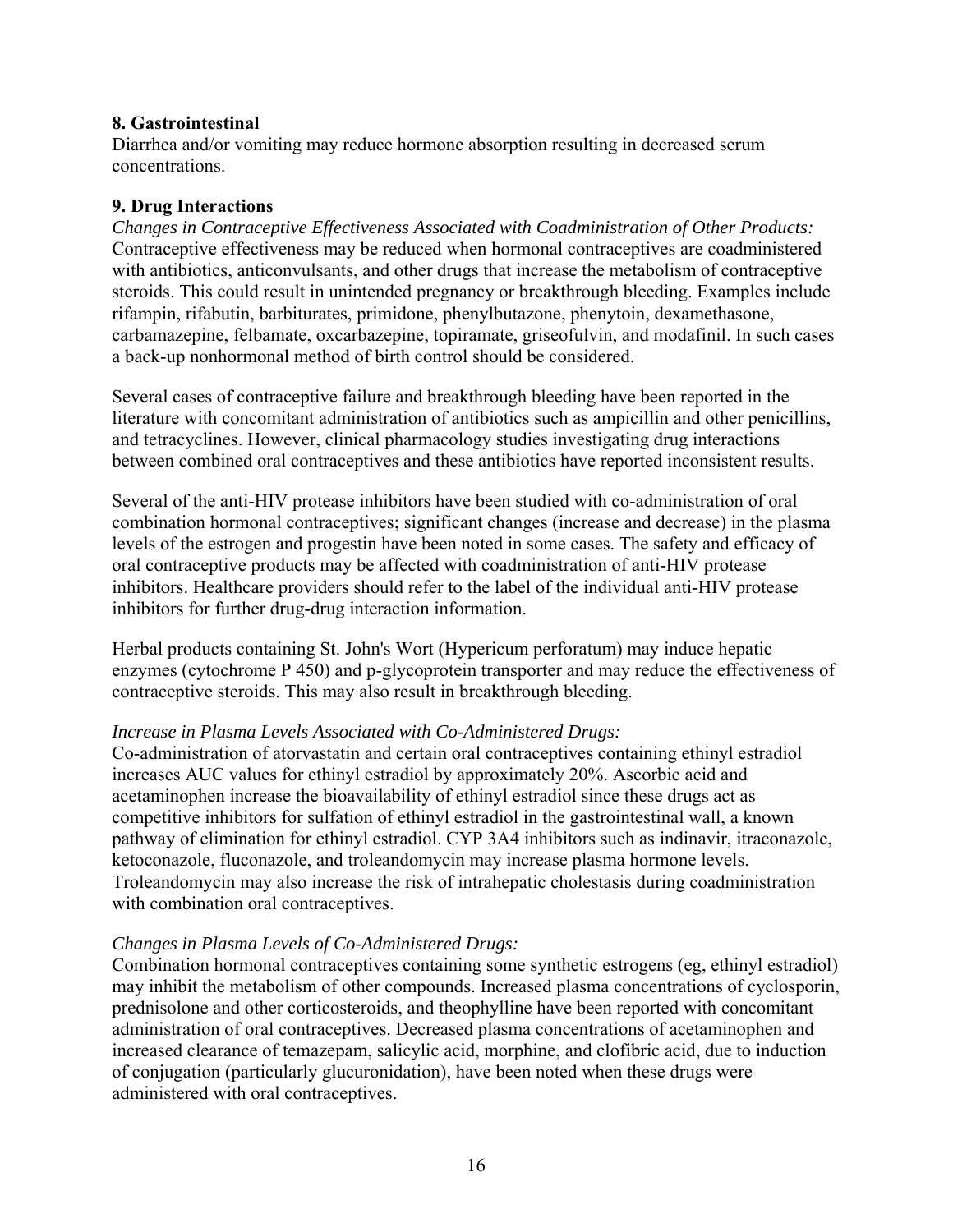The prescribing information of concomitant medications should be consulted to identify potential interactions.

## **10. Interactions with Laboratory Tests**

Certain endocrine- and liver-function tests and blood components may be affected by oral contraceptives:

- a. Increased prothrombin and factors VII, VIII, IX, and X; decreased antithrombin 3; increased norepinephrine-induced platelet aggregability.
- b. Increased thyroid-binding globulin (TBG) leading to increased circulating total thyroid hormone, as measured by protein-bound iodine (PBI),  $T_4$  by column or by radioimmunoassay. Free  $T_3$  resin uptake is decreased, reflecting the elevated TBG; free T4 concentration is unaltered.
- c. Other binding proteins may be elevated in serum i.e., corticosteroid binding globulin (CBG), sex hormone-binding globulins (SHBG) leading to increased levels of total circulating corticosteroids and sex steroids respectively. Free or biologically active hormone concentrations are unchanged.
- d. Triglycerides may be increased and levels of various other lipids and lipoproteins may be affected.
- e. Glucose tolerance may be decreased.
- f. Serum folate levels may be depressed by oral-contraceptive therapy. This may be of clinical significance if a woman becomes pregnant shortly after discontinuing oral contraceptives.

## **11. Carcinogenesis**

See **[WARNINGS](#page-6-0)** section.

## **12. Pregnancy**

Pregnancy Category X. See **[CONTRAINDICATIONS](#page-6-0)** and **[WARNINGS](#page-6-0)** sections.

## **13. Nursing Mothers**

Small amounts of oral-contraceptive steroids and/or metabolites have been identified in the milk of nursing mothers, and a few adverse effects on the child have been reported, including jaundice and breast enlargement. In addition, combination oral contraceptives given in the postpartum period may interfere with lactation by decreasing the quantity and quality of breast milk. If possible, the nursing mother should be advised not to use combination oral contraceptives but to use other forms of contraception until she has completely weaned her child.

## **14. Pediatric Use**

Safety and efficacy of ALESSE tablets have been established in women of reproductive age. Safety and efficacy are expected to be the same for postpubertal adolescents under the age of 16 and for users 16 years and older. Use of ALESSE before menarche is not indicated.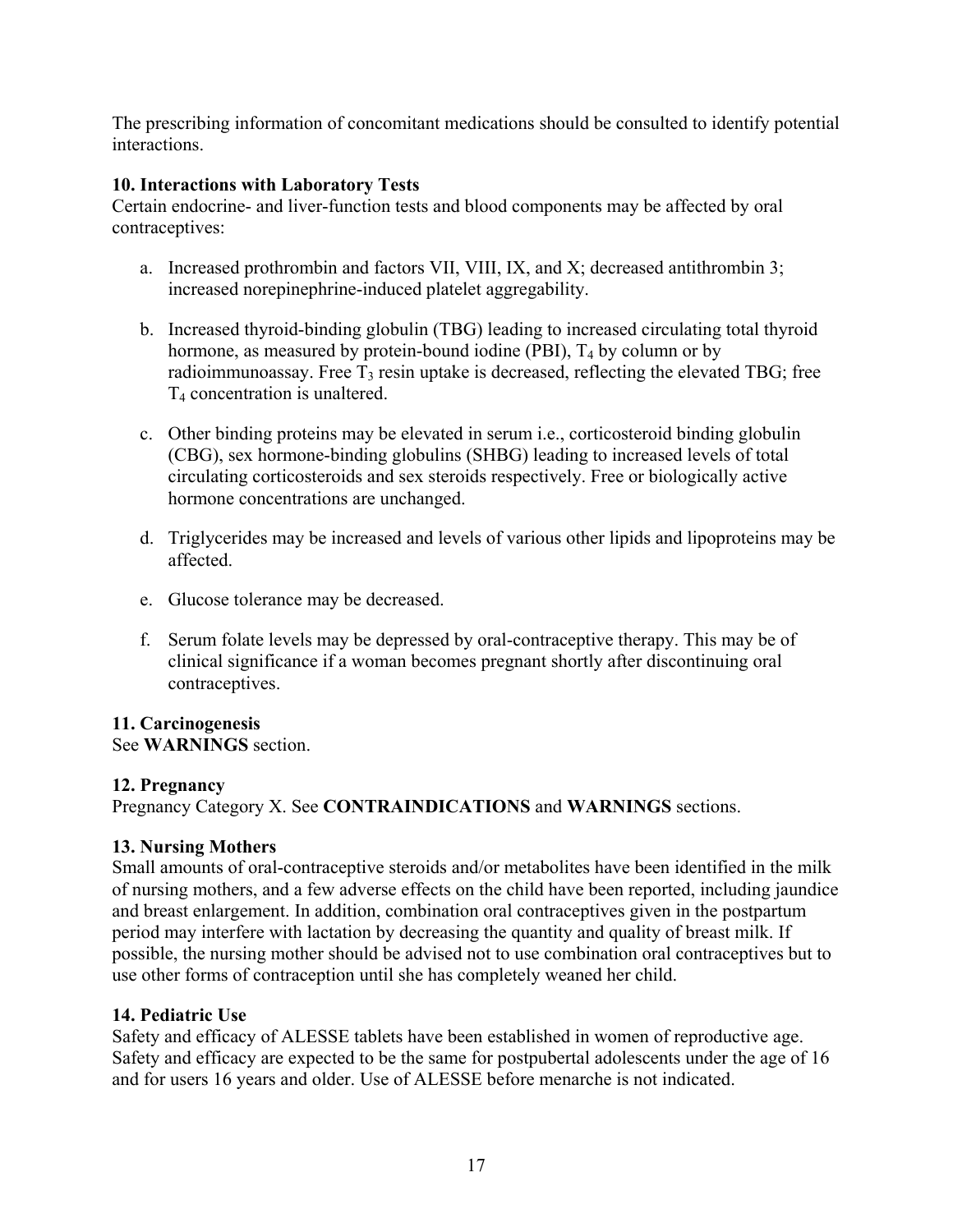### **15. Geriatric use**

ALESSE has not been studied in women over 65 years of age and is not indicated in this population.

### **16. Information for the Patient**

See [Patient Labeling](#page-29-0) Printed Below.

### **ADVERSE REACTIONS**

An increased risk of the following serious adverse reactions (see **[WARNINGS](#page-6-0)** section for additional information) has been associated with the use of oral contraceptives:

Thromboembolic and thrombotic disorders and other vascular problems (including thrombophlebitis and venous thrombosis with or without pulmonary embolism, mesenteric thrombosis, arterial thromboembolism, myocardial infarction, cerebral hemorrhage, cerebral thrombosis), carcinoma of the reproductive organs and breasts, hepatic neoplasia (including hepatic adenomas or benign liver tumors), ocular lesions (including retinal vascular thrombosis), gallbladder disease, carbohydrate and lipid effects, elevated blood pressure, and headache including migraine.

The following adverse reactions have been reported in patients receiving oral contraceptives and are believed to be drug related (alphabetically listed):

Acne Amenorrhea Anaphylactic/anaphylactoid reactions, including urticaria, angioedema, and severe reactions with respiratory and circulatory symptoms Breast changes: tenderness, pain, enlargement, secretion Budd-Chiari syndrome Cervical erosion and secretion, change in Cholestatic jaundice Chorea, exacerbation of Colitis Contact lenses, intolerance to Corneal curvature (steepening), change in Dizziness Edema/fluid retention Erythema multiforme Erythema nodosum Gastrointestinal symptoms (such as abdominal pain, cramps, and bloating) Hirsutism Infertility after discontinuation of treatment, temporary Lactation, diminution in, when given immediately postpartum Libido, change in Melasma/chloasma which may persist Menstrual flow, change in Mood changes, including depression Nausea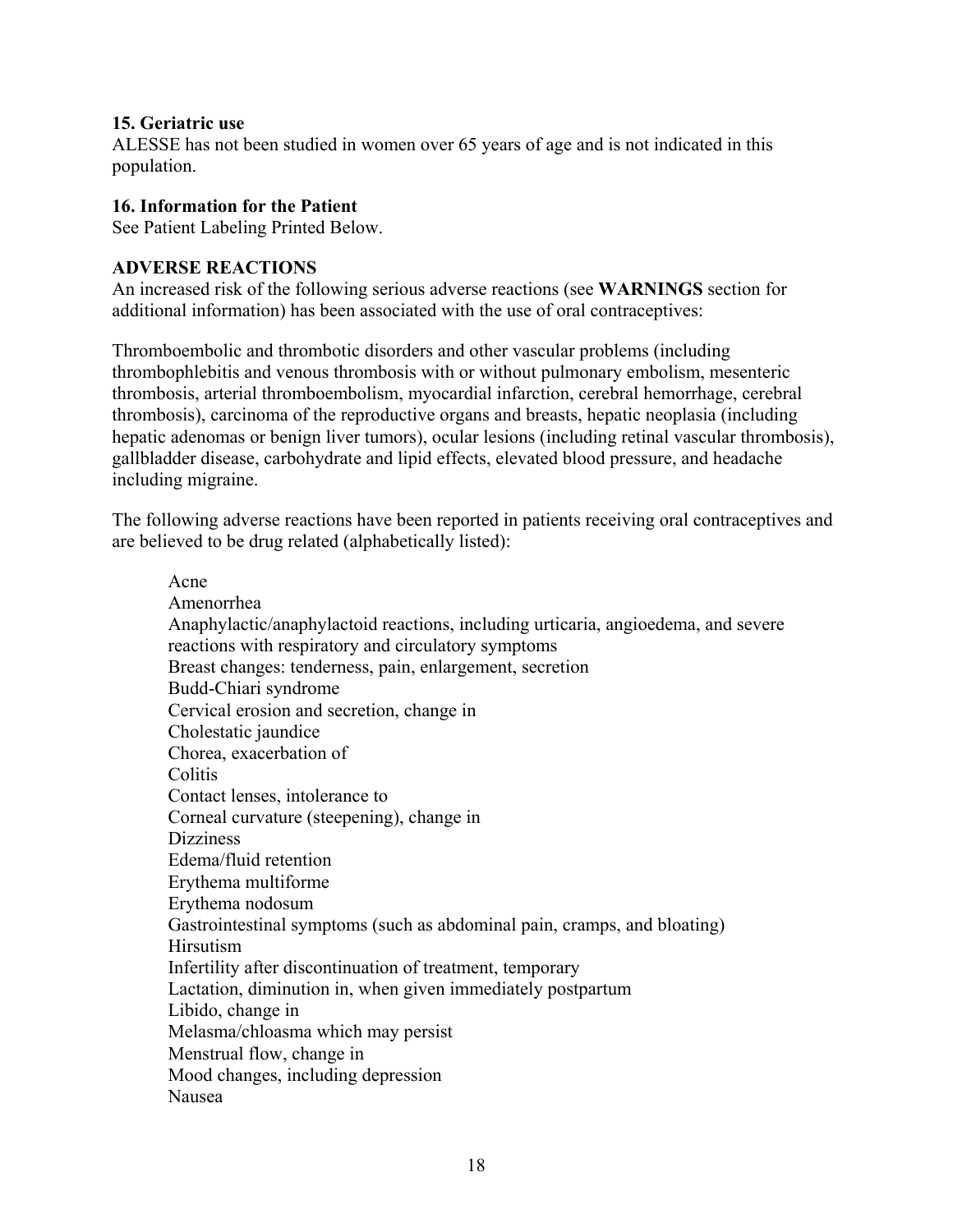Nervousness **Pancreatitis** Porphyria, exacerbation of Rash (allergic) Scalp hair, loss of Serum folate levels, decrease in Spotting Systemic lupus erythematosus, exacerbation of Unscheduled bleeding Vaginitis, including candidiasis Varicose veins, aggravation of Vomiting Weight or appetite (increase or decrease), change in

The following adverse reactions have been reported in users of oral contraceptives:

**Cataracts** Cystitis-like syndrome Dysmenorrhea Hemolytic uremic syndrome Hemorrhagic eruption Optic neuritis, which may lead to partial or complete loss of vision Premenstrual syndrome Renal function, impaired

### **OVERDOSAGE**

Symptoms of oral contraceptive overdosage in adults and children may include nausea, vomiting, and drowsiness/fatigue; withdrawal bleeding may occur in females. There is no specific antidote and further treatment of overdose, if necessary, is directed to the symptoms.

### **NONCONTRACEPTIVE HEALTH BENEFITS**

The following noncontraceptive health benefits related to the use of oral contraceptives are supported by epidemiological studies which largely utilized oral-contraceptive formulations containing doses exceeding 0.035 mg of ethinyl estradiol or 0.05 mg of mestranol.

Effects on menses:

Increased menstrual cycle regularity Decreased blood loss and decreased incidence of iron-deficiency anemia Decreased incidence of dysmenorrhea

Effects related to inhibition of ovulation:

Decreased incidence of functional ovarian cysts Decreased incidence of ectopic pregnancies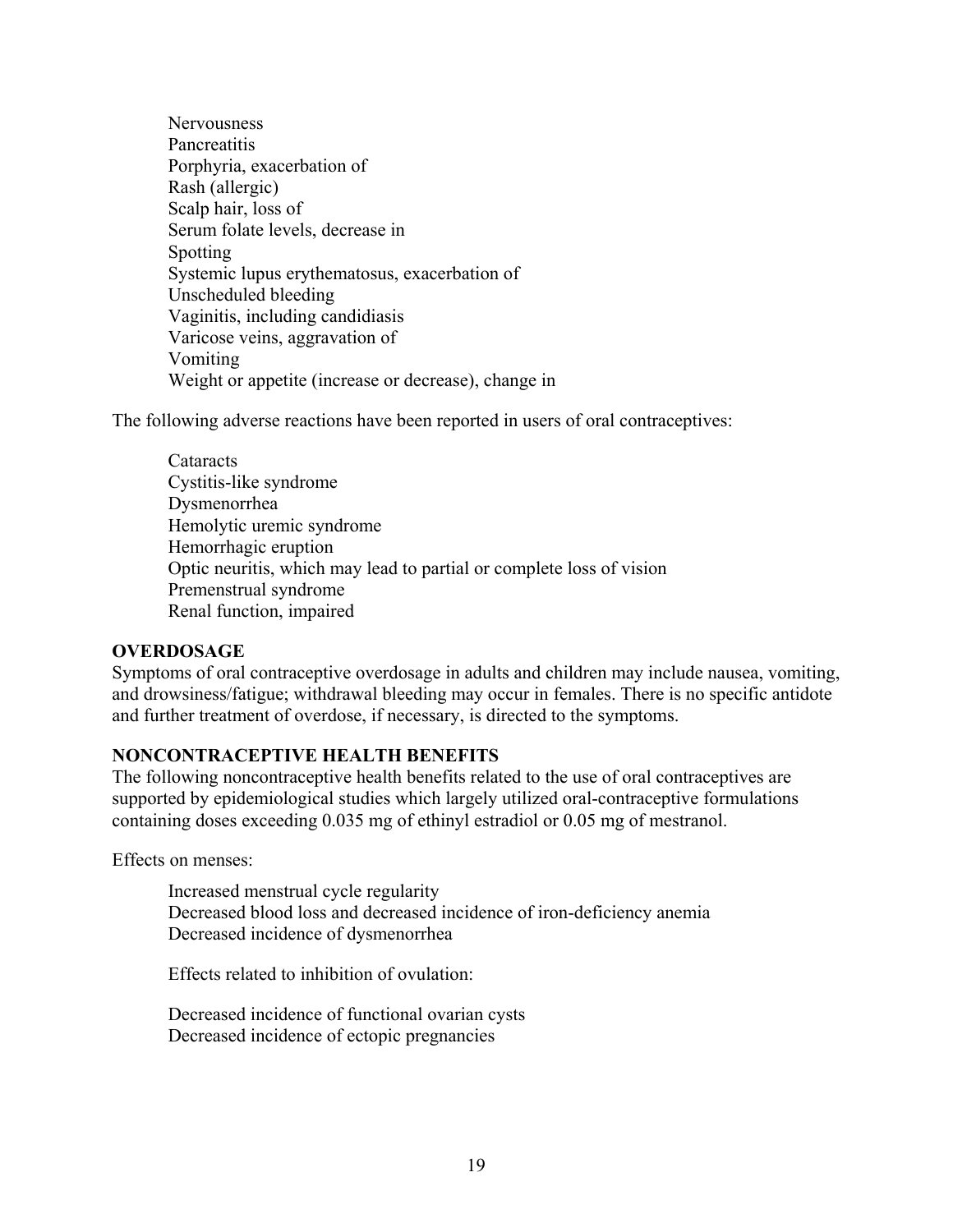Effects from long-term use:

Decreased incidence of fibroadenomas and fibrocystic disease of the breast Decreased incidence of acute pelvic inflammatory disease Decreased incidence of endometrial cancer Decreased incidence of ovarian cancer

### **DOSAGE AND ADMINISTRATION**

To achieve maximum contraceptive effectiveness, ALESSE® (levonorgestrel and ethinyl estradiol tablets) must be taken exactly as directed and at intervals not exceeding 24 hours. The dosage of ALESSE-28 is one pink tablet daily for 21 consecutive days, followed by one lightgreen inert tablet daily for 7 consecutive days, according to the prescribed schedule. It is recommended that ALESSE-28 tablets be taken at the same time each day.

The dispenser should be kept in the wallet supplied to avoid possible fading of the pills. If the pills fade, patients should continue to take them as directed.

### **During The First Cycle Of Use**

The possibility of ovulation and conception prior to initiation of medication should be considered. The patient should be instructed to begin taking ALESSE on either the first Sunday after the onset of menstruation (Sunday Start) or on Day 1 of menstruation (Day 1 Start).

### **Sunday start**

The patient is instructed to begin taking ALESSE-28 on the first Sunday after the onset of menstruation. If menstruation begins on a Sunday, the first tablet (pink) is taken that day. One pink tablet should be taken daily for 21 consecutive days, followed by one light-green inert tablet daily for 7 consecutive days. Withdrawal bleeding should usually occur within 3 days following discontinuation of pink tablets and may not have finished before the next pack is started. During the first cycle, contraceptive reliance should not be placed on ALESSE-28 until a pink tablet has been taken daily for 7 consecutive days, and a nonhormonal back-up method of birth control should be used during those 7 days.

### **Day 1 start**

During the first cycle of medication, the patient is instructed to begin taking ALESSE-28 during the first 24 hours of her period (day one of her menstrual cycle). One pink tablet should be taken daily for 21 consecutive days, followed by one light-green inert tablet daily for 7 consecutive days. Withdrawal bleeding should usually occur within 3 days following discontinuation of pink tablets and may not have finished before the next pack is started. If medication is begun on day one of the menstrual cycle, no back-up contraception is necessary. If ALESSE-28 tablets are started later than day one of the first menstrual cycle or postpartum, contraceptive reliance should not be placed on ALESSE-28 tablets until after the first 7 consecutive days of administration, and a nonhormonal back-up method of birth control should be used during those 7 days.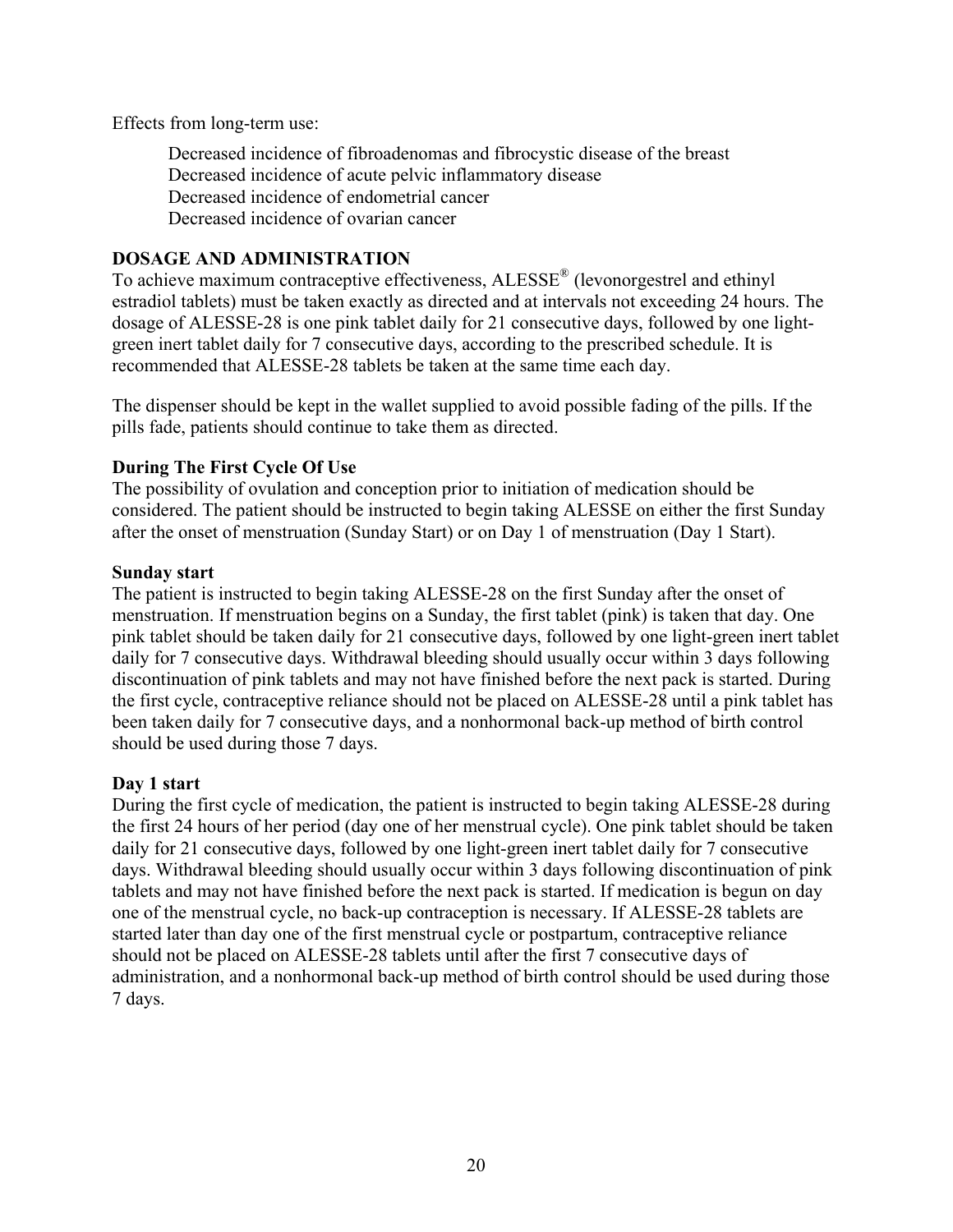### **After the first cycle of use**

The patient begins her next and all subsequent courses of tablets on the day after taking her last light-green tablet. She should follow the same dosing schedule: 21 days on pink tablets followed by 7 days on light-green tablets. If in any cycle the patient starts tablets later than the proper day, she should protect herself against pregnancy by using a nonhormonal back-up method of birth control until she has taken a pink tablet daily for 7 consecutive days.

### **Switching from another hormonal method of contraception**

When the patient is switching from a 21-day regimen of tablets, she should wait 7 days after her last tablet before she starts ALESSE. She will probably experience withdrawal bleeding during that week. She should be sure that no more than 7 days pass after her previous 21-day regimen. When the patient is switching from a 28-day regimen of tablets, she should start her first pack of ALESSE on the day after her last tablet. She should not wait any days between packs. The patient may switch any day from a progestin-only pill and should begin ALESSE the next day. If switching from an implant or injection, the patient should start ALESSE on the day of implant removal or, if using an injection, the day the next injection would be due. In switching from a progestin-only pill, injection, or implant, the patient should be advised to use a nonhormonal back-up method of birth control for the first 7 days of tablet-taking.

### **If spotting or breakthrough bleeding occurs**

If spotting or breakthrough bleeding occur, the patient is instructed to continue on the same regimen. This type of bleeding is usually transient and without significance; however, if the bleeding is persistent or prolonged, the patient is advised to consult her physician.

### **Risk of pregnancy if tablets are missed**

While there is little likelihood of ovulation occurring if only one or two pink tablets are missed, the possibility of ovulation increases with each successive day that scheduled pink tablets are missed. Although the occurrence of pregnancy is unlikely if ALESSE is taken according to directions, if withdrawal bleeding does not occur, the possibility of pregnancy must be considered. If the patient has not adhered to the prescribed schedule (missed one or more tablets or started taking them on a day later than she should have), the probability of pregnancy should be considered at the time of the first missed period and appropriate diagnostic measures taken. If the patient has adhered to the prescribed regimen and misses two consecutive periods, pregnancy should be ruled out.

The risk of pregnancy increases with each active (pink) tablet missed. For additional patient instructions regarding missed tablets, see the **[WHAT TO DO IF YOU MISS PILLS](#page-0-0)** section in the **[DETAILED PATIENT LABELING](#page-0-0)** below.

### **Use after pregnancy, abortion or miscarriage**

ALESSE may be initiated no earlier than day 28 postpartum in the nonlactating mother or after a second trimester abortion due to the increased risk for thromboembolism (see **[CONTRAINDICATIONS](#page-6-0)**, **[WARNINGS](#page-6-0)**, and **[PRECAUTIONS](#page-14-0)** concerning thromboembolic disease). The patient should be advised to use a non-hormonal back-up method for the first 7 days of tablet taking.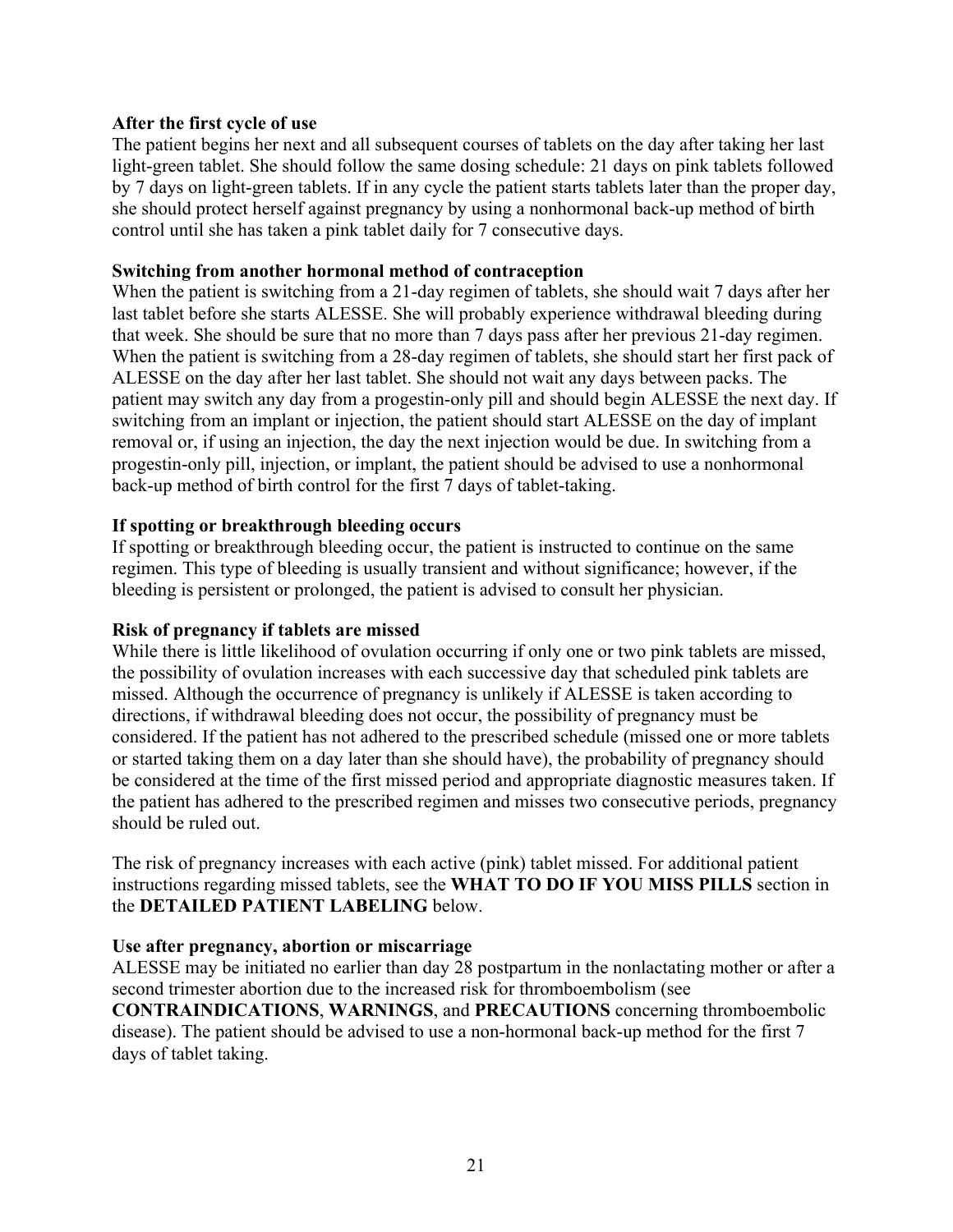ALESSE may be initiated immediately after a first trimester abortion or miscarriage. If the patient starts ALESSE immediately, back-up contraception is not needed.

### **HOW SUPPLIED**

ALESSE®-28 tablets (0.10 mg levonorgestrel and 0.02 mg ethinyl estradiol) are available in packages of 3 MINI-PACK™ dispensers of 28 tablets each, NDC 0008-2576-02, as follows:

21 active tablets, NDC 0008-0912, pink, round tablet marked " $\mathbf{W}$ " and "912".

7 inert tablets, NDC 0008-0650, light-green, round tablet marked "**W**" and "650".

## **Store at controlled room temperature 20**° **to 25**°**C (68**°**to 77**°**F).**

### **References available upon request.**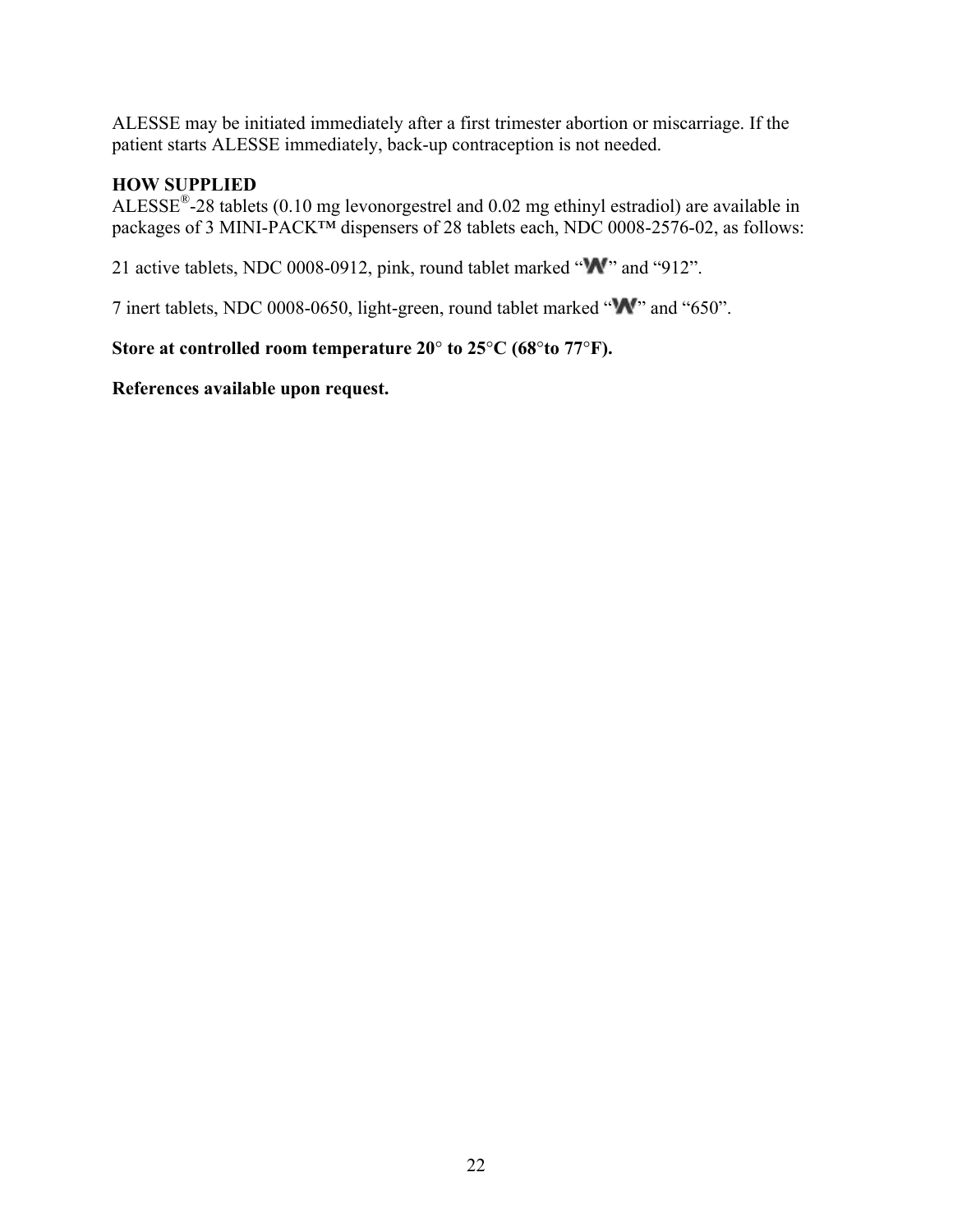### **Brief Summary Patient Package Insert**

## **This product (like all oral contraceptives) is intended to prevent pregnancy. Oral contraceptives do not protect against transmission of HIV (AIDS) and other sexually transmitted diseases (STDs) such as chlamydia, genital herpes, genital warts, gonorrhea, hepatitis B, and syphilis.**

Oral contraceptives, also known as "birth-control pills" or "the pill," are taken to prevent pregnancy, and when taken correctly, have a failure rate of approximately 1.0% per year (1 pregnancy per 100 women per year of use) when used without missing any pills. The average failure rate of large numbers of pill users is approximately 5% per year (5 pregnancies per 100 women per year of use) when women who miss pills are included. For most women oral contraceptives are also free of serious or unpleasant side effects. However, forgetting to take pills considerably increases the chances of pregnancy.

For the majority of women, oral contraceptives can be taken safely. But there are some women who are at high risk of developing certain serious diseases that can be life-threatening or may cause temporary or permanent disability or death. The risks associated with taking oral contraceptives increase significantly if you:

- smoke.
- have high blood pressure, diabetes, high cholesterol, or a tendency to form blood clots.
- have or have had clotting disorders, heart attack, stroke, angina pectoris, cancer of the breast or sex organs, jaundice, malignant or benign liver tumors, or major surgery with prolonged immobilization.
- have headaches with neurological symptoms.

You should not take the pill if you suspect you are pregnant or have unexplained vaginal bleeding.

Although cardiovascular disease risks may be increased with oral-contraceptive use after age 40 in healthy, nonsmoking women, there are also greater potential health risks associated with pregnancy in older women.

**Cigarette smoking increases the risk of serious adverse effects on the heart and blood vessels from oral-contraceptive use. This risk increases with age and with the amount of smoking (15 or more cigarettes per day has been associated with a significantly increased risk) and is quite marked in women over 35 years of age. Women who use oral contraceptives should not smoke.**

Most side effects of the pill are not serious. The most common such effects are nausea, vomiting, bleeding between menstrual periods, weight gain, breast tenderness, and difficulty wearing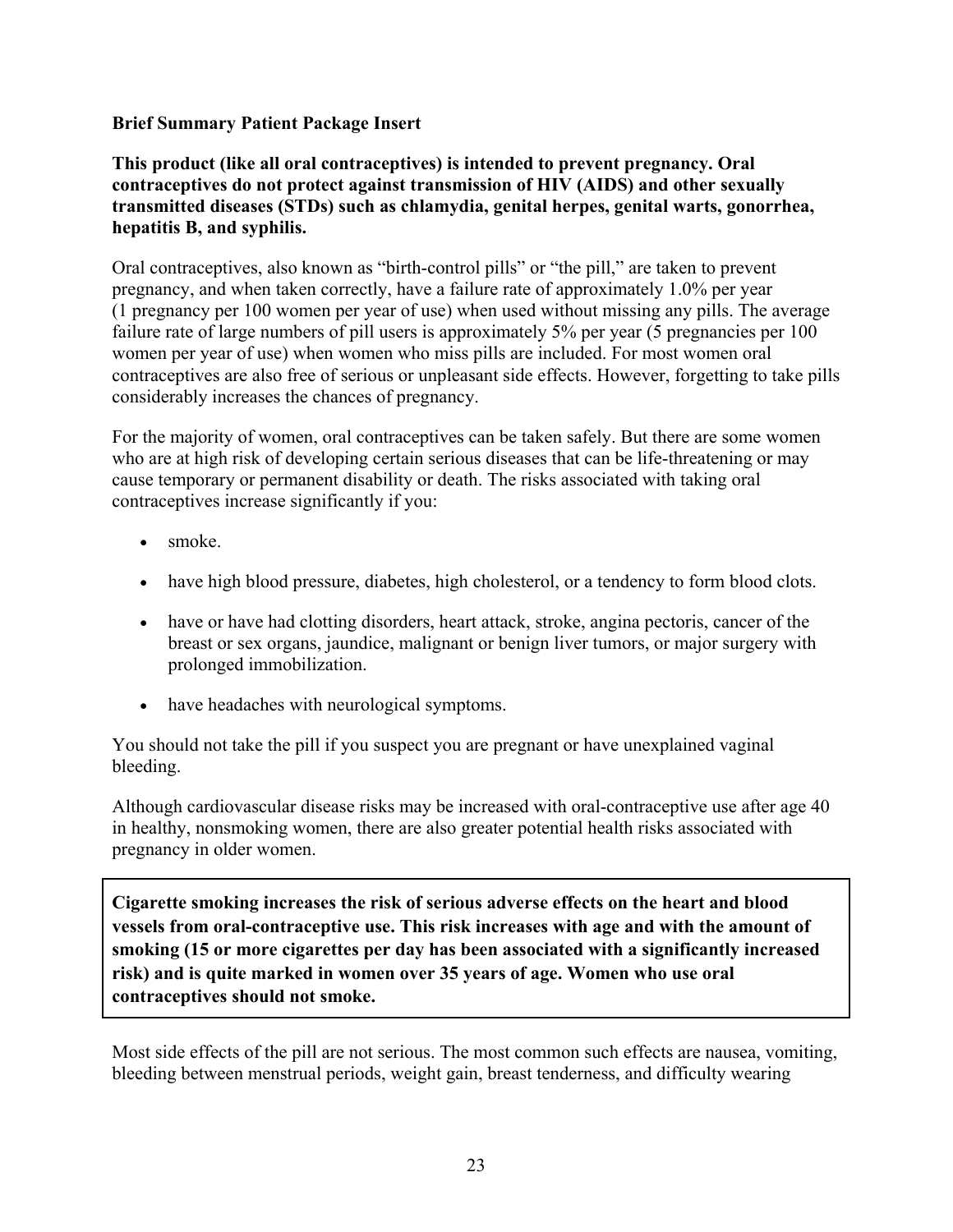contact lenses. These side effects, especially nausea and vomiting, may subside within the first three months of use.

The serious side effects of the pill occur very infrequently, especially if you are in good health and do not smoke. However, you should know that the following medical conditions have been associated with or made worse by the pill:

- 1. Blood clots in the legs (thrombophlebitis) and lungs (pulmonary embolism), blockage or rupture of a blood vessel in the brain (stroke), blockage of blood vessels in the heart (heart attack and angina pectoris) or other organs of the body. As mentioned above, smoking increases the risk of heart attacks and strokes and subsequent serious medical consequences. Women with migraine also may be at increased risk of stroke with pill use.
- 2. Liver tumors, which may rupture and cause severe bleeding. A possible but not definite association has been found with the pill and liver cancer. However, liver cancers are extremely rare. The chance of developing liver cancer from using the pill is thus even rarer.
- 3. High blood pressure, although blood pressure usually returns to normal when the pill is stopped.

The symptoms associated with these serious side effects are discussed in the detailed leaflet given to you with your supply of pills. Notify your health-care provider if you notice any unusual physical disturbances while taking the pill. In addition, drugs such as rifampin, as well as some anticonvulsants and some antibiotics, herbal preparations containing St. John's Wort (Hypericum perforatum), and HIV/AIDS drugs may decrease oral-contraceptive effectiveness.

Various studies give conflicting reports on the relationship between breast cancer and oral contraceptive use.

Oral contraceptive use may slightly increase your chance of having breast cancer diagnosed, particularly if you started using hormonal contraceptives at a younger age.

After you stop using hormonal contraceptives, the chances of having breast cancer diagnosed begin to go down and disappear 10 years after stopping use of the pill. It is not known whether this slightly increased risk of having breast cancer diagnosed is caused by the pill. It may be that women taking the pill were examined more often, so that breast cancer was more likely to be detected.

You should have regular breast examinations by a health-care provider and examine your own breasts monthly. Tell your health-care provider if you have a family history of breast cancer or if you have had breast nodules or an abnormal mammogram. Women who currently have or have had breast cancer should not use oral contraceptives because breast cancer is usually a hormonesensitive tumor.

Some studies have found an increase in the incidence of cancer of the cervix in women who use oral contraceptives. However, this finding may be related to factors other than the use of oral contraceptives.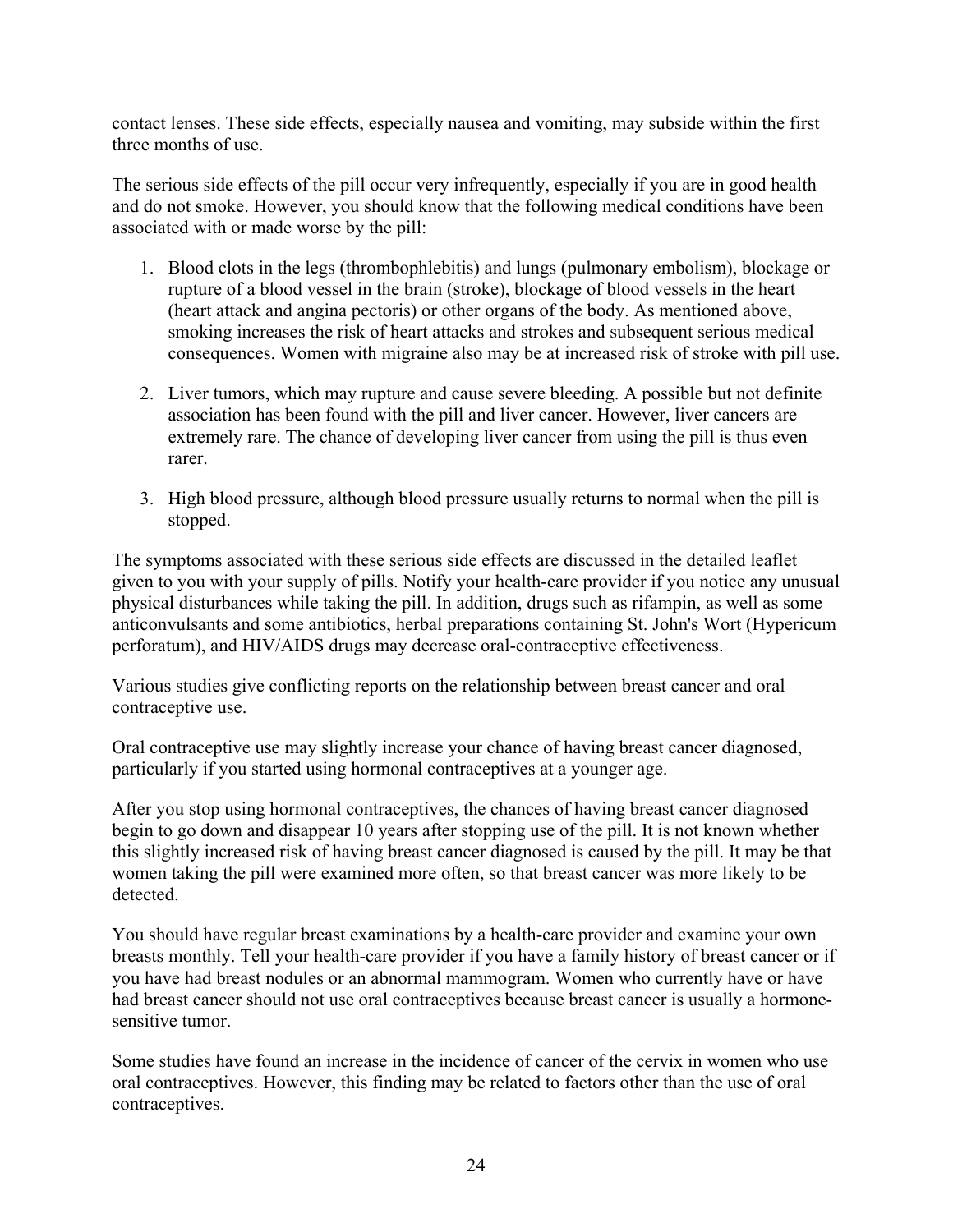Taking the pill provides some important noncontraceptive benefits. These include less painful menstruation, less menstrual blood loss and anemia, fewer pelvic infections, and fewer cancers of the ovary and the lining of the uterus.

Be sure to discuss any medical condition you may have with your health-care provider. Your health-care provider will take a medical and family history before prescribing oral contraceptives and will examine you. The physical examination may be delayed to another time if you request it and the health-care provider believes that it is appropriate to postpone it. You should be reexamined at least once a year while taking oral contraceptives. The detailed patient information leaflet gives you further information which you should read and discuss with your health-care provider.

## **HOW TO TAKE ALESSE**

## **IMPORTANT POINTS TO REMEMBER**

## *BEFORE* YOU START TAKING ALESSE:

1. BE SURE TO READ THESE DIRECTIONS:

Before you start taking ALESSE.

And

Anytime you are not sure what to do.

2. THE RIGHT WAY TO TAKE THE PILL IS TO TAKE ONE PILL EVERY DAY AT THE SAME TIME.

If you miss pills you could get pregnant. This includes starting the pack late. The more pills you miss, the more likely you are to get pregnant. See "WHAT TO DO IF YOU MISS PILLS" below.

3. MANY WOMEN HAVE SPOTTING OR LIGHT BLEEDING, OR MAY FEEL SICK TO THEIR STOMACH DURING THE FIRST 1-3 PACKS OF PILLS.

If you feel sick to your stomach, do not stop taking ALESSE. The problem will usually go away. If it doesn't go away, check with your health-care provider.

4. MISSING PILLS CAN ALSO CAUSE SPOTTING OR LIGHT BLEEDING, even when you make up these missed pills.

On the days you take 2 pills to make up for missed pills, you could also feel a little sick to your stomach.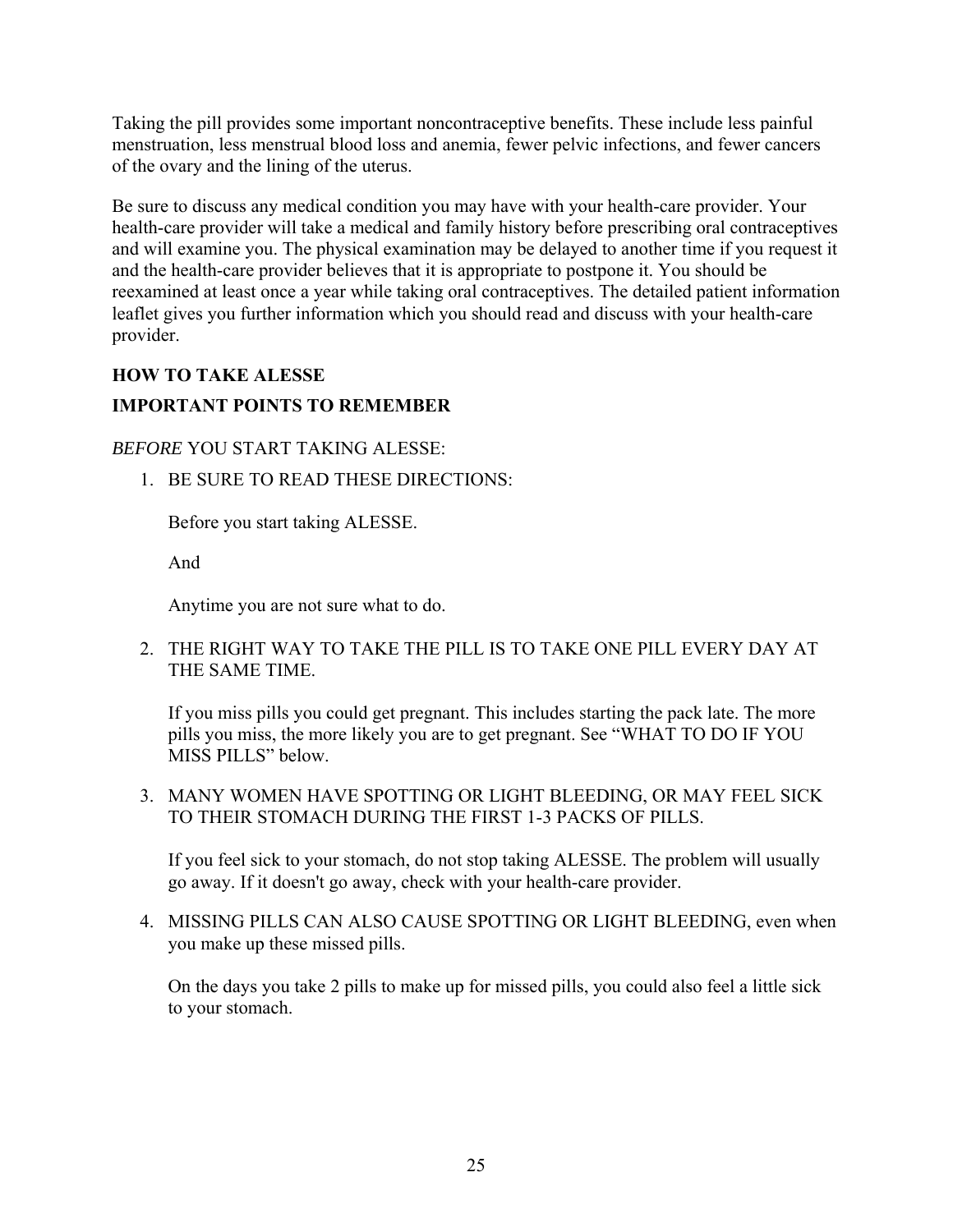5. IF YOU HAVE VOMITING (within 4 hours after you take your pill), you should follow the instructions for [WHAT TO DO IF YOU MISS PILLS.](#page-26-0) IF YOU HAVE DIARRHEA or IF YOU TAKE SOME MEDICINES, including some antibiotics, your pills may not work as well.

Use a back-up nonhormonal method (such as condoms or spermicide) until you check with your health-care provider.

- 6. IF YOU HAVE TROUBLE REMEMBERING TO TAKE THE PILL, talk to your health-care provider about how to make pill-taking easier or about using another method of birth control.
- 7. IF YOU HAVE ANY QUESTIONS OR ARE UNSURE ABOUT THE INFORMATION IN THIS LEAFLET, call your health-care provider.

## *BEFORE* **YOU START TAKING ALESSE**

- 1. DECIDE WHAT TIME OF DAY YOU WANT TO TAKE YOUR PILL. It is important to take it at about the same time every day.
- 2. LOOK AT YOUR PILL PACK.

The pill pack has 21 "active" pink pills (with hormones) to take for 3 weeks, followed by 1 week of reminder light-green pills (without hormones).

- 3. FIND:
	- 1. where on the pack to start taking pills, and
	- 2. in what order to take the pills (follow the arrow).



4. BE SURE YOU HAVE READY AT ALL TIMES:

ANOTHER KIND OF BIRTH CONTROL (such as condoms or spermicide) to use as a back-up in case you miss pills.

AN EXTRA, FULL PILL PACK.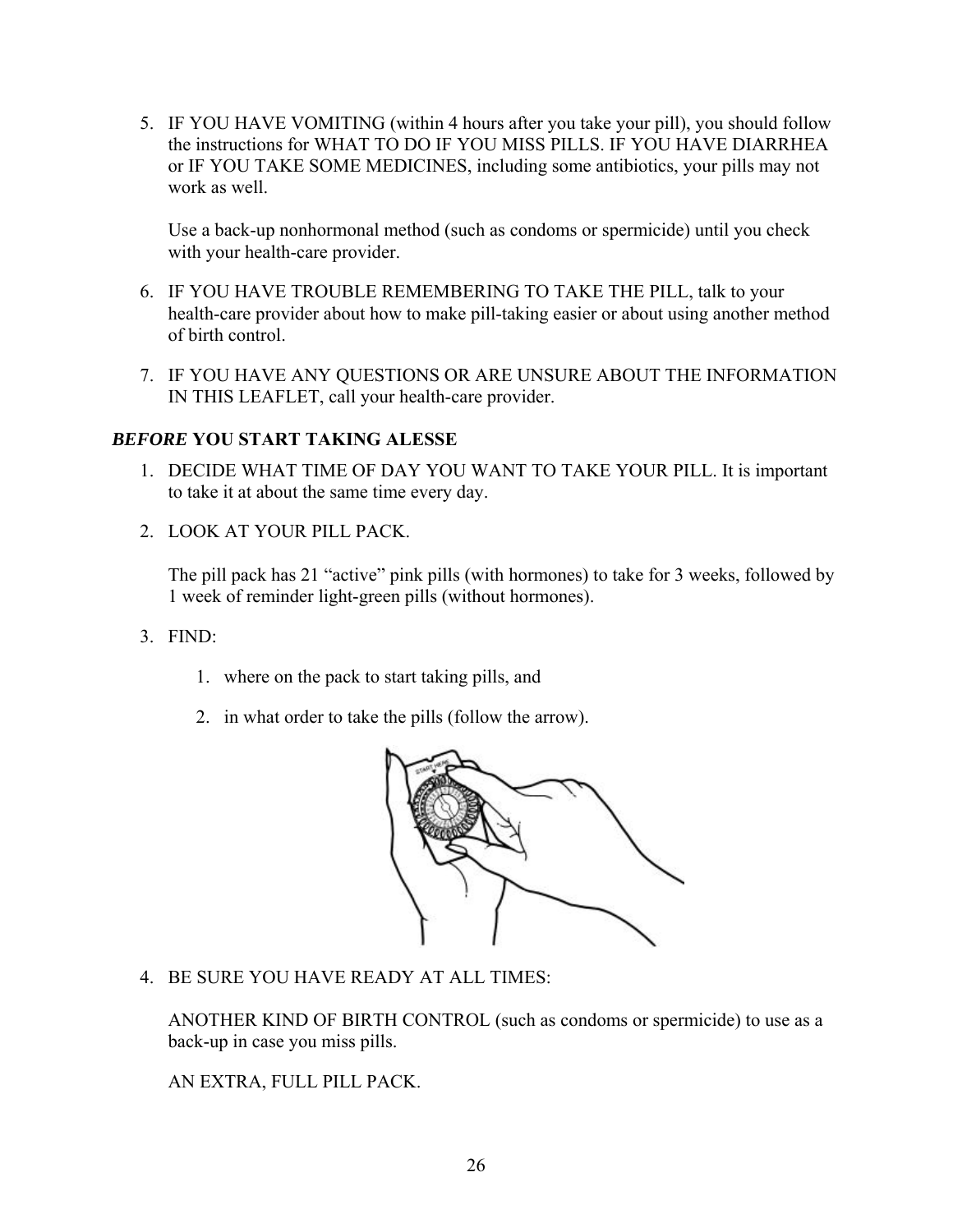## <span id="page-26-0"></span>**WHEN TO START THE** *FIRST* **PACK OF PILLS**

You have a choice of which day to start taking your first pack of pills.

Decide with your health-care provider which is the best day for you. Pick a time of day which will be easy to remember.

## **DAY 1 START**

- 1. Take the first "active" pink pill of the first pack during the *first 24 hours of your period.*
- 2. You will not need to use a back-up nonhormonal method of birth control, since you are starting the pill at the beginning of your period.

## **SUNDAY START**

- 1. Take the first "active" pink pill of the first pack on the *Sunday after your period starts*, even if you are still bleeding. If your period begins on Sunday, start the pack that same day.
- 2. *Use a nonhormonal method of birth control* (such as condoms or spermicide) as a backup method if you have sex anytime from the Sunday you start your first pack until the next Sunday (7 days).

## **WHAT TO DO DURING THE MONTH**

1. Take one pill at the same time every day until the pack is empty.

Do not skip pills even if you are spotting or bleeding between monthly periods or feel sick to your stomach (nausea).

Do not skip pills even if you do not have sex very often.

2. When you finish a pack:

Start the next pack on the day after your last "reminder" pill. Do not wait any days between packs.

## **IF YOU SWITCH FROM ANOTHER BRAND OF COMBINATION PILLS**

*If your previous brand had 21 pills:* Wait 7 days to start taking ALESSE. You will probably have your period during that week. Be sure that no more than 7 days pass between the 21-day pack and taking the first pink ALESSE pill ("active" with hormone).

*If your previous brand had 28 pills:* Start taking the first pink ALESSE pill ("active" with hormone) on the day after your last reminder pill. Do not wait any days between packs.

## **WHAT TO DO IF YOU MISS PILLS**

ALESSE may not be as effective if you miss pink "active" pills, and particularly if you miss the first few or the last few pink "active" pills in a pack.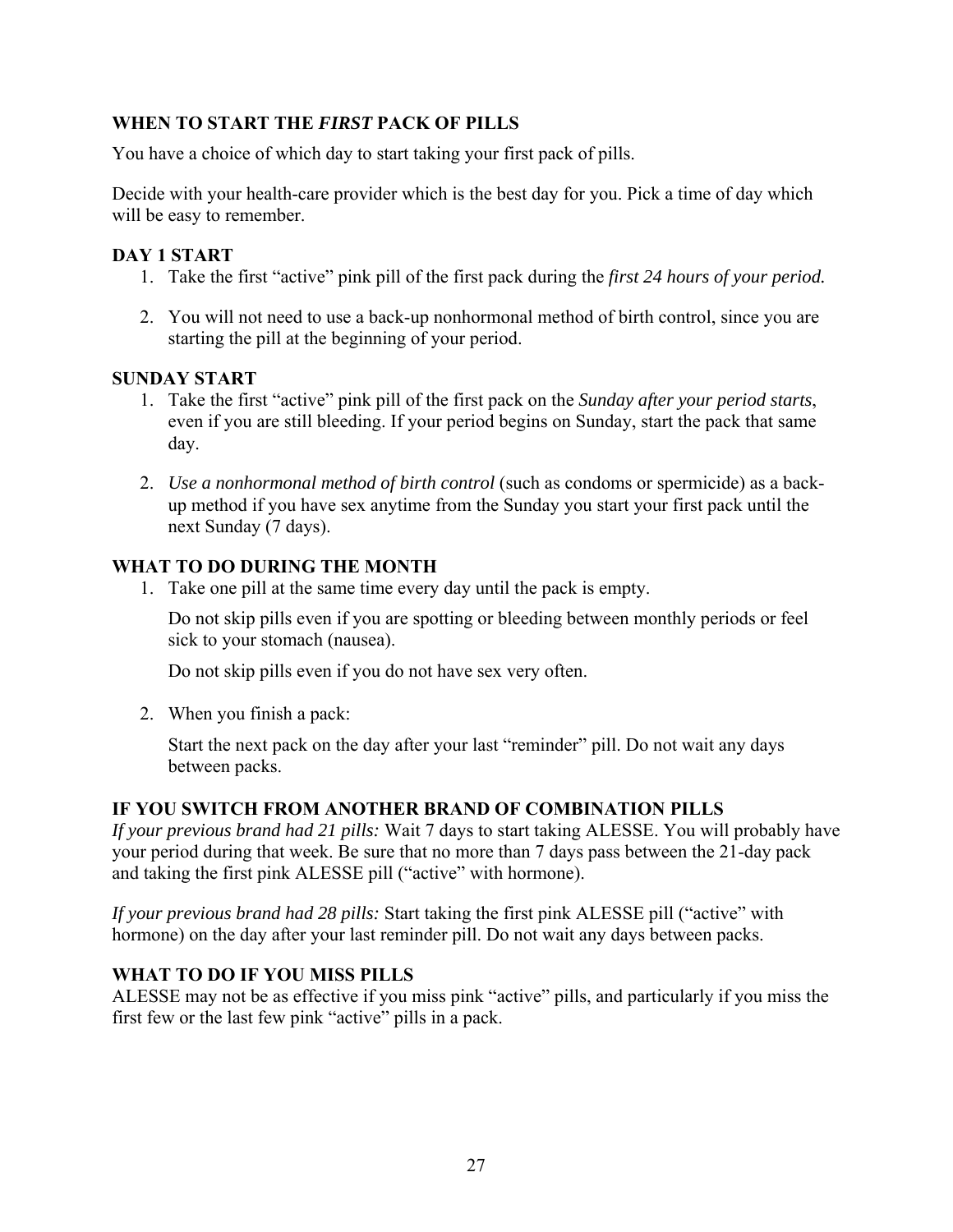If you **MISS 1** pink "active" pill:

- 1. Take it as soon as you remember. Take the next pill at your regular time. This means you may take 2 pills in 1 day.
- 2. You COULD BECOME PREGNANT if you have sex in the *7 days* after you restart your pills. You MUST use a nonhormonal birth-control method (such as condoms or spermicide) as a back-up for those 7 days.

If you **MISS 2** pink "active" pills in a row in **WEEK 1 OR WEEK 2** of your pack:

- 1. Take 2 pills on the day you remember and 2 pills the next day.
- 2. Then take 1 pill a day until you finish the pack.
- 3. You COULD BECOME PREGNANT if you have sex in the *7 days* after you restart your pills. You MUST use a nonhormonal birth-control method (such as condoms or spermicide) as a back-up for those 7 days.

If you **MISS 2** pink "active" pills in a row in **THE 3rd WEEK:**

1. *If you are a Day 1 Starter:*

THROW OUT the rest of the pill pack and start a new pack that same day.

## *If you are a Sunday Starter:*

Keep taking 1 pill every day until Sunday.

On Sunday, THROW OUT the rest of the pack and start a new pack of pills that same day.

2. You may not have your period this month but this is expected

However, if you miss your period 2 months in a row, call your health-care provider because you might be pregnant.

3. You COULD BECOME PREGNANT if you have sex in the *7 days* after you restart your pills. You MUST use a nonhormonal birth-control method (such as condoms or spermicide) as a back-up for those 7 days.

If you **MISS 3 OR MORE** pink "active" pills in a row (during the first 3 weeks):

1. *If you are a Day 1 Starter:*

THROW OUT the rest of the pill pack and start a new pack that same day.

## *If you are a Sunday Starter:*

Keep taking 1 pill every day until Sunday.

On Sunday, THROW OUT the rest of the pack and start a new pack of pills that same day.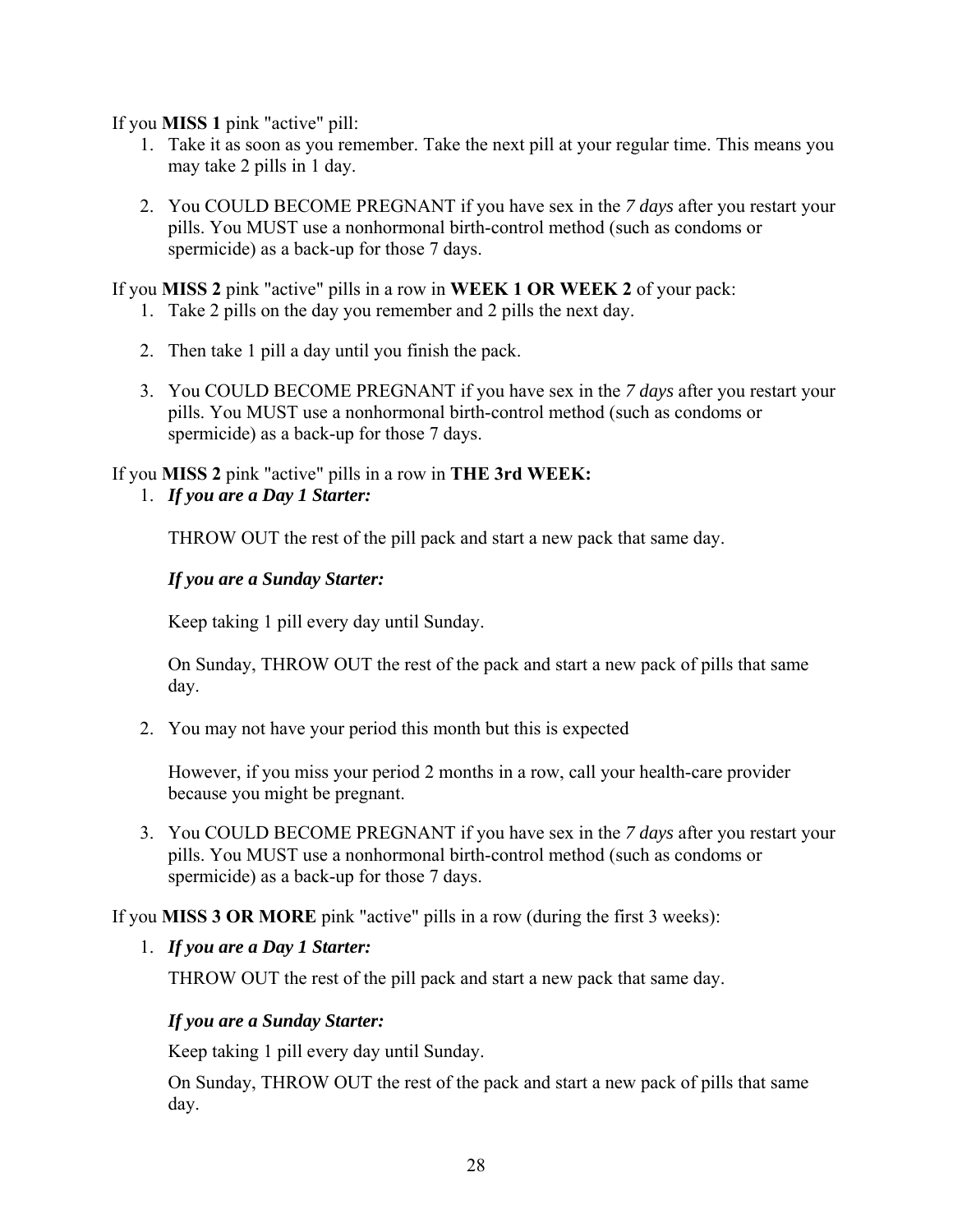2. You may not have your period this month but this is expected.

However, if you miss your period 2 months in a row, call your health-care provider because you might be pregnant.

3. You COULD BECOME PREGNANT if you have sex in the *7 days* after you restart your pills.

You MUST use a nonhormonal birth-control method (such as condoms or spermicide) as a back-up for those 7 days.

### **If you forget any of the 7 light-green "reminder" pills in Week 4:**

THROW AWAY the pills you missed.

Keep taking 1 pill each day until the pack is empty.

You do not need a back-up nonhormonal birth-control method if you start your next pack on time.

## **FINALLY, IF YOU ARE STILL NOT SURE WHAT TO DO ABOUT THE PILLS YOU HAVE MISSED**

Use a BACK-UP NONHORMONAL BIRTH-CONTROL METHOD anytime you have sex.

KEEP TAKING ONE PILL EACH DAY until you can reach your health-care provider.

## **BIRTH CONTROL AFTER STOPPING THE PILL**

If you do not wish to become pregnant after stopping the pill, speak to your health-care provider about another method of birth control.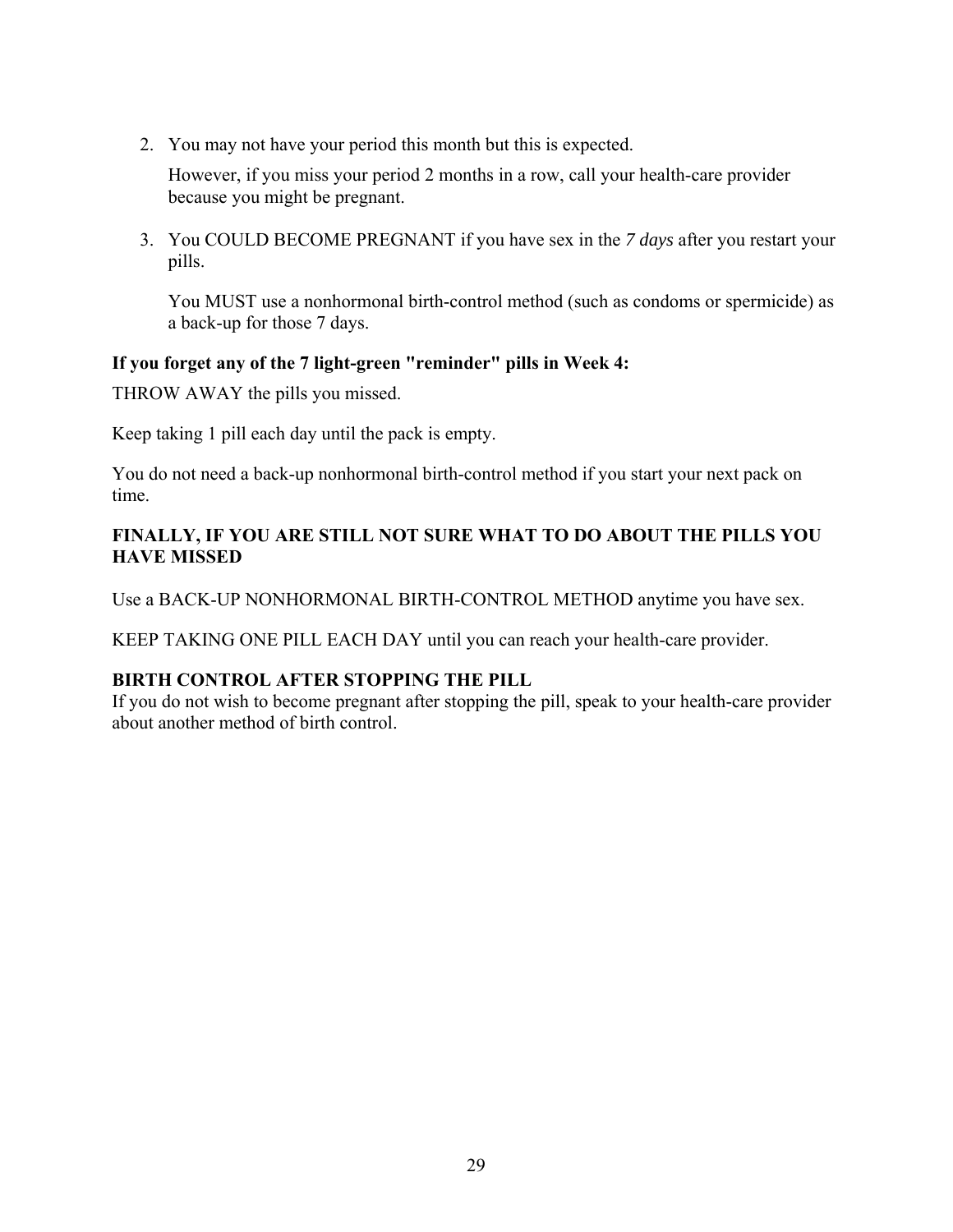### <span id="page-29-0"></span>**DETAILED PATIENT LABELING**

**This product (like all oral contraceptives) is intended to prevent pregnancy. Oral contraceptives do not protect against transmission of HIV (AIDS) and other sexually transmitted diseases (STDs) such as chlamydia, genital herpes, genital warts, gonorrhea, hepatitis B, and syphilis.**

#### INTRODUCTION

Any woman who considers using oral contraceptives (the "birth-control pill" or "the pill") should understand the benefits and risks of using this form of birth control. This leaflet will give you much of the information you will need to make this decision and will also help you determine if you are at risk of developing any of the serious side effects of the pill. It will tell you how to use the pill properly so that it will be as effective as possible. However, this leaflet is not a replacement for a careful discussion between you and your health-care provider. You should discuss the information provided in this leaflet with him or her, both when you first start taking the pill and during your revisits. You should also follow your health-care provider's advice with regard to regular check-ups while you are on the pill.

### EFFECTIVENESS OF ORAL CONTRACEPTIVES

Oral contraceptives or "birth-control pills" or "the pill" are used to prevent pregnancy and are more effective than most other nonsurgical methods of birth control. When they are taken correctly, without missing any pills, the chance of becoming pregnant is approximately 1% per year (1 pregnancy per 100 women per year of use). Typical failure rates are approximately 5% per year (5 pregnancies per 100 women per year of use) when women who miss pills are included. The chance of becoming pregnant increases with each missed pill during each 28-day cycle of use.

In comparison, average failure rates for other methods of birth control during the first year of use are as follows:

| $IUD: 0.1-2%$                                                 | Female condom alone: 21% |
|---------------------------------------------------------------|--------------------------|
| Depo-Provera <sup>®</sup> (injectable progestogen): 0.3%      | Cervical cap             |
| Norplant <sup>®</sup> System (levonorgestrel implants): 0.05% | Never given birth: 20%   |
| Diaphragm with spermicides: 20%                               | Given birth: 40%         |
| Spermicides alone: 26%                                        | Periodic abstinence: 25% |
| Male condom alone: 14%                                        | No methods: 85%          |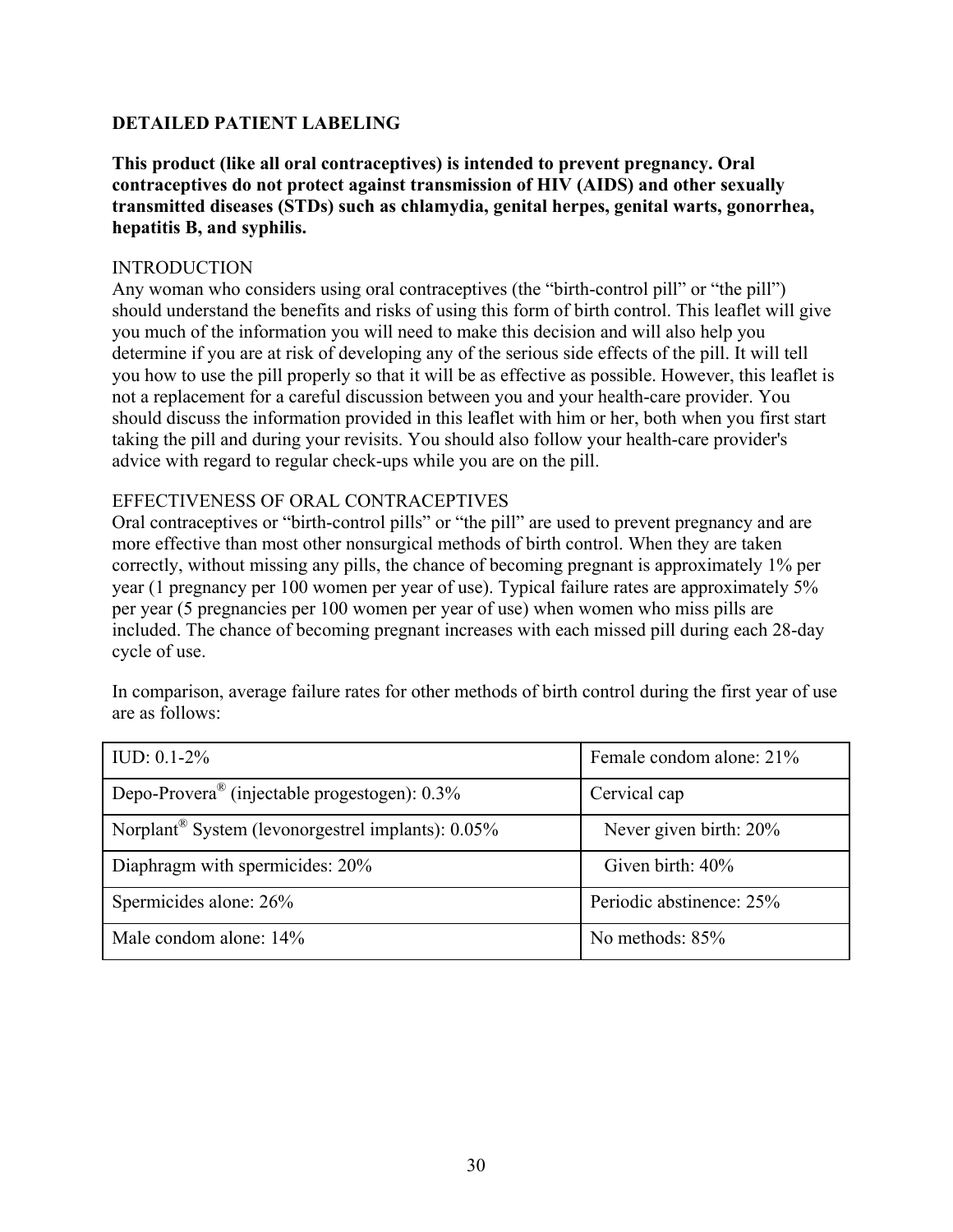## <span id="page-30-0"></span>WHO SHOULD NOT TAKE ORAL CONTRACEPTIVES

**Cigarette smoking increases the risk of serious adverse effects on the heart and blood vessels from oral-contraceptive use. This risk increases with age and with the amount of smoking (15 or more cigarettes per day has been associated with a significantly increased risk) and is quite marked in women over 35 years of age. Women who use oral contraceptives should not smoke.**

Some women should not use the pill. For example, you should not take the pill if you have any of the following conditions:

- History of heart attack or stroke.
- Blood clots in the legs (thrombophlebitis), lungs (pulmonary embolism), or eyes.
- A history of blood clots in the deep veins of your legs.
- Chest pain (angina pectoris).
- Known or suspected breast cancer or cancer of the lining of the uterus, cervix or vagina, or certain hormonally-sensitive cancers.
- Unexplained vaginal bleeding (until a diagnosis is reached by your health-care provider).
- Liver tumor (benign or cancerous) or active liver disease.
- Yellowing of the whites of the eyes or of the skin (jaundice) during pregnancy or during previous use of the pill.
- Known or suspected pregnancy.
- A need for surgery with prolonged bedrest.
- Heart valve or heart rhythm disorders that may be associated with formation of blood clots.
- Diabetes affecting your circulation.
- Headaches with neurological symptoms.
- Uncontrolled high blood pressure.
- Allergy or hypersensitivity to any of the components of ALESSE (levonorgestrel and ethinyl estradiol tablets).

Tell your health-care provider if you have had any of these conditions. Your health-care provider can recommend another method of birth control.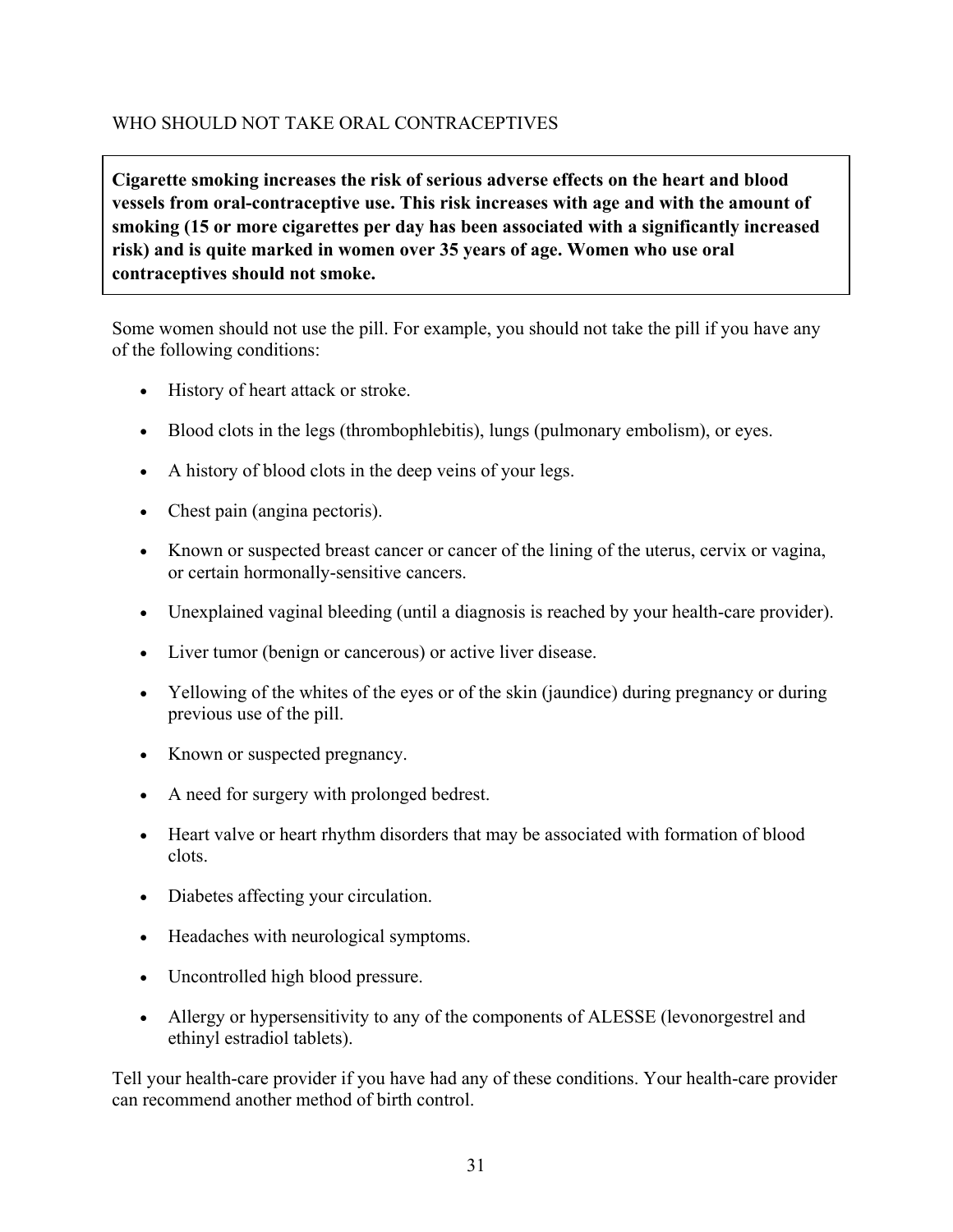## OTHER CONSIDERATIONS BEORE TAKING ORAL CONTRACEPTIVES Tell your health-care provider if you or any family member has ever had:

- Breast nodules, fibrocystic disease of the breast, an abnormal breast X-ray or mammogram.
- Diabetes.
- Elevated cholesterol or triglycerides.
- High blood pressure.
- A tendency to form blood clots.
- Migraine or other headaches or epilepsy.
- Depression.
- Gallbladder, liver, heart, or kidney disease.
- History of scanty or irregular menstrual periods.

Women with any of these conditions should be checked often by their health-care provider if they choose to use oral contraceptives. Also, be sure to inform your health-care provider if you smoke or are on any medications.

Although cardiovascular disease risks may be increased with oral contraceptive use in healthy, non-smoking women over 40 (even with the newer low-dose formulations), there are also greater potential health risks associated with pregnancy in older women.

## RISKS OF TAKING ORAL CONTRACEPTIVES

## *1. Risks of developing blood clots*

Blood clots and blockage of blood vessels are the most serious side effects of taking oral contraceptives and can cause death or serious disability. In particular, a clot in the legs can cause thrombophlebitis and a clot that travels to the lungs can cause a sudden blocking of the vessel carrying blood to the lungs. Rarely, clots occur in the blood vessels of the eye and may cause blindness, double vision, or impaired vision.

Users of combination oral contraceptives have a higher risk of developing blood clots compared to non-users. This risk is highest during the first year of combination oral-contraceptive use.

If you take oral contraceptives and need elective surgery, need to stay in bed for a prolonged illness or injury, or have recently delivered a baby, you may be at risk of developing blood clots. You should consult your health-care provider about stopping oral contraceptives three to four weeks before surgery and not taking oral contraceptives for two weeks after surgery or during bed rest. You should also not take oral contraceptives soon after delivery of a baby or after a midtrimester pregnancy termination. It is advisable to wait for at least four weeks after delivery if you are not breast-feeding. If you are breast-feeding, you should wait until you have weaned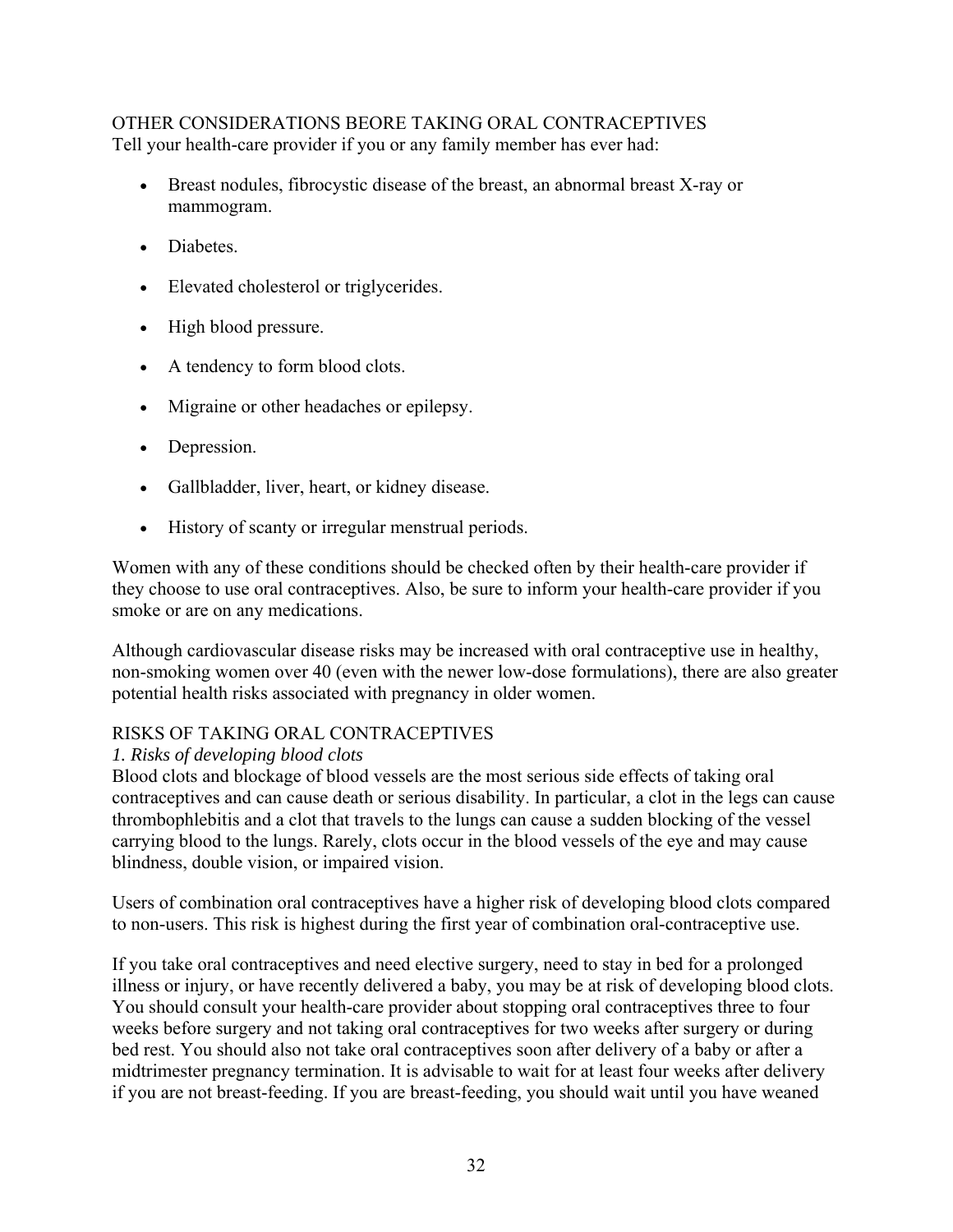### your child before using the pill. (See also the section *[While breast-feeding](#page-0-0)* in **[GENERAL](#page-0-0)  [PRECAUTIONS](#page-0-0)**.)

The risk of blood clots is greater in users of combination oral contraceptives compared to nonusers. This risk may be higher in users of high-dose pills (those containing 50 mcg or more of estrogen) and may also be greater with longer use. In addition, some of these increased risks may continue for a number of years after stopping combination oral contraceptives. The risk of abnormal blood clotting increases with age in both users and nonusers of combination oral contraceptives, but the increased risk from the oral contraceptive appears to be present at all ages.

The excess risk of blood clots is highest during the first year a woman ever uses a combined oral contraceptive. This increased risk is lower than blood clots associated with pregnancy. The use of combination oral contraceptives also increases the risk of other clotting disorders, including heart attack and stroke. Blood clots in veins cause death in 1% to 2% of cases. The risk of clotting is further increased in women with other conditions. Examples include: smoking, high blood pressure, abnormal lipid levels, certain inherited or acquired clotting disorders, obesity, surgery or injury, recent delivery or second trimester abortion, prolonged inactivity or bedrest. If possible, combination oral contraceptives should be stopped before surgery and during prolonged inactivity or bedrest.

Cigarette smoking increases the risk of serious cardiovascular events. This risk increases with age and amount of smoking and is quite pronounced in women over 35. Women who use combination oral contraceptives should be strongly advised not to smoke. If you smoke you should talk to your health care professional before taking combination oral contraceptives.

### *2. Heart attacks and strokes*

Oral contraceptives may increase the tendency to develop strokes or transient ischemic attacks (blockage or rupture of blood vessels in the brain) and angina pectoris and heart attacks (blockage of blood vessels in the heart). Any of these conditions can cause death or serious disability.

Smoking greatly increases the possibility of suffering heart attacks and strokes. Furthermore, smoking and the use of oral contraceptives greatly increase the chances of developing and dying of heart disease.

Women with migraine (especially migraine/headache with neurological symptoms) who take oral contraceptives also may be at higher risk of stroke and must not use combination oral contraceptives (see section **[WHO SHOULD NOT TAKE ORAL CONTRACEPTIVES](#page-30-0)**).

### *3. Gallbladder disease*

Oral-contraceptive users probably have a greater risk than nonusers of having gallbladder disease, although this risk may be related to pills containing high doses of estrogens. Oralcontraceptives may worsen existing gallbladder disease or accelerate the development of gallbladder disease in women previously without symptoms.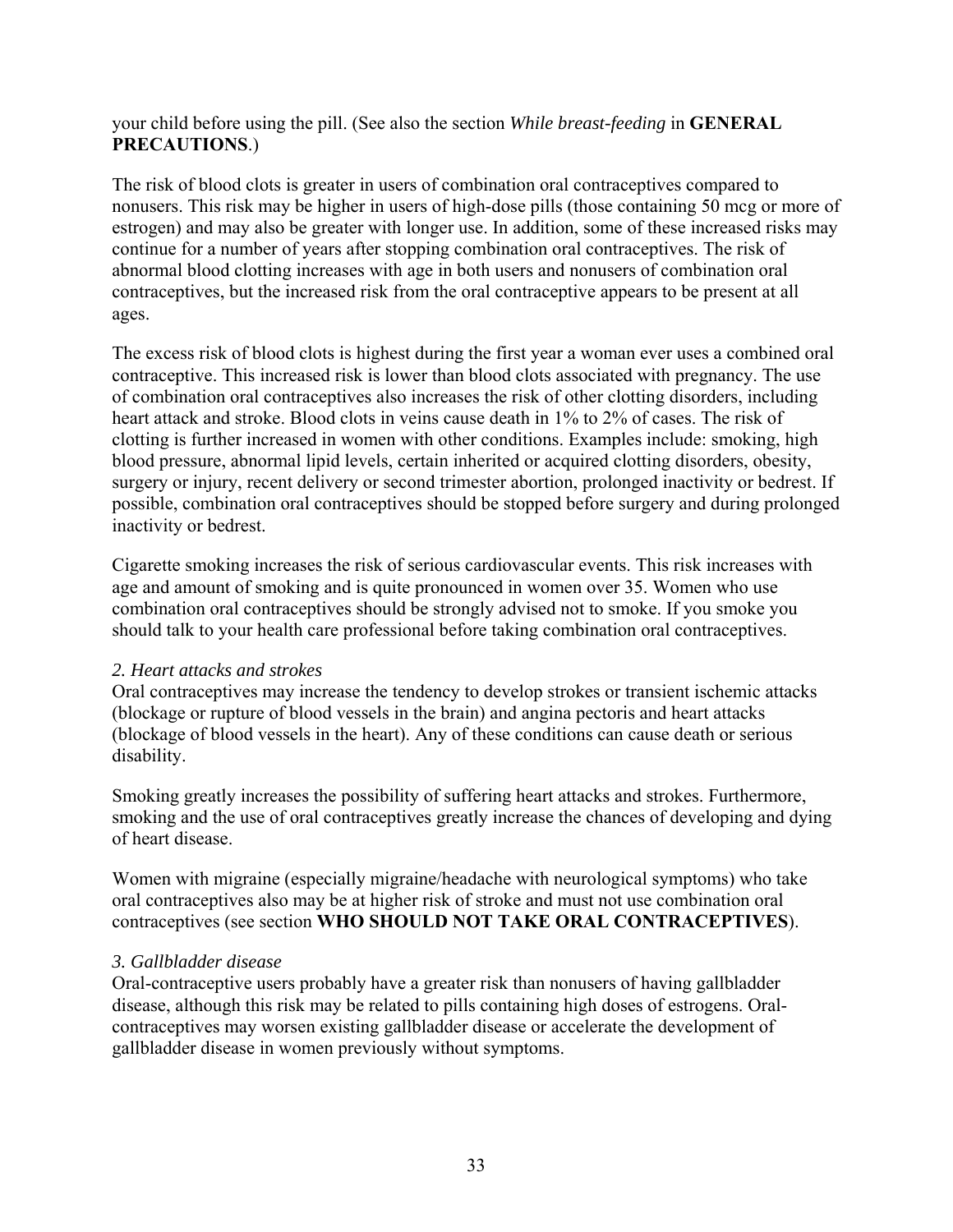### *4. Liver tumors*

In rare cases, oral contraceptives can cause benign but dangerous liver tumors. These benign liver tumors can rupture and cause fatal internal bleeding. In addition, a possible but not definite association has been found with the pill and liver cancers in two studies in which a few women who developed these very rare cancers were found to have used oral contraceptives for long periods. However, liver cancers are extremely rare. The chance of developing liver cancer from using the pill is thus even rarer.

### *5. Cancer of the reproductive organs and breasts*

Various studies give conflicting reports on the relationship between breast cancer and oral contraceptive use.

Oral contraceptive use may slightly increase your chance of having breast cancer diagnosed, particularly if you started using hormonal contraceptives at a younger age.

After you stop using hormonal contraceptives, the chances of having breast cancer diagnosed begin to go down and disappear 10 years after stopping use of the pill. It is not known whether this slightly increased risk of having breast cancer diagnosed is caused by the pill. It may be that women taking the pill were examined more often, so that breast cancer was more likely to be detected.

You should have regular breast examinations by a health-care provider and examine your own breasts monthly. Tell your health-care provider if you have a family history of breast cancer or if you have had breast nodules or an abnormal mammogram. Women who currently have or have had breast cancer should not use oral contraceptives because breast cancer is usually a hormonesensitive tumor.

Some studies have found an increase in the incidence of cancer of the cervix in women who use oral contraceptives. However, this finding may be related to factors other than the use of oral contraceptives.

### *6. Lipid Metabolism and Pancreatitis*

There have been reports of increases of blood cholesterol and triglycerides in users of combination oral contraceptives. Increases in triglycerides have led to inflammation of the pancreas (pancreatitis) in some cases.

## ESTIMATED RISK OF DEATH FROM A BIRTH-CONTROL METHOD OR PREGNANCY

All methods of birth control and pregnancy are associated with a risk of developing certain diseases which may lead to disability or death. An estimate of the number of deaths associated with different methods of birth control and pregnancy has been calculated and is shown in the following table.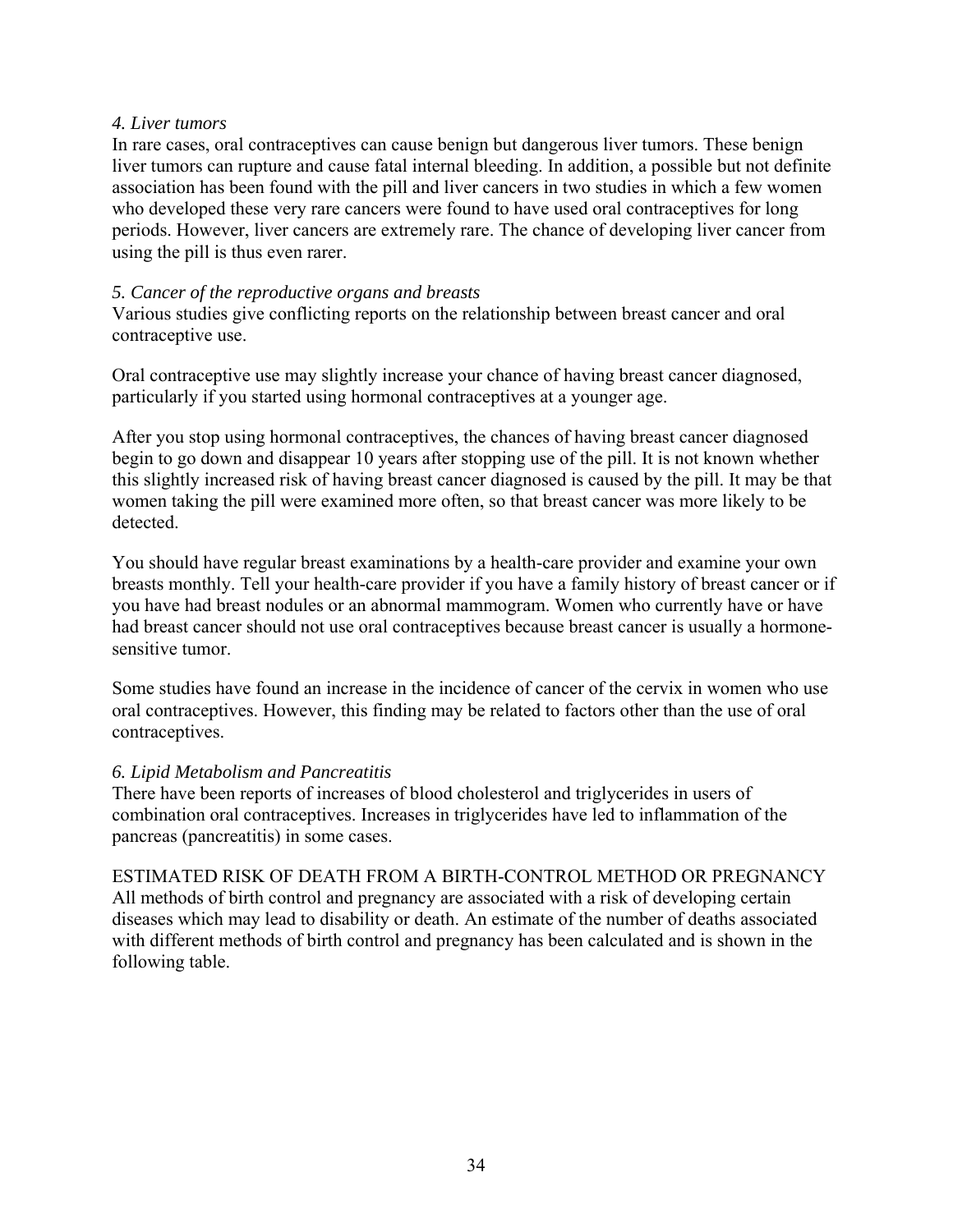| Method of control and outcome | $15-19$ | $20 - 24$ | $25-29$ | $30 - 34$ | 35-39 | 40-44 |
|-------------------------------|---------|-----------|---------|-----------|-------|-------|
| No fertility-control methods* | 7.0     | 7.4       | 9.1     | 14.8      | 25.7  | 28.2  |
| Oral contraceptives           |         |           |         |           |       |       |
| nonsmoker**                   | 0.3     | 0.5       | 0.9     | 1.9       | 13.8  | 31.6  |
| Oral contraceptives           |         |           |         |           |       |       |
| smoker**                      | 2.2     | 3.4       | 6.6     | 13.5      | 51.1  | 117.2 |
| $\text{IID}^{**}$             | 0.8     | 0.8       | 1.0     | 1.0       | 1.4   | 1.4   |
| Condom <sup>*</sup>           | 1.1     | 1.6       | 0.7     | 0.2       | 0.3   | 0.4   |
| Diaphragm/spermicide*         | 1.9     | 1.2       | 1.2     | 1.3       | 2.2   | 2.8   |
| Periodic abstinence*          | 2.5     | 1.6       | 1.6     | 1.7       | 2.9   | 3.6   |
|                               |         |           |         |           |       |       |

**ANNUAL NUMBER OF BIRTH-RELATED OR METHOD-RELATED DEATHS ASSOCIATED WITH CONTROL OF FERTILITY PER 100,000 NONSTERILE WOMEN, BY FERTILITY-CONTROL METHOD AND ACCORDING TO AGE** 

\* Deaths are birth related

\*\* Deaths are method related

In the above table, the risk of death from any birth-control method is less than the risk of childbirth, except for oral-contraceptive users over the age of 35 who smoke and pill users over the age of 40 even if they do not smoke. It can be seen in the table that for women aged 15 to 39, the risk of death was highest with pregnancy (7 to 26 deaths per 100,000 women, depending on age). Among pill users who do not smoke, the risk of death was always lower than that associated with pregnancy for any age group, except for those women over the age of 40, when the risk increases to 32 deaths per 100,000 women, compared to 28 associated with pregnancy at that age. However, for pill users who smoke and are over the age of 35, the estimated number of deaths exceeds those for other methods of birth control. If a woman is over the age of 40 and smokes, her estimated risk of death is four times higher (117/100,000 women) than the estimated risk associated with pregnancy (28/100,000 women) in that age group.

The suggestion that women over 40 who do not smoke should not take oral contraceptives is based on information from older high-dose pills. An Advisory Committee of the FDA discussed this issue in 1989 and recommended that the benefits of oral-contraceptive use by healthy, nonsmoking women over 40 years of age may outweigh the possible risks. Older women, as all women, who take oral contraceptives, should take an oral contraceptive which contains the least amount of estrogen and progestogen that is compatible with the individual patient needs.

### WARNING SIGNALS

If any of these adverse effects occur while you are taking oral contraceptives, call your healthcare provider immediately:

- Sharp chest pain, coughing of blood, or sudden shortness of breath (indicating a possible clot in the lung).
- Pain in the calf (indicating a possible clot in the leg).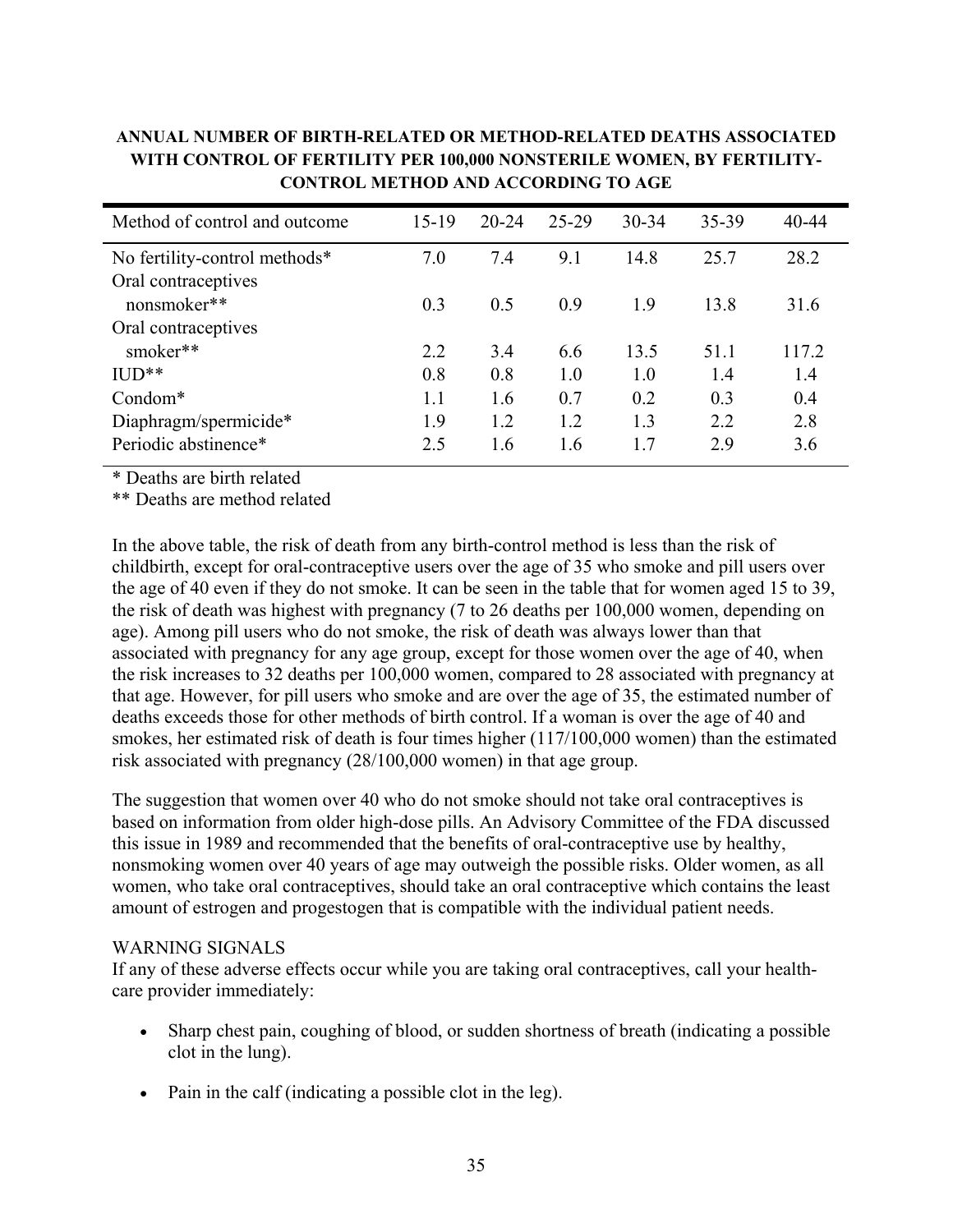- Crushing chest pain or heaviness in the chest (indicating a possible heart attack).
- Sudden severe headache or vomiting, dizziness or fainting, disturbances of vision or speech, weakness, or numbness in an arm or leg (indicating a possible stroke).
- Sudden partial or complete loss of vision (indicating a possible clot in the eye).
- Breast lumps (indicating possible breast cancer or fibrocystic disease of the breast; ask your health-care provider to show you how to examine your breasts).
- Severe pain or tenderness in the stomach area (indicating a possibly ruptured liver tumor).
- Difficulty in sleeping, weakness, lack of energy, fatigue, or change in mood (possibly indicating severe depression).
- Jaundice or a yellowing of the skin or eyeballs, accompanied frequently by fever, fatigue, loss of appetite, dark-colored urine, or light-colored bowel movements (indicating possible liver problems).

## SIDE EFFECTS OF ORAL CONTRACEPTIVES

### *1. Unscheduled or breakthrough vaginal bleeding or spotting*

Unscheduled vaginal bleeding or spotting may occur while you are taking the pills. Unscheduled bleeding may vary from slight staining between menstrual periods to breakthrough bleeding which is a flow much like a regular period. Unscheduled bleeding occurs most often during the first few months of oral-contraceptive use, but may also occur after you have been taking the pill for some time. Such bleeding may be temporary and usually does not indicate any serious problems. It is important to continue taking your pills on schedule. If the bleeding occurs in more than one cycle or lasts for more than a few days, talk to your health-care provider.

### *2. Contact lenses*

If you wear contact lenses and notice a change in vision or an inability to wear your lenses, contact your health-care provider.

## *3. Fluid retention*

Oral contraceptives may cause edema (fluid retention) with swelling of the fingers or ankles and may raise your blood pressure. If you experience fluid retention, contact your health-care provider.

## *4. Melasma*

A spotty darkening of the skin is possible, particularly of the face.

### *5. Other side effects*

Other side effects may include nausea, breast tenderness, change in appetite, headache, nervousness, depression, dizziness, loss of scalp hair, rash, vaginal infections, inflammation of the pancreas, and allergic reactions.

If any of these side effects bother you, call your health-care provider.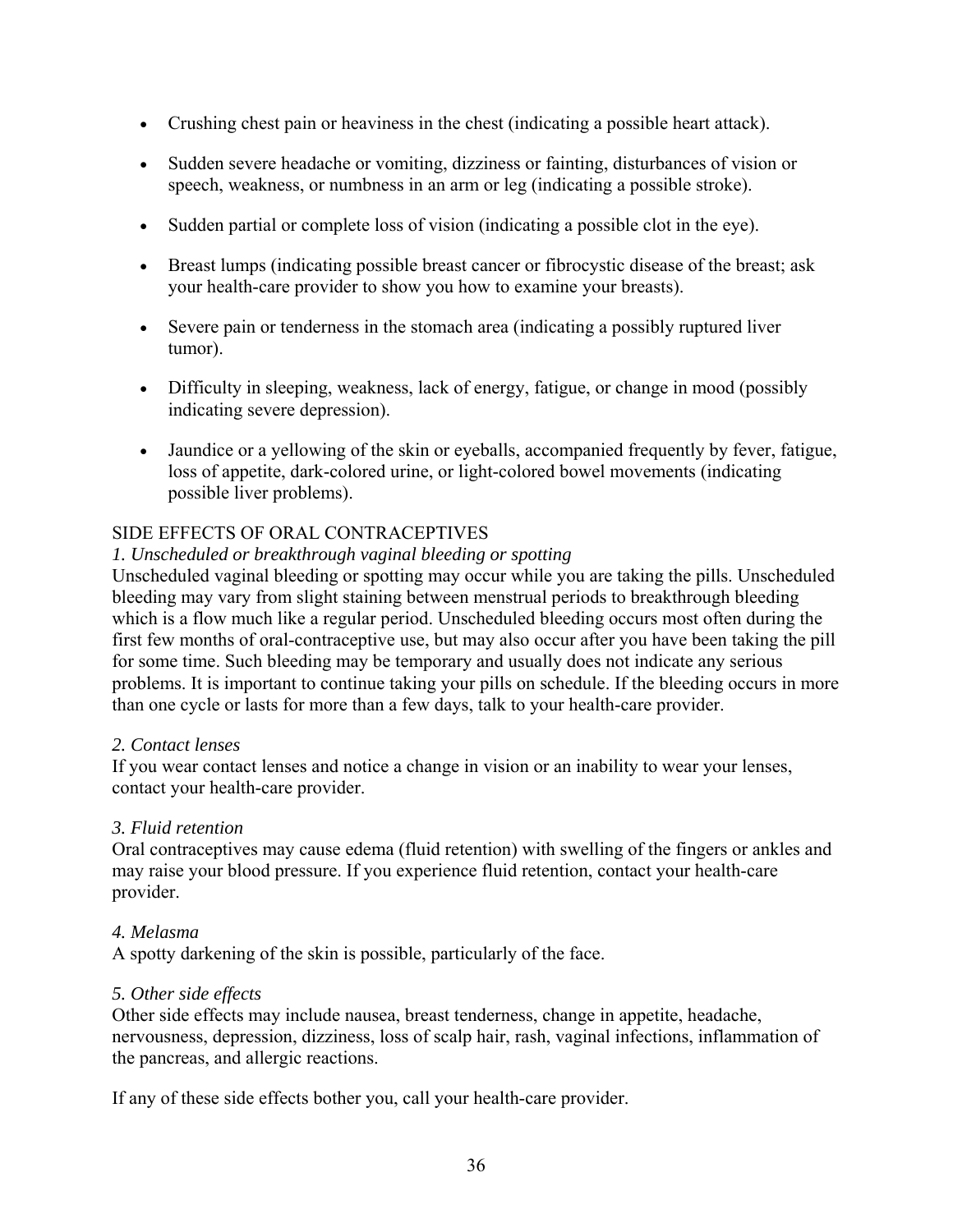### GENERAL PRECAUTIONS

### *1. Missed periods and use of oral contraceptives before or during early pregnancy*

There may be times when you may not menstruate regularly after you have completed taking a cycle of pills. If you have taken your pills regularly and miss one menstrual period, continue taking your pills for the next cycle but be sure to inform your health-care provider before doing so. If you have not taken the pills daily as instructed and missed a menstrual period, or if you missed two consecutive menstrual periods, you may be pregnant. Check with your health-care provider immediately to determine whether you are pregnant. Stop taking oral contraceptives if you are pregnant.

There is no conclusive evidence that oral-contraceptive use is associated with an increase in birth defects, when taken inadvertently during early pregnancy. Previously, a few studies had reported that oral contraceptives might be associated with birth defects, but these studies have not been confirmed. Nevertheless, oral contraceptives should not be used during pregnancy. You should check with your health-care provider about risks to your unborn child of any medication taken during pregnancy.

### *2. While breast-feeding*

If you are breast-feeding, consult your health-care provider before starting oral contraceptives. Some of the drug will be passed on to the child in the milk. A few adverse effects on the child have been reported, including yellowing of the skin (jaundice) and breast enlargement. In addition, oral contraceptives may decrease the amount and quality of your milk. If possible, do not use oral contraceptives while breast-feeding. You should use another method of contraception since breast-feeding provides only partial protection from becoming pregnant and this partial protection decreases significantly as you breast-feed for longer periods of time. You should consider starting oral contraceptives only after you have weaned your child completely.

### *3. Laboratory tests*

If you are scheduled for any laboratory tests, tell your doctor you are taking birth-control pills. Certain blood tests may be affected by birth-control pills.

### *4. Drug interactions*

Certain drugs may interact with birth-control pills to make them less effective in preventing pregnancy or cause an increase in breakthrough bleeding. Such drugs include rifampin, drugs used for epilepsy such as barbiturates (for example, phenobarbital) and phenytoin (Dilantin<sup>®</sup> is one brand of this drug), primidone (Mysoline®), topiramate (Topamax®), carbamazepine (Tegretol<sup>®</sup> is one brand of this drug), phenylbutazone (Butazolidin<sup>®</sup> is one brand), some drugs used for HIV or AIDS such as ritonavir (Norvir<sup>®</sup>), modafinil (Provigil<sup>®</sup>) and possibly certain antibiotics (such as ampicillin and other penicillins, and tetracyclines), and herbal products containing St. John's Wort (Hypericum perforatum). You may also need to use a nonhormonal method of contraception during any cycle in which you take drugs that can make oral contraceptives less effective.

You may be at higher risk of a specific type of liver dysfunction if you take troleandomycin and oral contraceptives at the same time.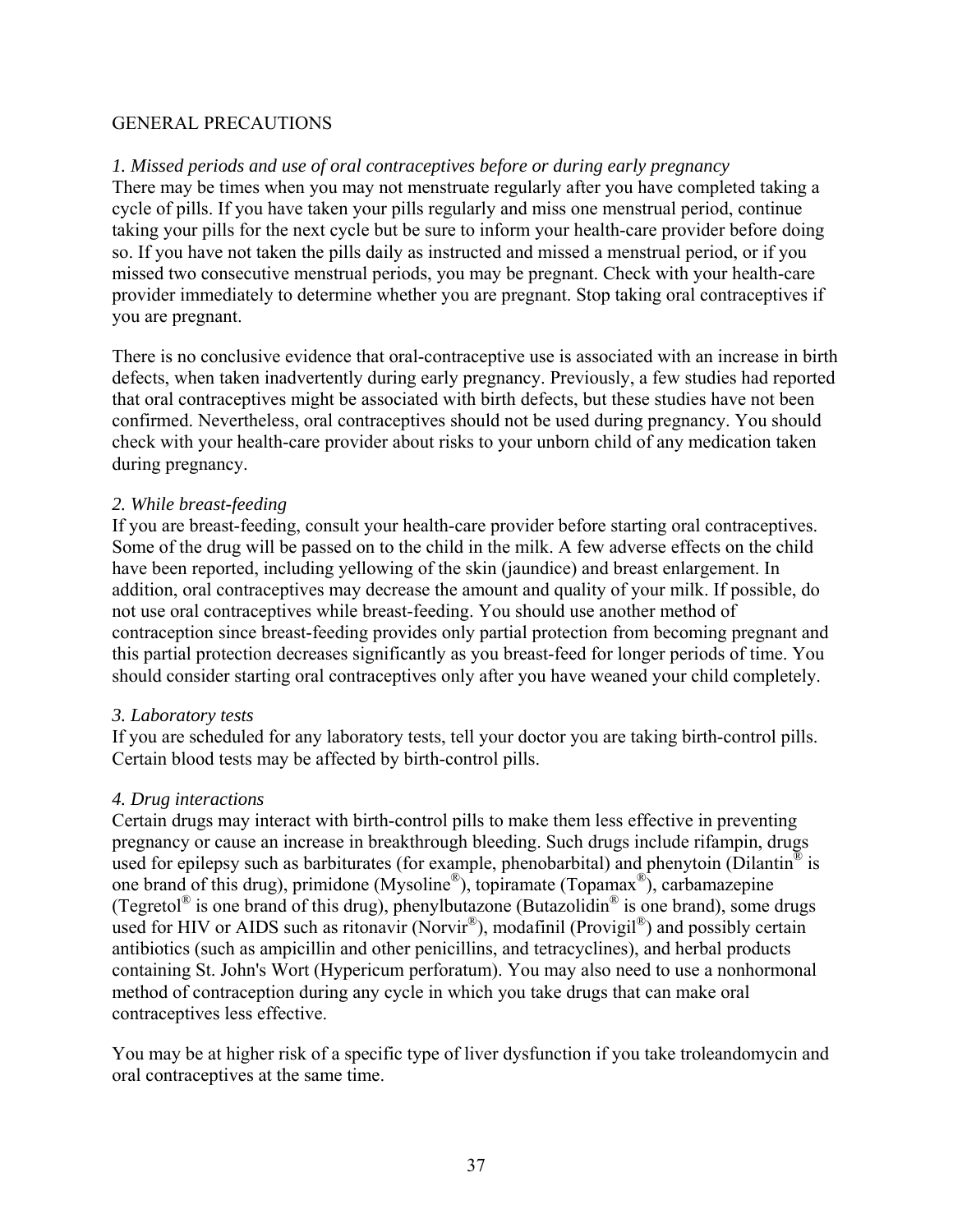You should inform your health-care provider about all medicines you are taking, including nonprescription products.

### *5. Sexually transmitted diseases*

This product (like all oral contraceptives) is intended to prevent pregnancy. It does not protect against transmission of HIV (AIDS) and other sexually transmitted diseases such as chlamydia, genital herpes, genital warts, gonorrhea, hepatitis B, and syphilis.

## **HOW TO TAKE ALESSE**

## **IMPORTANT POINTS TO REMEMBER**

## *BEFORE* YOU START TAKING ALESSE:

1. BE SURE TO READ THESE DIRECTIONS:

Before you start taking ALESSE.

And

Anytime you are not sure what to do.

2. THE RIGHT WAY TO TAKE THE PILL IS TO TAKE ONE PILL EVERY DAY AT THE SAME TIME.

If you miss pills you could get pregnant. This includes starting the pack late. The more pills you miss, the more likely you are to get pregnant. See "[WHAT TO DO IF YOU](#page-39-0)  [MISS PILLS](#page-39-0)" below.

3. MANY WOMEN HAVE SPOTTING OR LIGHT BLEEDING, OR MAY FEEL SICK TO THEIR STOMACH DURING THE FIRST 1-3 PACKS OF PILLS.

If you feel sick to your stomach, do not stop taking ALESSE. The problem will usually go away. If it doesn't go away, check with your health-care provider.

4. MISSING PILLS CAN ALSO CAUSE SPOTTING OR LIGHT BLEEDING, even when you make up these missed pills.

On the days you take 2 pills to make up for missed pills, you could also feel a little sick to your stomach.

5. IF YOU HAVE VOMITING (within 4 hours after you take your pill), you should follow the instructions for [WHAT TO DO IF YOU MISS PILLS.](#page-0-0) IF YOU HAVE DIARRHEA or IF YOU TAKE SOME MEDICINES, including some antibiotics, your pills may not work as well

Use a back-up nonhormonal method (such as condoms or spermicide) until you check with your health-care provider.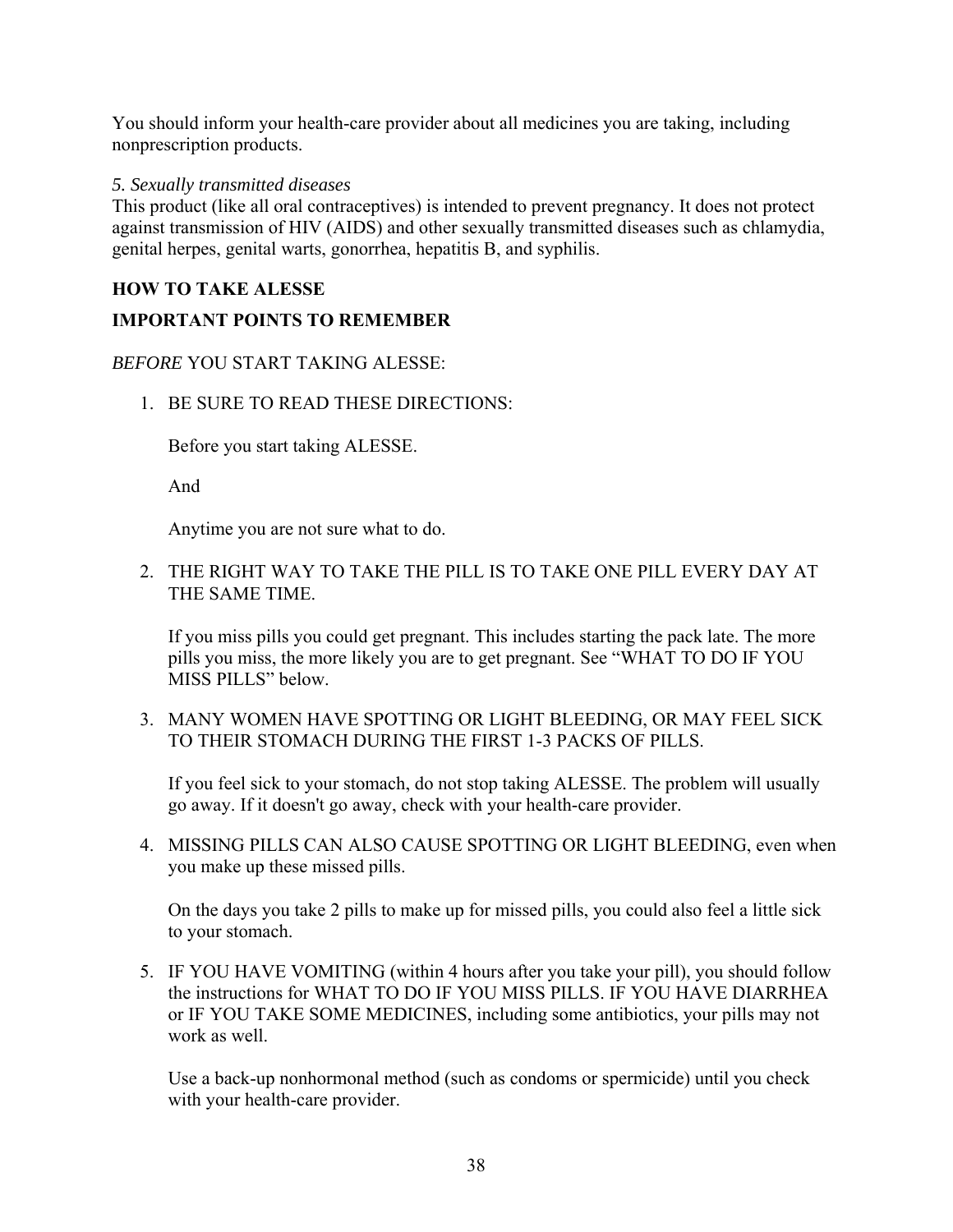- 6. IF YOU HAVE TROUBLE REMEMBERING TO TAKE THE PILL, talk to your health-care provider about how to make pill-taking easier or about using another method of birth control.
- 7. IF YOU HAVE ANY QUESTIONS OR ARE UNSURE ABOUT THE INFORMATION IN THIS LEAFLET, contact your health-care provider.

### *BEFORE* **YOU START TAKING ALESSE**

- 1. DECIDE WHAT TIME OF DAY YOU WANT TO TAKE YOUR PILL. It is important to take it at about the same time every day.
- 2. LOOK AT YOUR PILL PACK.

The pill pack has 21 "active" pink pills (with hormones) to take for 3 weeks, followed by 1 week of reminder light-green pills (without hormones).

- 3. FIND:
	- 1. where on the pack to start taking pills, and
	- 2. in what order to take the pills (follow the arrow).



4. BE SURE YOU HAVE READY AT ALL TIMES:

ANOTHER KIND OF BIRTH CONTROL (such as condoms or spermicide) to use as a back-up in case you miss pills.

### AN EXTRA, FULL PILL PACK.

## **WHEN TO START THE** *FIRST* **PACK OF PILLS**

You have a choice of which day to start taking your first pack of pills.

Decide with your health-care provider which is the best day for you. Pick a time of day which will be easy to remember.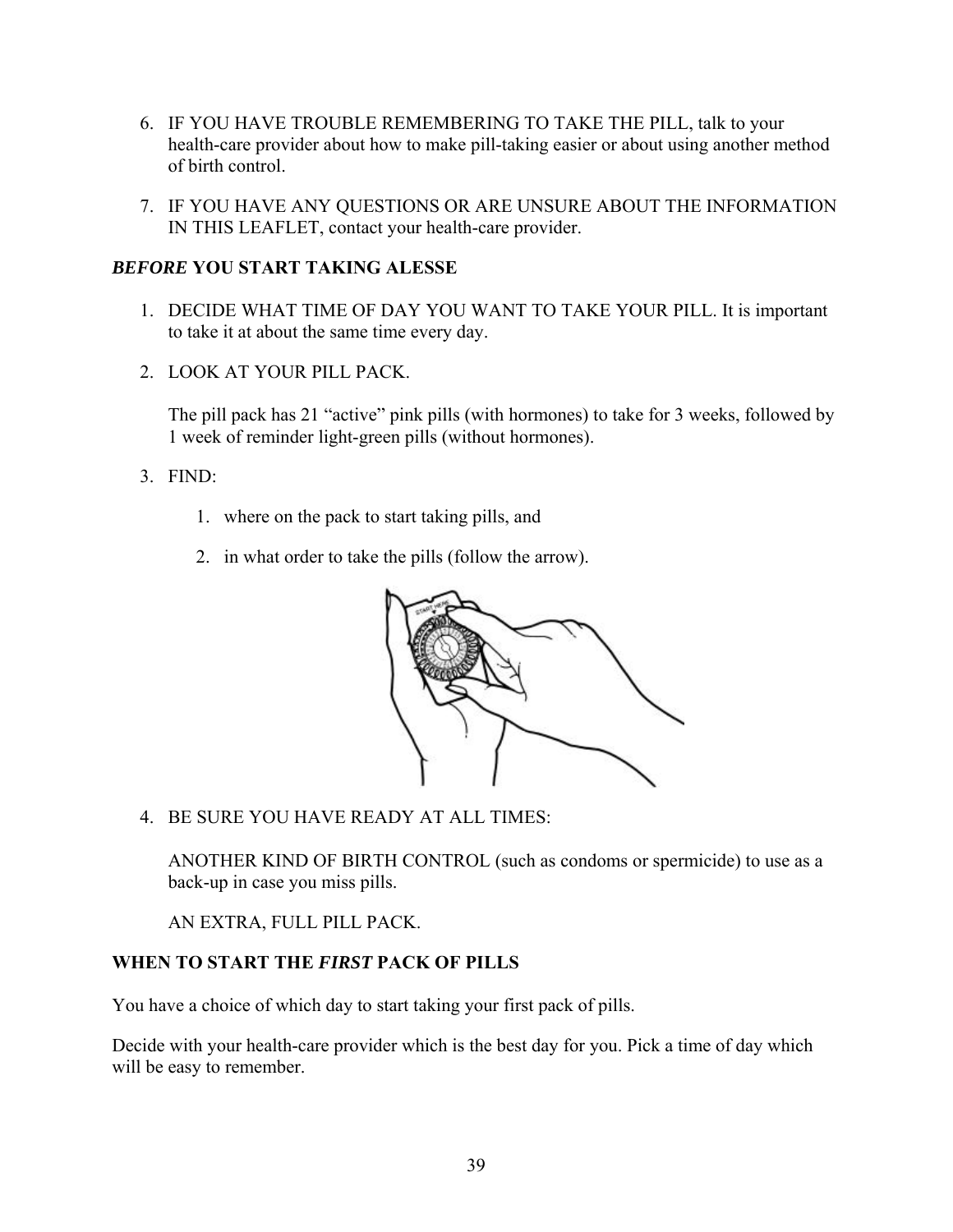### <span id="page-39-0"></span>**DAY 1 START**

- 1. Take the first "active" pink pill of the first pack during the *first 24 hours of your period.*
- 2. You will not need to use a back-up nonhormonal method of birth control, since you are starting the pill at the beginning of your period.

### **SUNDAY START**

- 1. Take the first "active" pink pill of the first pack on the *Sunday after your period starts*, even if you are still bleeding. If your period begins on Sunday, start the pack that same day.
- 2. *Use a nonhormonal method of birth control* (such as condoms or spermicide) as a backup method if you have sex anytime from the Sunday you start your first pack until the next Sunday (7 days).

### **WHAT TO DO DURING THE MONTH**

1. Take one pill at the same time every day until the pack is empty.

Do not skip pills even if you are spotting or bleeding between monthly periods or feel sick to your stomach (nausea).

Do not skip pills even if you do not have sex very often.

2. When you finish a pack:

Start the next pack on the day after your last "reminder" pill. Do not wait any days between packs.

### **IF YOU SWITCH FROM ANOTHER BRAND OF COMBINATION PILLS**

*If your previous brand had 21 pills:* Wait 7 days to start taking ALESSE. You will probably have your period during that week. Be sure that no more than 7 days pass between the 21-day pack and taking the first pink ALESSE pill ("active" with hormone).

*If your previous brand had 28 pills:* Start taking the first pink ALESSE pill ("active" with hormone) on the day after your last reminder pill. Do not wait any days between packs.

### **WHAT TO DO IF YOU MISS PILLS**

ALESSE may not be as effective if you miss pink "active" pills, and particularly if you miss the first few or the last few pink "active" pills in a pack.

If you **MISS 1** pink "active" pill:

- 1. Take it as soon as you remember. Take the next pill at your regular time. This means you may take 2 pills in 1 day.
- 2. You COULD BECOME PREGNANT if you have sex in the *7 days* after you restart your pills. You MUST use a nonhormonal birth-control method (such as condoms or spermicide) as a back-up for those 7 days.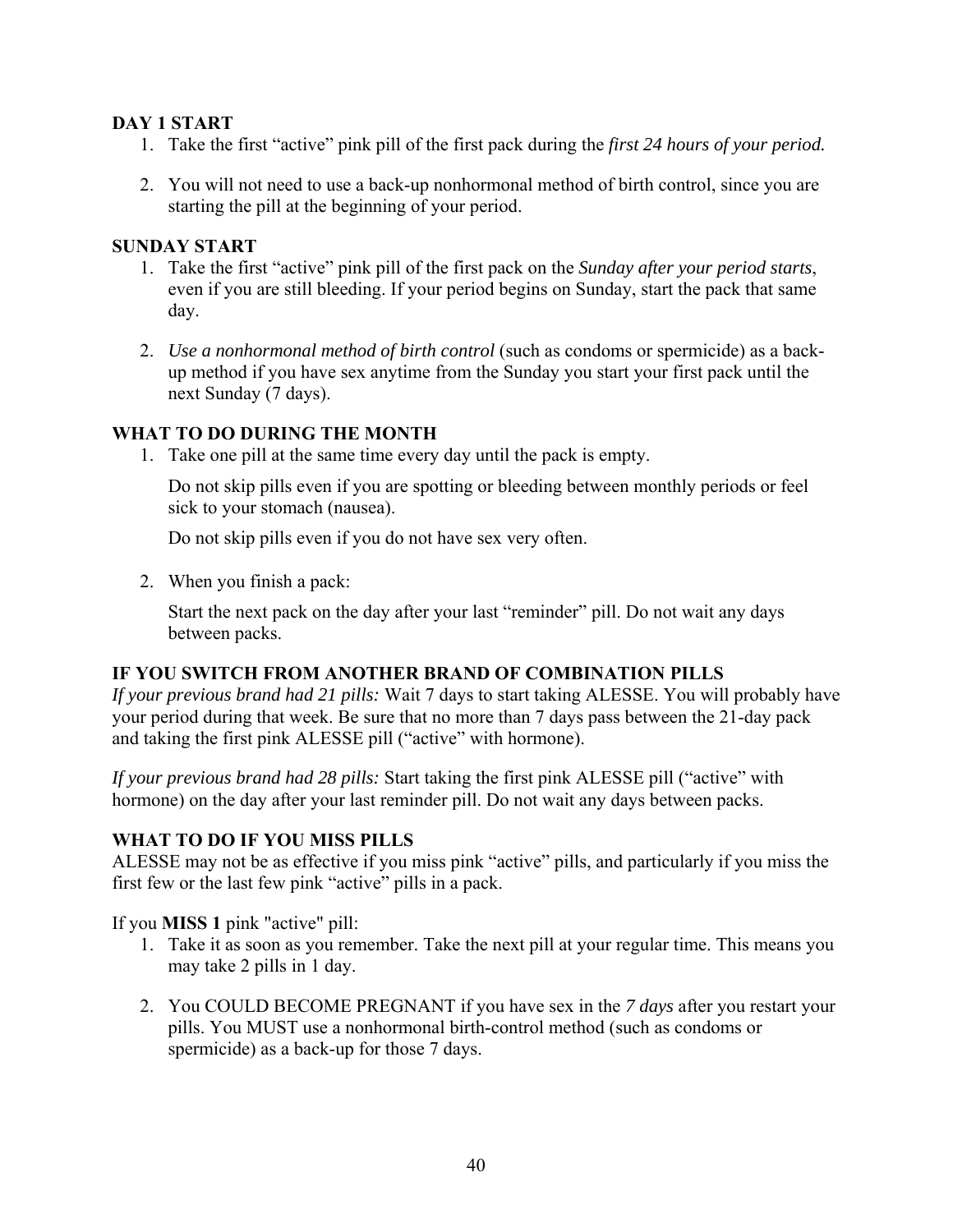If you **MISS 2** pink "active" pills in a row in **WEEK 1 OR WEEK 2** of your pack:

- 1. Take 2 pills on the day you remember and 2 pills the next day.
- 2. Then take 1 pill a day until you finish the pack.
- 3. You COULD BECOME PREGNANT if you have sex in the *7 days* after you restart your pills. You MUST use a nonhormonal birth-control method (such as condoms or spermicide) as a back-up for those 7 days.

### If you **MISS 2** pink "active" pills in a row in **THE 3rd WEEK:**

1. *If you are a Day 1 Starter:*

THROW OUT the rest of the pill pack and start a new pack that same day.

### *If you are a Sunday Starter:*

Keep taking 1 pill every day until Sunday.

On Sunday, THROW OUT the rest of the pack and start a new pack of pills that same day.

- 2. You may not have your period this month but this is expected However, if you miss your period 2 months in a row, call your health-care provider because you might be pregnant.
- 3. You COULD BECOME PREGNANT if you have sex in the *7 days* after you restart your pills. You MUST use a nonhormonal birth-control method (such as condoms or spermicide) as a back-up for those 7 days.

If you **MISS 3 OR MORE** pink "active" pills in a row (during the first 3 weeks):

1. *If you are a Day 1 Starter:* 

THROW OUT the rest of the pill pack and start a new pack that same day.

### *If you are a Sunday Starter:*

Keep taking 1 pill every day until Sunday.

On Sunday, THROW OUT the rest of the pack and start a new pack of pills that same day.

2. You may not have your period this month but this is expected.

However, if you miss your period 2 months in a row, call your health-care provider because you might be pregnant.

3. You COULD BECOME PREGNANT if you have sex in the *7 days* after you restart your pills.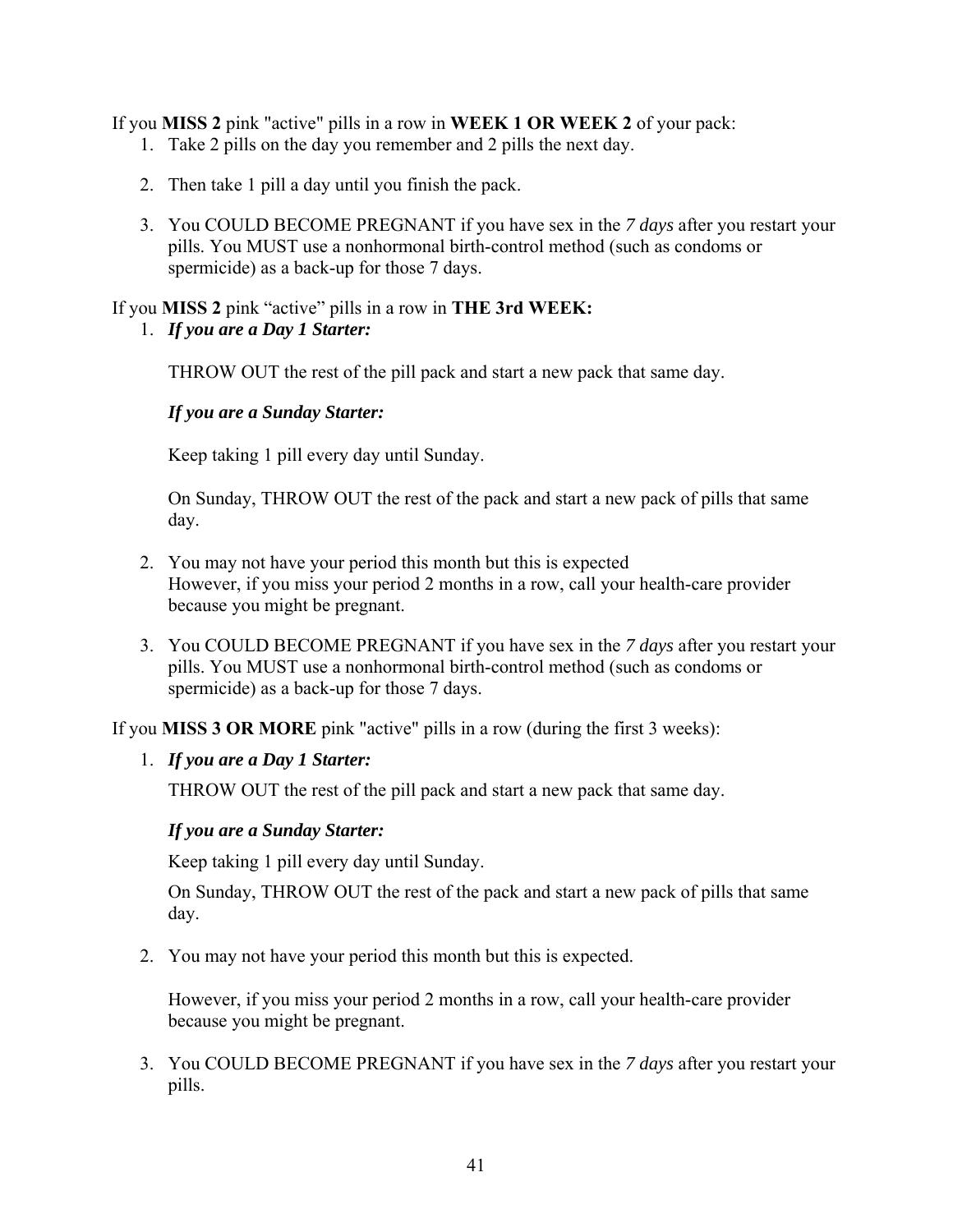You MUST use a nonhormonal birth-control method (such as condoms or spermicide) as a back-up for those 7 days.

## **If you forget any of the 7 light-green "reminder" pills in Week 4:**

THROW AWAY the pills you missed.

Keep taking 1 pill each day until the pack is empty.

You do not need a back-up nonhormonal birth-control method if you start your next pack on time.

## **FINALLY, IF YOU ARE STILL NOT SURE WHAT TO DO ABOUT THE PILLS YOU HAVE MISSED**

Use a BACK-UP NONHORMONAL BIRTH-CONTROL METHOD anytime you have sex.

KEEP TAKING ONE PILL EACH DAY until you can reach your health-care provider.

## PREGNANCY DUE TO PILL FAILURE

The incidence of pill failure resulting in pregnancy is approximately 1 per year (1 pregnancy per 100 women per year of use) if taken every day as directed, but the more typical failure rate is approximately 5% per year (5 pregnancies per 100 women per year of use) including women who do not always take the pill exactly as directed without missing any pills. If you do become pregnant, the risk to the fetus is minimal, but you should stop taking your pills and discuss the pregnancy with your health-care provider.

## PREGNANCY AFTER STOPPING THE PILL

There may be some delay in becoming pregnant after you stop using oral contraceptives, especially if you had irregular menstrual cycles before you used oral contraceptives. It may be advisable to postpone conception until you begin menstruating regularly once you have stopped taking the pill and desire pregnancy.

There does not appear to be any increase in birth defects in newborn babies when pregnancy occurs soon after stopping the pill.

## BIRTH CONTROL AFTER STOPPING THE PILL

If you do not wish to become pregnant after stopping the pill, you should use another method of birth control immediately after stopping ALESSE. Speak to your health-care provider about another method of birth control.

## OVERDOSAGE

Overdosage may cause nausea, vomiting, breast tenderness, dizziness, abdominal pain and fatigue/drowsiness. Withdrawal bleeding may occur in females. In case of overdosage, contact your health-care provider or pharmacist.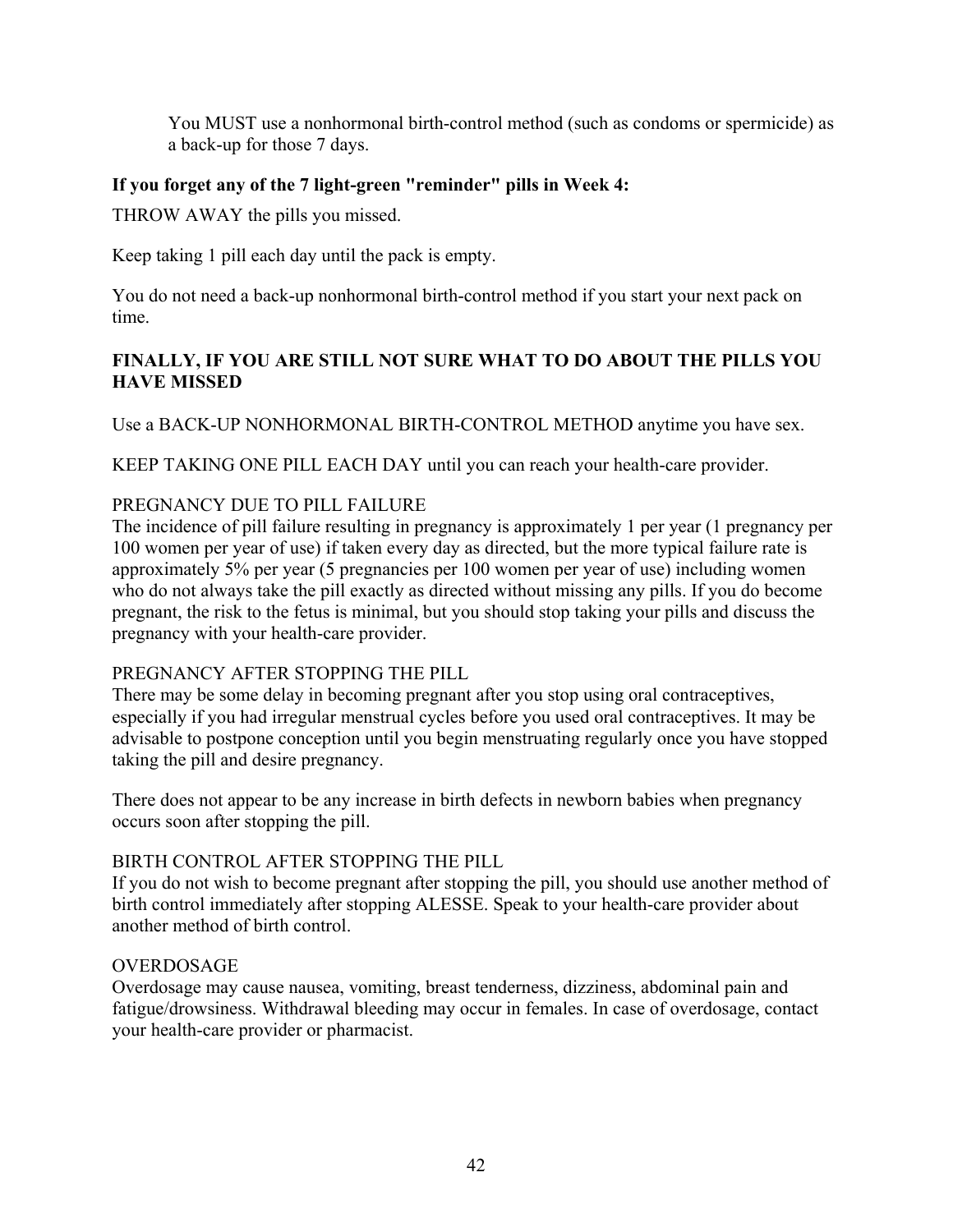## OTHER INFORMATION

Your health-care provider will take a medical and family history before prescribing oral contraceptives and will examine you. The physical examination may be delayed to another time if you request it and your health-care provider believes that it is appropriate to postpone it. You should be reexamined at least once a year. Be sure to inform your health-care provider if there is a family history of any of the conditions listed previously in this leaflet. Be sure to keep all appointments with your health-care provider, because this is a time to determine if there are early signs of side effects of oral-contraceptive use.

Do not use the drug for any condition other than the one for which it was prescribed. This drug has been prescribed specifically for you; do not give it to others who may want birth-control pills.

## HEALTH BENEFITS FROM ORAL CONTRACEPTIVES

In addition to preventing pregnancy, use of oral contraceptives may provide certain benefits. They are:

- Menstrual cycles may become more regular.
- Blood flow during menstruation may be lighter, and less iron may be lost. Therefore, anemia due to iron deficiency is less likely to occur.
- Pain or other symptoms during menstruation may be encountered less frequently.
- Ovarian cysts may occur less frequently.
- Ectopic (tubal) pregnancy may occur less frequently.
- Noncancerous cysts or lumps in the breast may occur less frequently.
- Acute pelvic inflammatory disease may occur less frequently.
- Oral-contraceptive use may provide some protection against developing two forms of cancer: cancer of the ovaries and cancer of the lining of the uterus.

If you want more information about birth-control pills, ask your health-care provider or pharmacist. They have a more technical leaflet called the Professional Labeling which you may wish to read.



This product's label may have been updated. For current package insert and further product information, please visit www.wyeth.com or call our medical communications department toll-free at 1-800-934-5556.



**Wyeth®** Wyeth Pharmaceuticals Inc. Philadelphia, PA 19101